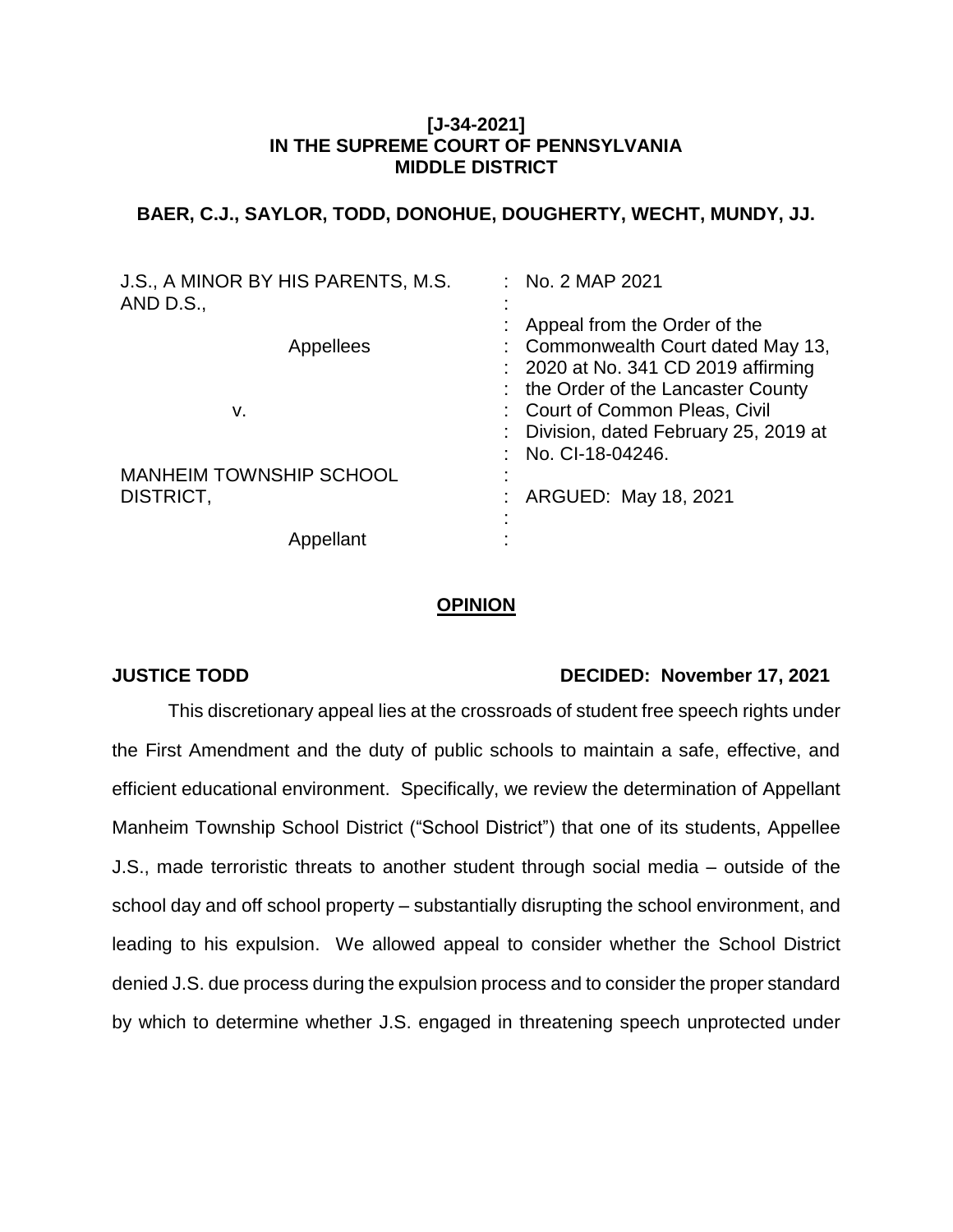the First Amendment of the United States Constitution, $1$  or created a substantial disruption of the school environment. For the reasons that follow, we determine that J.S. did not engage in unprotected speech, and did not cause a substantial disruption to the school environment. Therefore, we conclude that the School District improperly expelled J.S. and affirm the order of the Commonwealth Court.

The facts underlying this appeal are largely undisputed. At the relevant times, J.S. was a student in the School District, which is located outside of Lancaster, Pennsylvania. Over a period of 10 days, in early April 2018, J.S. and another student ("Student One") engaged in various conversations on social media, with each participant using a private cell phone in his respective home. During the conversations, the participants made fun of another classmate ("Student Two"), suggesting he looked like a school shooter. Specifically at issue, on April 10, 2018, J.S. sent Student One two "Snapchat memes."<sup>23</sup> In one meme, J.S. and Student One joked that Student Two looked like a school shooter, ostensibly because of his long hair and penchant for wearing a "Cannibal Corpse" tee shirt. Cannibal Corpse is a musical band whose genre is death metal rock and whose

 $1$  U.S. Const. amend. I. As this matter arose only under the First Amendment, we do not consider a student's speech rights under the Pennsylvania Constitution's analogous provision. *See* Pa. Const. art. I, § 7 ("The free communication of thoughts and opinions is one of the invaluable rights of man, and every citizen may freely speak . . . on any subject, being responsible for the abuse of that liberty.").

<sup>2</sup> While the School District's adjudication notes a third meme, it is not relied upon by the School District before us.

 $3$  Snapchat is a social media application for smartphones that allows users to send private text messages, photographs, and video messages to other users. *Goldman v. Breitbart News Network, LLC,* 302 F. Supp. 3d 585, 586 n.1 (S.D.N.Y. 2018). A communication sent by Snapchat is called a "snap." These messages are limited in duration, cannot be accessed from the web, and can only be viewed temporarily. As of April 10, 2018, the Snapchat conversation between J.S. and Student One entailed approximately 20 messages and 5 images. Two of the images were "memes." A meme is a photo or video image with caption superimposed on the image by the one sending the meme. Trial Court Opinion, 2/25/2019, at 2 n.3. Memes are often used for humor and political commentary.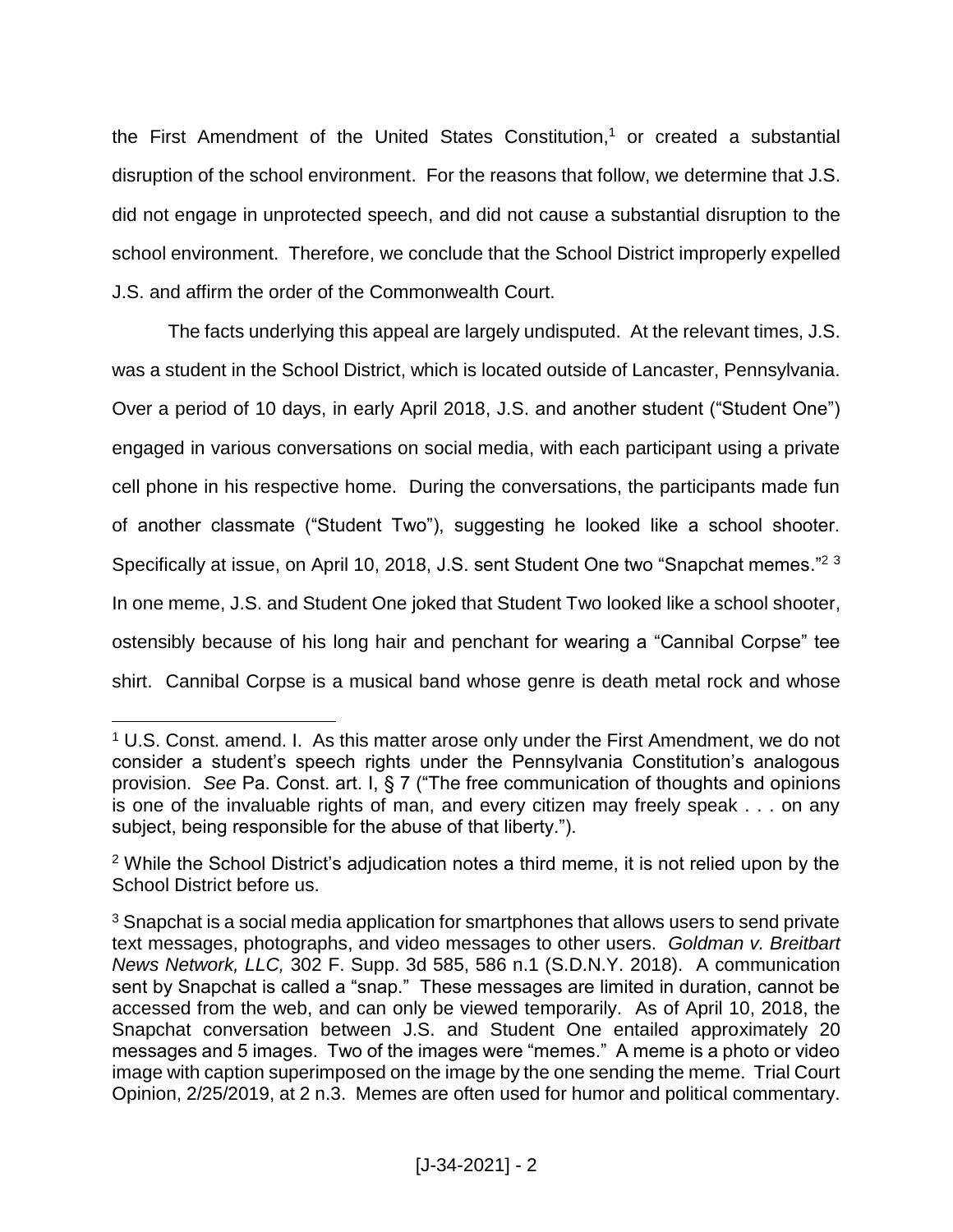songs use violent lyrics and graphic imagery drawn from horror fiction and films. *See* https://en.wikipedia.org/wiki/Cannibal\_Corpse. Cannibal Corpse's lyrics and album artwork frequently feature transgressive and macabre imagery, including depictions of extreme violence and gore. *Id*.

The first meme contained a still photograph of Student Two singing into a microphone and was captioned as follows: "I'm shooting up the school this week. I can't take it anymore I'm DONE!" Administration Exhibit 1 to Expulsion Hearing, 5/3/18. At the bottom of the meme is a photo-shopped image of J.S. wearing large "Elton John" glasses, seemingly watching Student Two's performance. The response of Student One to this meme was "LOL," which means "laughing out loud."

J.S. then created a short video meme. This video meme depicted Student Two playing guitar music into a microphone and was captioned as follows: "IM READY [Student One] AND MANY MORE WILL PERISH IN THIS STORM. I WILL TRY TO TAKE [Student One] ALIVE AND TIE HIM UP AND EAT HIM." Administration Exhibit 3 to Expulsion Hearing, 5/3/18. The meme attributed the quote to Student Two, who was singing lyrics akin to those by Cannibal Corpse. Notably, the lyrics of the band's songs include references to eating children.

While the memes were originally private, Student One subsequently posted the first meme to his personal Snapchat "story," where it could be viewed by Student One's Snapchat "friends." In this way, it was available for approximately five minutes and seen by 20 to 40 other students. Student One had not shared any of the other messages between him and J.S. over the prior 10 days. Student One direct-messaged J.S., informing him that he (Student One) had posted the first meme. Once J.S. learned what Student One had done, he asked Student One to remove the meme from his Snapchat story. Student One did so, stating on his Snapchat story that it was a "[p]robable false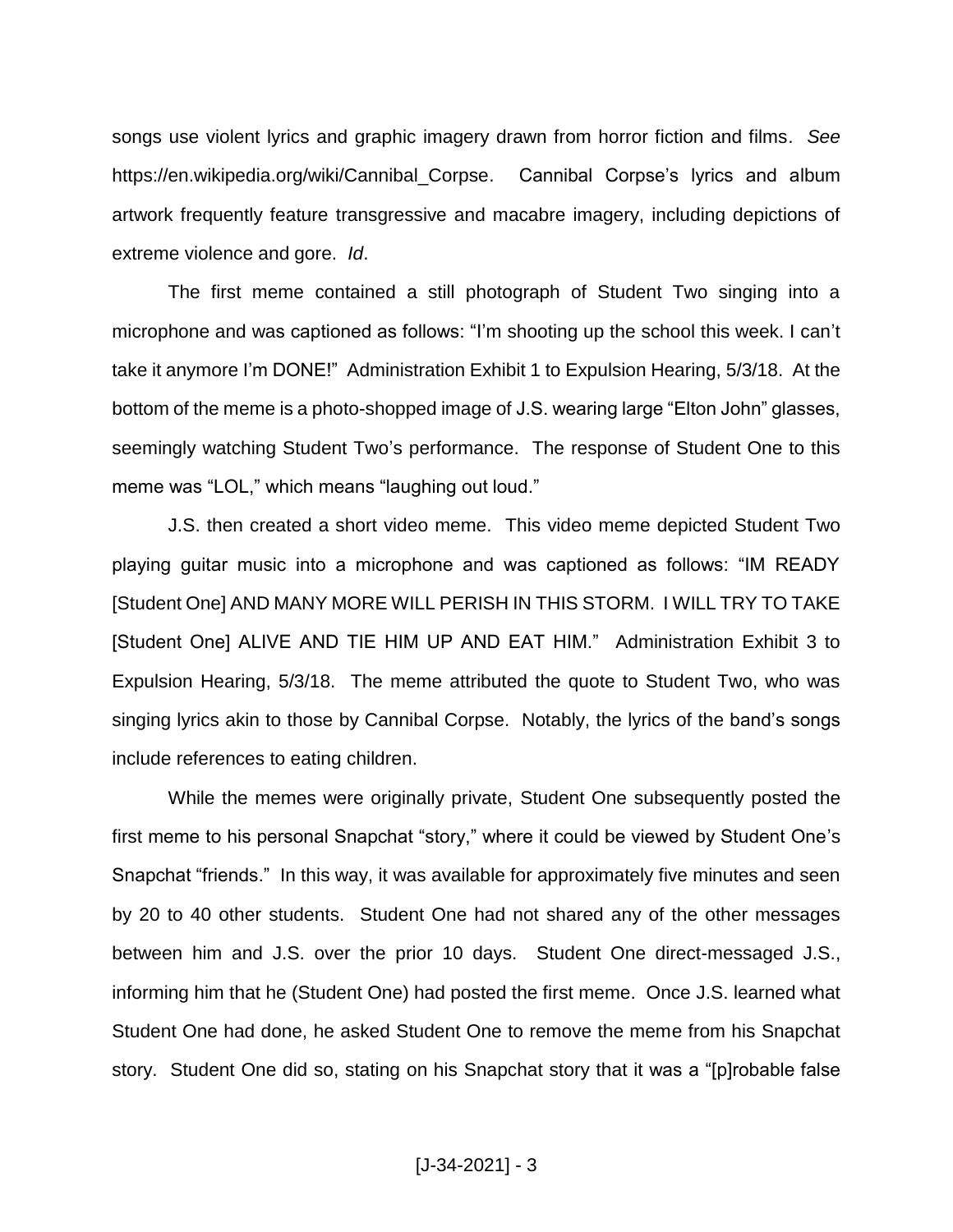alarm, just something [J.S.] sent me." Administration Exhibit 6 to Expulsion Hearing, 5/3/18. Student Two did not receive any of the Snapchat communications.

Another student reported the meme to his parent, who was employed by the School District. The parent did not call 911, the police, or the school administrator, but texted the meme to the School District's High School Principal. In turn, the Principal contacted the School District Assistant Superintendent and the police. In the early morning of April 11, 2018, the police arrived at J.S.'s home and interviewed both J.S. and his parents about the meme Student One had posted on his Snapchat story. The police concluded that there was no threat to school safety, that school could still be held later that day, and reported their conclusions to the School District. Nevertheless, the superintendent sent an e-mail to all parents and teachers stating that there had been a threat posted on social media, but that, after investigation, the school and campus were deemed safe.

Thereafter, the High School administration interviewed J.S. and his parents. J.S. explained that he intended his on-line conversation with Student One to be funny and to remain private. Initially, the School District suspended J.S., and conducted interviews of Student One and Student Two as part of its investigation. On April 12, 2018, the School District suspended J.S. for three days for violating the School District's policy against terroristic threats. Manheim Township School District Policy No. 218.2 ("Terroristic Threats/Acts Policy"), Administration Exhibit 4 to Expulsion Hearing, 5/3/18.<sup>4</sup> The policy

<sup>4</sup> The Terroristic Threats/Acts Policy states in relevant part:

Purpose

The Board recognizes the danger that terroristic threats and acts by students present to the safety and welfare of district students, staff, and community. The Board acknowledges the need for an immediate and effective response to a situation involving such a threat or act.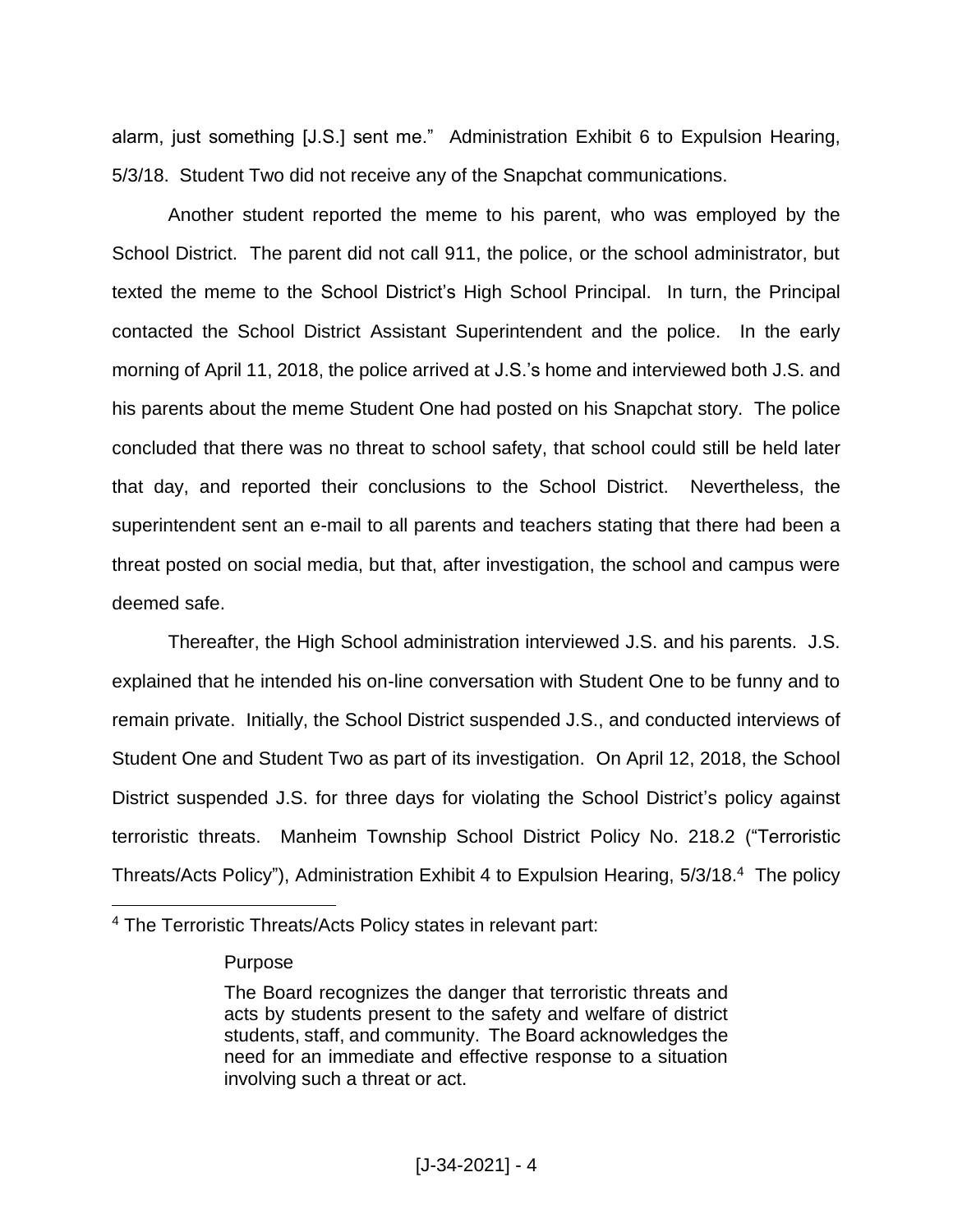defines "[t]erroristic threat" as "a threat to commit violence communicated with the intent to terrorize another . . . or to cause serious public inconvenience, in reckless disregard of the risk of causing such terror or inconvenience." *Id.* Four days later, on April 16, 2018, after the School District obtained the video meme, it increased J.S.'s suspension to 10 days for violating its policy against cyberbullying. Manheim Township School District Policy No. 249 ("Cyberbullying Policy"), Administration Exhibit 5 to Expulsion Hearing, 5/3/18. That policy states that the School District will provide "a safe, positive learning environment for district students" and that in this environment "bullying and harassment in any form is not tolerated." *Id.* The policy defines "[b]ullying" as an "intentional electronic, written, verbal or physical act or series of acts" "[d]irected at another student or students" that "occurs in a school setting." *Id*. Further, it defines the "[s]chool setting" as school grounds, school vehicles, designated bus stops, and school sponsored activities or "use of school-owned communications devices, networks or equipment." *Id*. No disciplinary actions were levied against Student One. The next day, the School District notified J.S. and his parents of a formal hearing to consider expelling J.S. for violating the school's terrorism and bullying policies.

# **Definitions**

 $\overline{a}$ 

Terroristic threat - shall mean a threat to commit violence communicated with the intent to terrorize another; to cause evacuation of a building; or to cause serious public inconvenience, in reckless disregard of the risk of causing such terror or inconvenience.

Terroristic act - shall mean an offense against property or an endangerment to another person.

# Authority

The Board prohibits any district student from communicating terroristic threats or communicating terroristic acts directed at any student, employee, Board member, community member or school building.

Manheim Township School District Policy No. 218.2.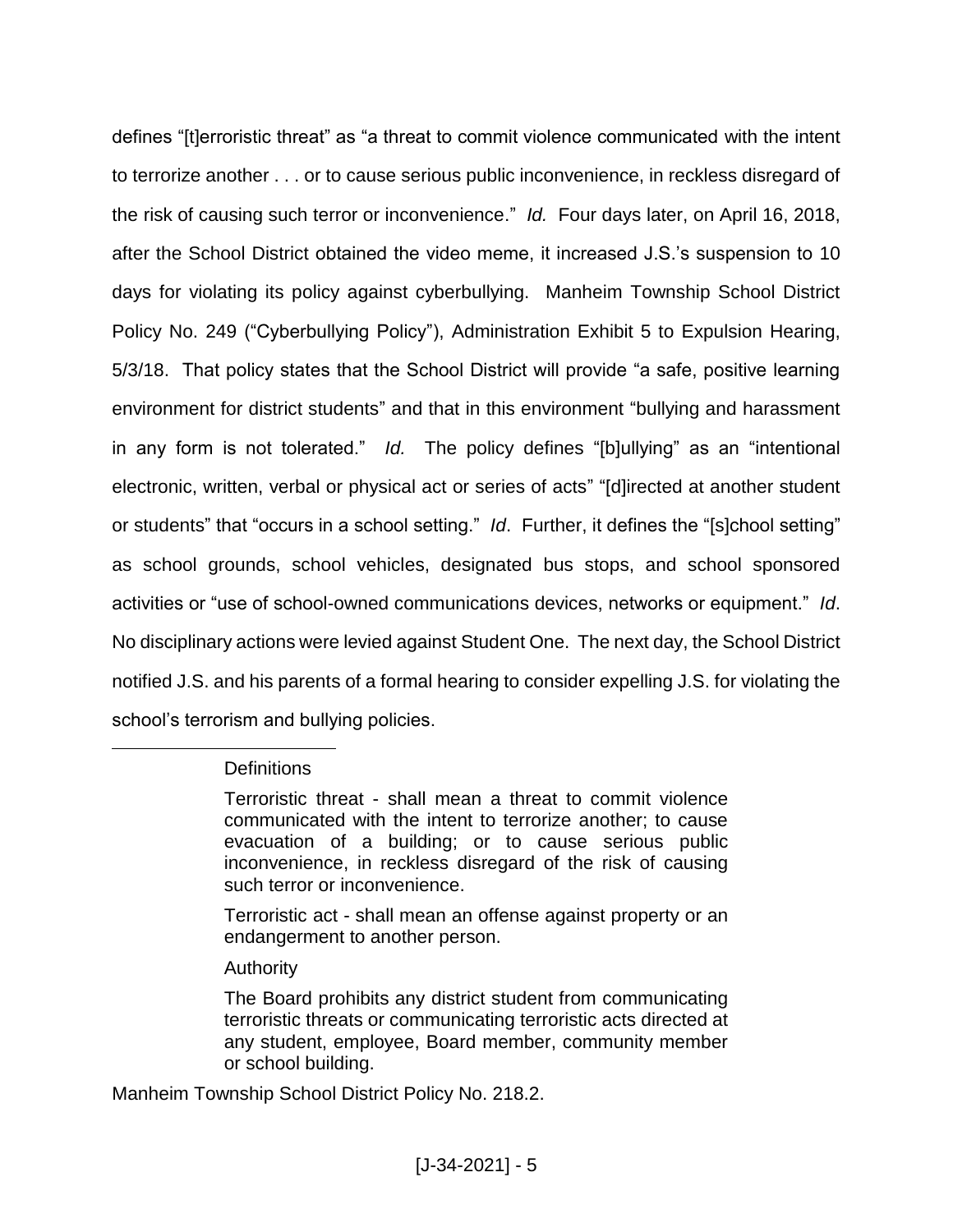On May 3, 2018, a hearing on the charges was held before three members of the school board. Prior to the hearing, J.S.'s parents attempted to obtain the presence of Student One, but the School District declined to compel his attendance, asserting that it lacked subpoena power. At the hearing, the School District introduced testimony of its attorney, over J.S.'s hearsay objection, that Student One told High School administrators that he had felt terrorized by the two memes and had publicized the "I can't take it anymore" meme to alert others to a possible threat. Student One, however, never reported any concern to his parents, police, or school administrators about the content of J.S.'s snapchats or memes. Nevertheless, based upon the two memes which J.S. sent to Student One, on May 11, 2018, the three-member committee of the school board recommended that J.S. be permanently expelled for making terroristic threats and engaging in cyber-bullying against another through social media. The school board ratified the Committee's recommendation. J.S. appealed the adjudication to the Lancaster County Court of Common Pleas, arguing that he was denied due process because he was not able to confront Student One during the hearing and that the School District's determinations were not supported by substantial evidence.

Judge Leonard G. Brown, III, in a thorough and thoughtful opinion, sustained J.S.'s appeal, concluding that J.S. was denied due process and that the School District's conclusions were not supported by substantial evidence. Specifically, with respect to J.S.'s due process challenge, the trial court explained that, although the legislature did not grant the school board subpoena power in expulsion hearings, the Department of Education granted several rights to students facing expulsion, including "the right to request that the witnesses appear in person and answer questions or be crossexamined." 22 Pa. Code. § 12.8(b)(6). Noting that the right to cross-examine under Section 12.8(b)(6) is granted specifically with respect to witnesses whose testimony,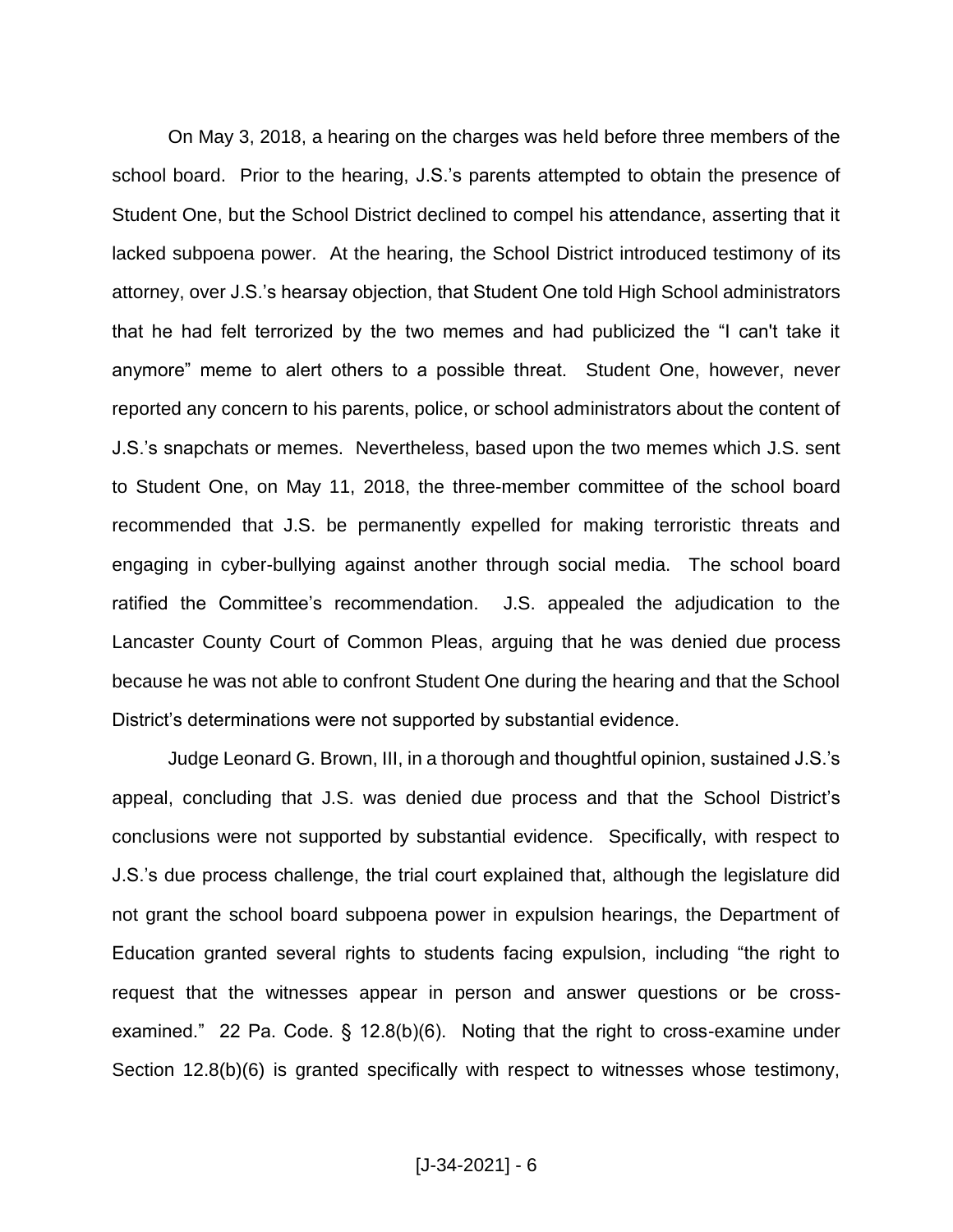statements, and affidavits the School District relied upon to establish the offenses charged and to justify expulsion, the trial court found that Student One certainly was the type of witness to whom the right to cross-examine would apply. Thus, the court concluded that the failure of Student One to testify and be subject to cross-examination – even though not the fault of the School District given its asserted lack of subpoena power – violated J.S.'s constitutional right to due process.

Second, the trial court found that the School District's adjudication was not supported by substantial evidence, which it found to be intertwined with the question of whether any violation of the First Amendment occurred by the School District in rendering its decision. In reaching this conclusion, the court preliminarily observed that there was no case law which clearly sets forth the standard as to how a school board or reviewing court is to analyze a situation such as the one herein. Relying, in part, upon *J.S. v. Bethlehem Area School District*, 807 A.2d 847 (Pa. 2002) (hereinafter "*Bethlehem Area School District")* (requiring an objective analysis as to whether speech constitutes a true threat), and *Commonwealth v. Knox*, 190 A.3d 1146 (Pa. 2018) (requiring, *inter alia*, the subjective intent of the speaker to be considered in determining whether the speech at issue constitutes a true threat), the court bifurcated its analysis. First, the court considered whether the speech at issue was protected by the First Amendment, including whether the communication constituted a "true threat."<sup>5</sup> It then analyzed whether the speech could be prohibited consistent with the First Amendment because it created a substantial disruption to the school environment.

<sup>&</sup>lt;sup>5</sup> While the trial court did not specifically define the concept of "true threat," as set forth below, a true threat is communication that a speaker intended to be a serious expression of an intent to inflict harm, *i.e.*, intended to intimidate or threaten the recipient of the message. As discussed below, true threats are not protected speech under the First Amendment, and, thus, are subject to regulation and punishment.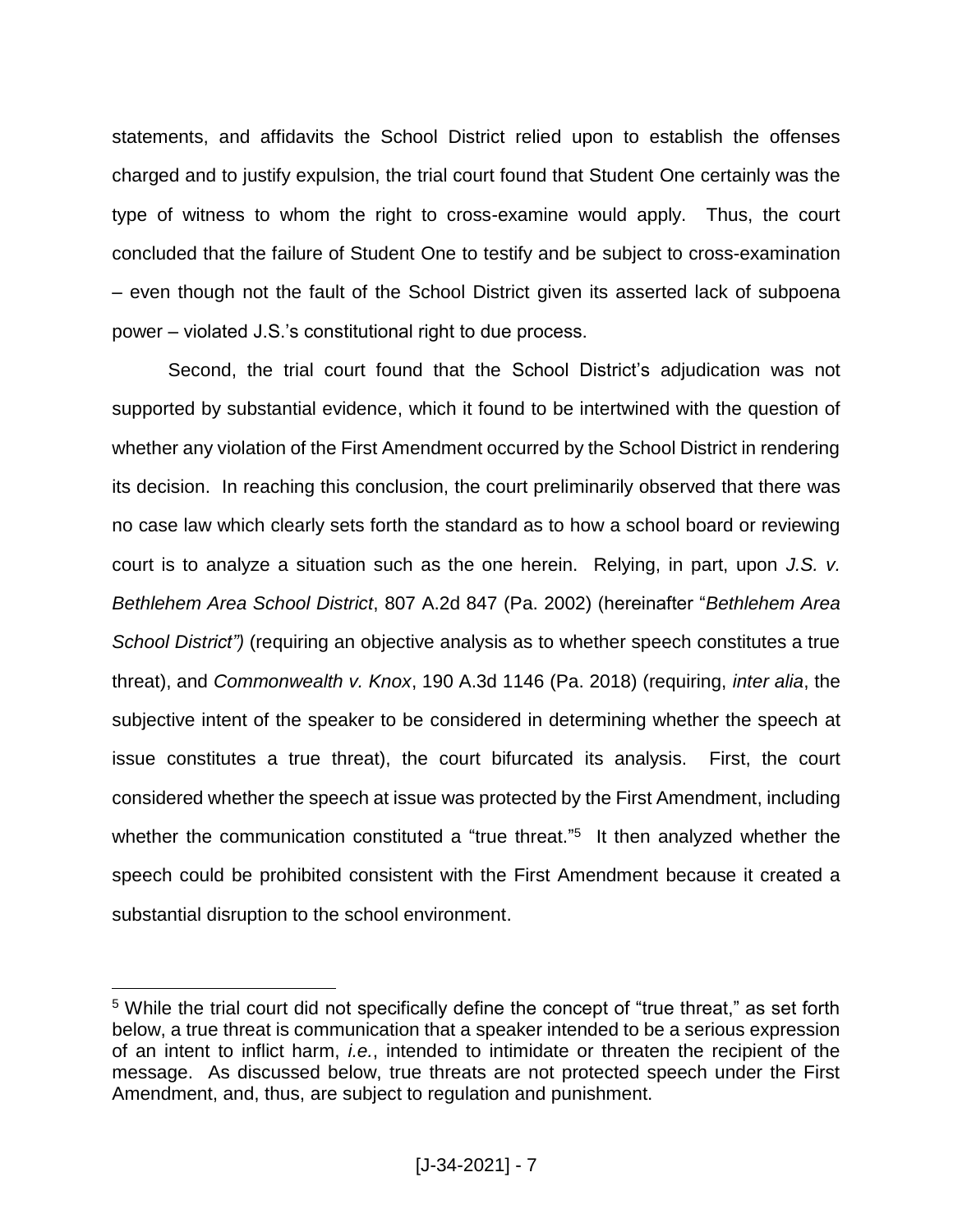In evaluating the first question  $-$  whether the speech was protected by the First Amendment — the court initially considered the location of the speech to determine whether the School District had the authority to regulate and punish it. While the court found that a policy prohibiting terroristic threats is both reasonable and necessary, the court emphasized that the statute enabling the School District to make such rules limits the School District's authority regulating speech occurring while the students are under the supervision of the school. 24 P.S.  $\S 5{\text -}510.6$  The trial court reasoned that, here, even assuming the memes constituted unprotected true threats, none of the activity involving the memes occurred on school property or during such time as the students were under the school's supervision; thus, the court suggested that the School District's remedy was limited to reporting the memes to the police, which it did.

Nevertheless, noting that J.S.'s statement regarding "shooting up the school" could be construed as advocating violence towards or within a school, *i.e.*, supplying a nexus to the school, the court reasoned that the proximity requirement articulated in *Bethlehem Area School District* might not be applicable to speech of that nature. The court suggested that, instead, in order to punish speech of such character, a school must both show that "the speech caused a substantial disruption or could reasonably be expected to cause such a disruption and engage in a true threat analysis." Trial Court Opinion, 2/25/2019, at 29 (citing *Tinker v. Des Moines Independent Community School District*, 393 U.S. 503 (1969)).

As to the substantial disruption issue, the trial court, however, questioned whether *Tinker*'s geographic proximity and substantial disruption standard was even applicable in

<sup>6</sup> This provision allows a school district to, *inter alia*, adopt and enforce rules "regarding the conduct and deportment of all pupils attending the public schools in the district, during such time as they are under the supervision of the board of school directors and teachers, including the time necessarily spent in coming to and returning from school." 24 P.S. § 5-510.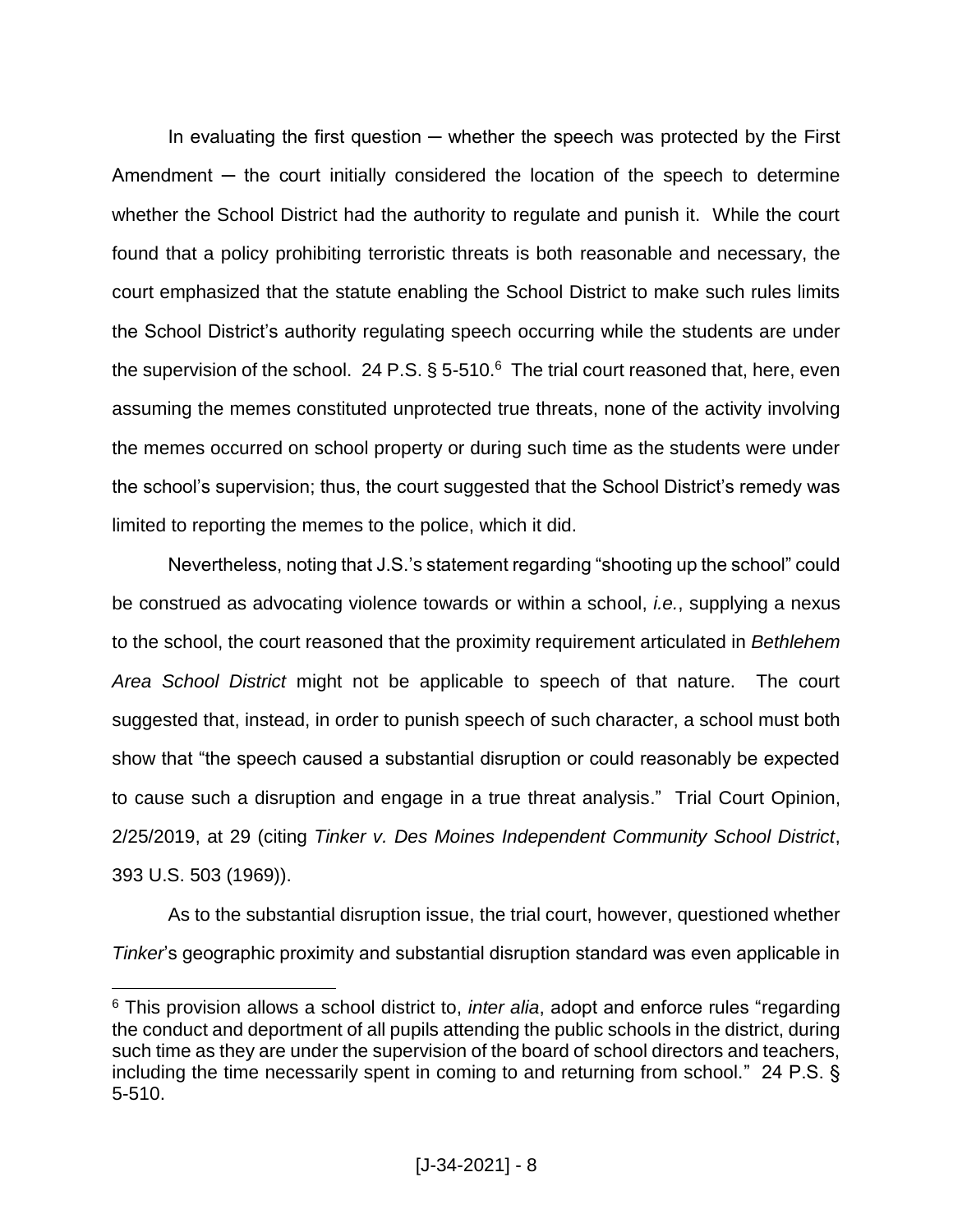this matter, opining that restricting speech on grounds of student safety was appropriate, and constituted an exception to the general prohibition of restrictions on student speech. The court found it "untenable in the wake of Columbine, Jonesboro, Sandy Hook, and Lakeland that any reasonable school official who came into possession of J.S.'s memes would not have taken some action based on their disturbing content," and, thus, was of the view that *Tinker*'s substantial disruption test (at least requiring geographic proximity to the school) did not apply. *Id.* at 31.

The trial court proceeded to engage in a true threat analysis under *Knox*. First, the court looked to the Terroristic Threats/Acts Policy noted above, and determined that the only question was whether J.S. communicated a threat to commit violence to Student One, with the intent to terrorize him.<sup>7</sup> Turning to whether J.S. intended to terrorize, the trial court noted that true threats are not protected under the First Amendment. The court offered that, while rejecting an objective test, the *Knox* Court pointed to *Bethlehem Area School District* for its contextual analysis.

Specifically, the trial court explained that the School District made no specific finding that J.S. intended the meme to terrorize Student One, but, rather, that it concluded that J.S.'s memes constituted terroristic threats, viewed objectively. As intent was central to the definition of terroristic threat in the Terroristic Threats/Acts Policy, the court found that the School District failed to establish a violation of the policy. However, the trial court continued and considered, consistent with *Knox*, the following contextual factors: (1) whether the statement was an "actual threat" versus "political hyperbole;" (2) whether the full context of the discussion was one that "often involves inexact and abusive language;"

 $<sup>7</sup>$  The court did not consider the aspect of the policy prohibiting acts committed with</sup> reckless disregard of the risk of terrorizing, as there were no findings or conclusions by the School District as to whether J.S. acted with such reckless disregard. Trial Court Opinion, 2/25/2019, at 32.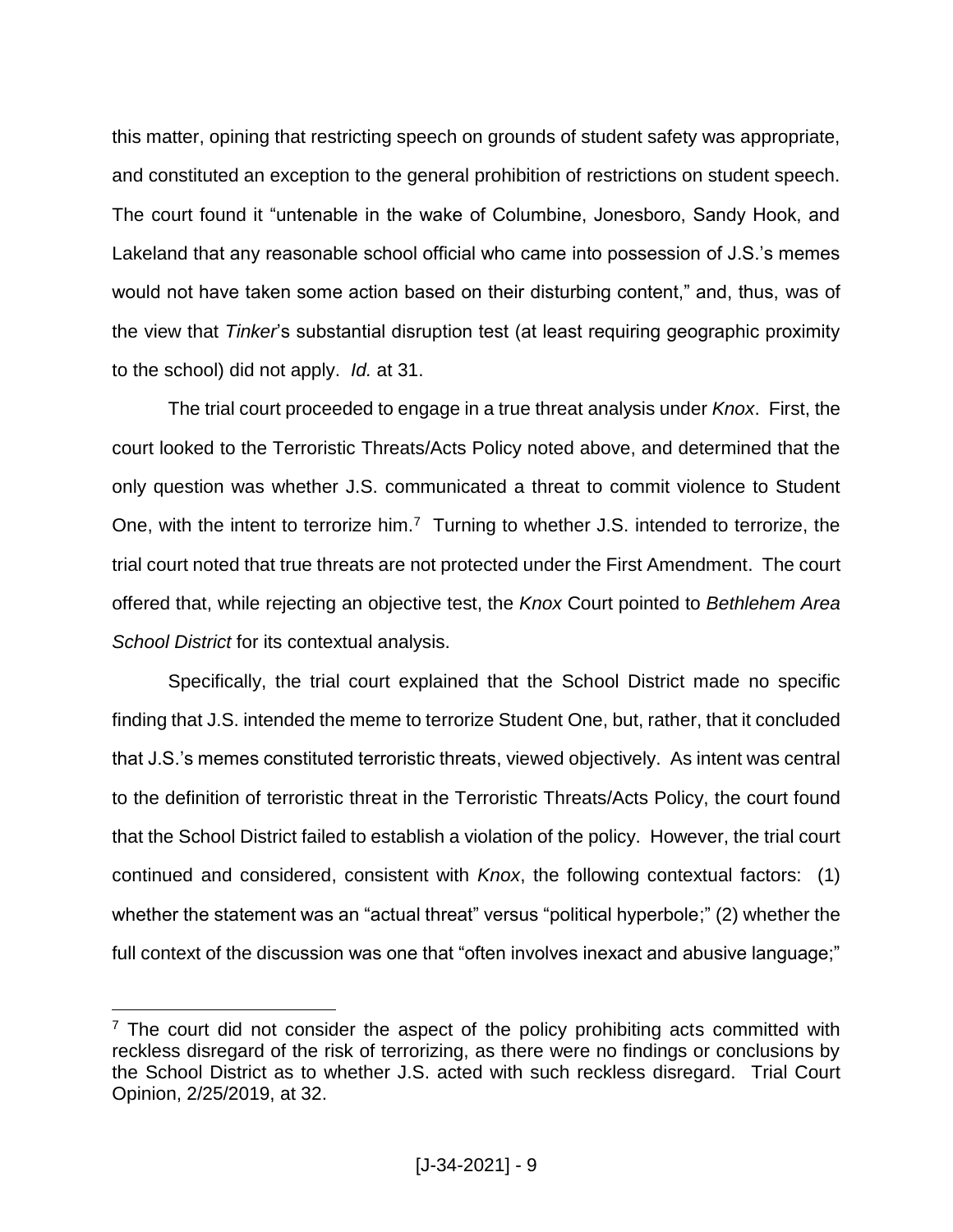(3) whether the threat was conditional; (4) whether it was communicated directly to the victim; (5) whether the victim had reason to believe the speaker had a propensity to engage in violence; and (6) how the listeners reacted to the speech. *Id*. at 33.

While the School District did not analyze these factors, the trial court addressed them. The court concluded that the memes, as part of a discussion between immature high school boys, were not political hyperbole, and, in reaching that conclusion, considered J.S.'s assertion that the memes were a joke. The court continued, finding that use of Snapchat, in which messages disappeared after a short time unless saved, fostered inane communication. The court also deemed important the fact that the picture was of Student Two wearing a t-shirt displaying a musical band whose lyrics celebrated cannibalism. The court found the language used in the memes were not conditional by their terms, but were conditional in that they concerned Student Two's actions to shoot up the school and to eat Student One, and not what J.S. intended to do. As Student One did not testify, the court found it impossible to discern his beliefs regarding J.S.'s propensity to engage in violence. As to the reaction of the "victim," Student One, the trial court offered that, while he did not testify, Student One posted the one meme to his Snapchat story and that, while the School District contended this was to inform people of threatening behavior, there was nothing in the record to support Student One's intention in doing so. Furthermore, once J.S. asked him to take the meme down, Student One did so within five minutes, stating, "Probable false alarm, just something J.S. sent me." Administration Exhibit 6 to Expulsion Hearing, 5/3/18. Moreover, the trial court noted that Student One did not report the memes to the police, his parents, a teacher, a principal, a guidance counselor, or school administrator, and did not tell J.S. to stop sending him messages; rather, Student One responded "LOL." As noted by the trial court, there was no evidence presented by the School District that Student One was fearful, other than the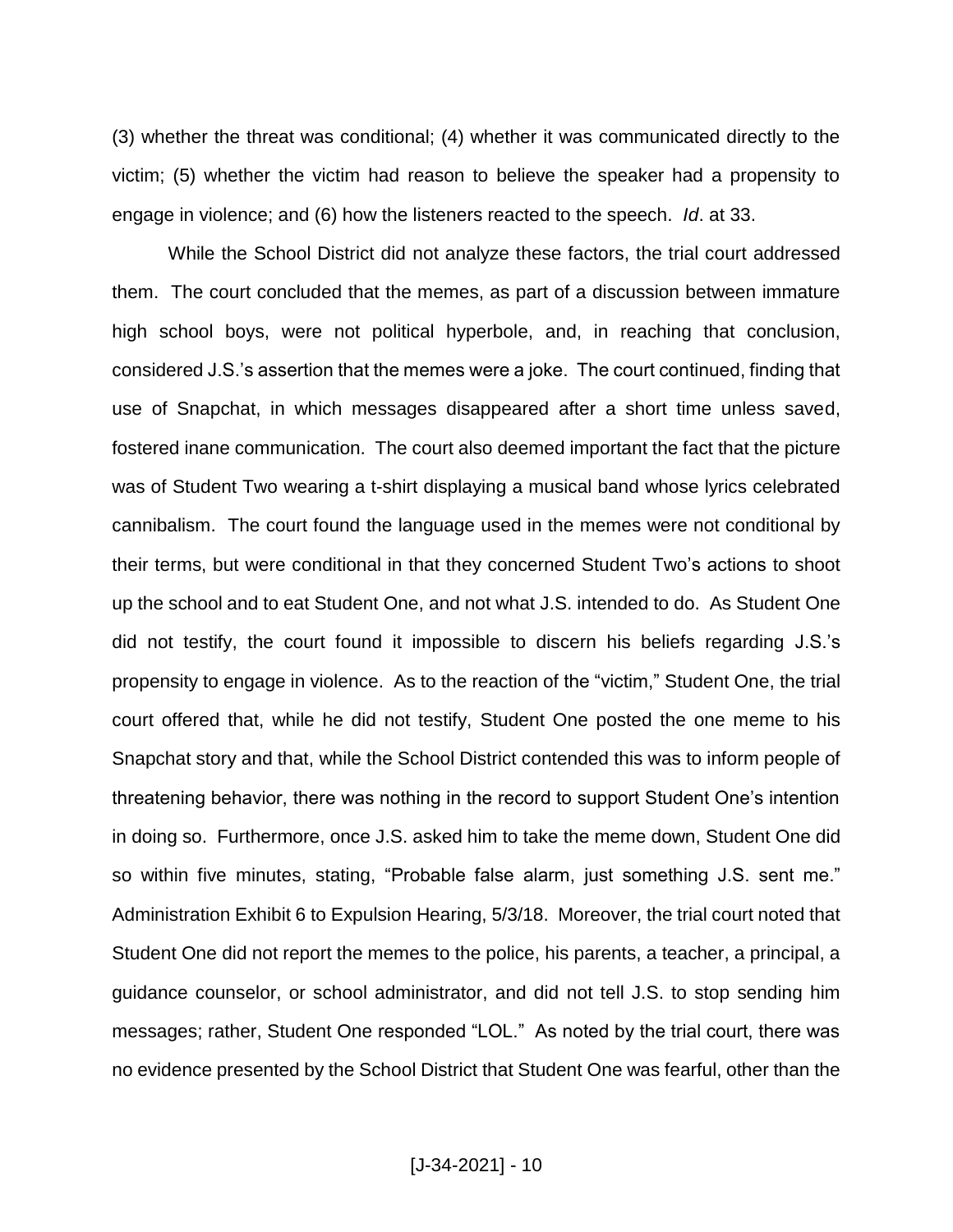School District's attorney's hearsay assertion that Student One was terrorized, a statement objected to and which the court determined could not be relied upon for a finding of fact.

Ultimately, applying *Knox*, the trial court concluded that the School District's decision was not supported by substantial evidence for the primary reason that, as a student could be held responsible under the Terroristic Threats/Acts Policy only when the threat was communicated with the intent to terrorize, or with reckless disregard of terrorizing, and the School District produced no such evidence. Thus, the court sustained J.S.'s appeal of the terroristic threats adjudication, and ordered that his expulsion be expunged.<sup>8</sup>

On appeal, a three-judge panel of the Commonwealth Court affirmed. Writing for the court, Judge Mary Hannah Leavitt, after reciting the facts and issues on appeal, determined that the matter had been "ably resolved in the thorough and well-reasoned opinion" of Judge Brown, and affirmed on the basis of his opinion. *J.S. v. Manheim Township School District*, 231 A.3d 1044, 1048 (Pa. Cmwlth. 2020).

The School District appealed, and we granted allocatur with respect to two issues. First, we agreed to consider whether student disciplinary procedures can violate the due process rights of an accused student where the Public School Code does not authorize the use of subpoenas to compel witnesses, including student victims, to testify. We also agreed to address whether our decision in *Knox* modified the First Amendment analytical framework applicable to public school student discipline proceedings where the speech

<sup>&</sup>lt;sup>8</sup> The trial court additionally found that the Cyberbullying Policy only applied to "a school setting," and, as the communication between J.S. and Student One occurred in their own homes, on their own time, and on their own devices, the cyberbullying violation could not be sustained. Trial Court Opinion, 2/25/2019, at 38. This finding is not at issue before us.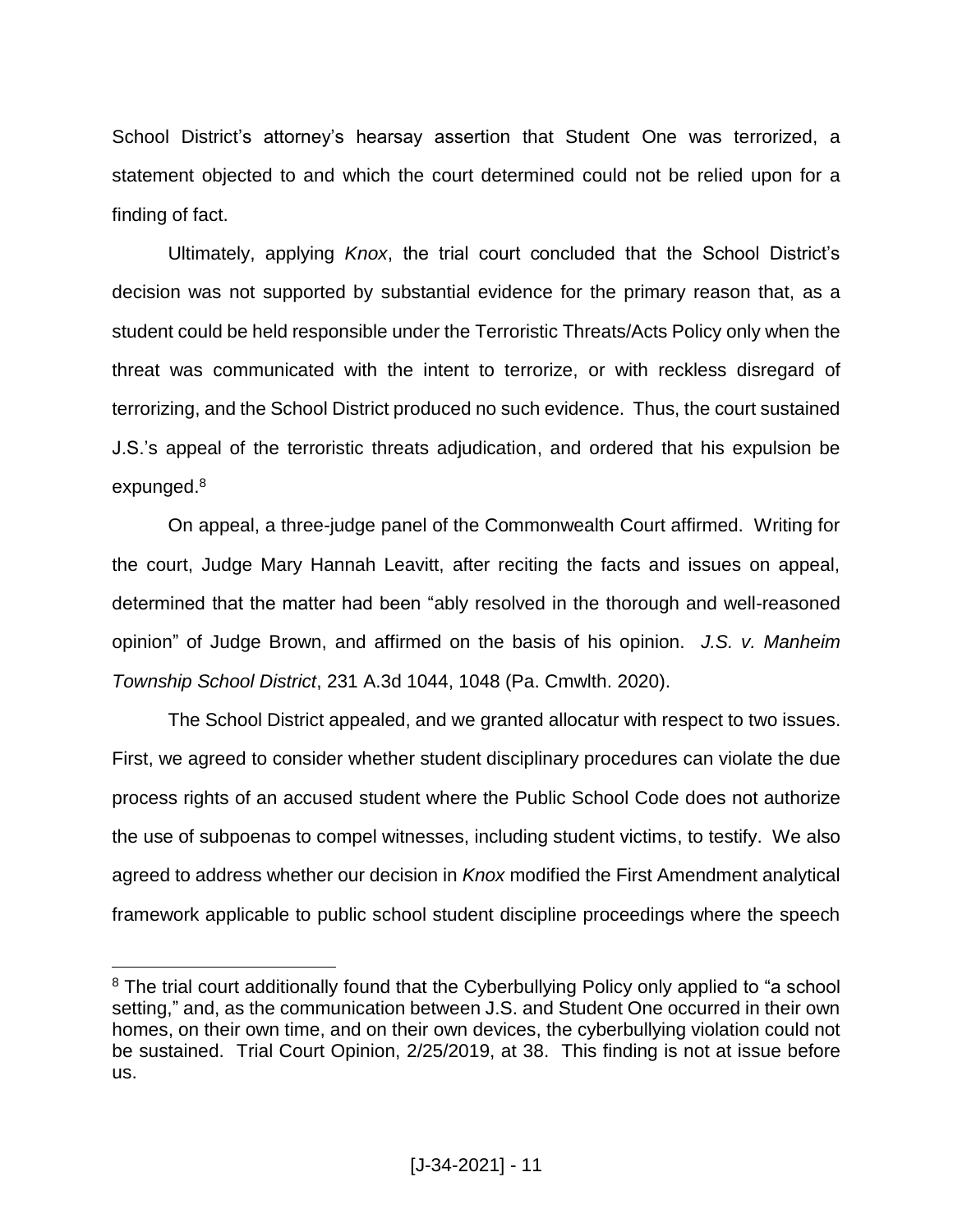at issue involved a threatened school shooting or caused a substantial disruption. *J.S. v.* 

*Manheim Township School District*, 243 A.3d 971, 972 (Pa. 2021) (order).<sup>9</sup> <sup>10</sup>

 $\overline{a}$ <sup>9</sup> Specifically, we granted allowance of appeal of the following two issues, as stated by the School District:

> (1) Whether, after concluding the *Knox* "true-threat" framework and "contextual subjective analysis" was required, the Commonwealth Court erred in concluding the longstanding Pennsylvania Department of Education procedures for student disciplinary procedures, which codify *Goss v. Lopez*, 419 U.S. 565, 95 S.Ct. 729, 42 L.Ed.2d 725 (1975) in the Pennsylvania Administrative Code, violate the Constitutional due process rights of an accused student because the Public School Code does not empower school districts to issue subpoenas to compel witnesses, including student victims, to testify subject to cross-examination, and a school district cannot otherwise perform the required "contextual subjective analysis" required by the *Knox* "true threat" framework absent evidence of the victims' or listeners' understanding of the speech.

> (2) Whether the Commonwealth Court erred by misapplying *Commonwealth v. Knox*, 647 Pa. 593, 190 A.3d 1146 (2018) to modify the substantial disruption test provided by *Tinker v. Des Moines Independent Community School District*, 393 U.S. 503, 89 S.Ct. 733, 21 L.Ed.2d 731 (1969) and used in *J.S. v. Bethlehem Area School District*, 794 A.2d 936 (Pa. 2002) as part of the First Amendment analytical framework applicable to public school student discipline proceedings where the speech at issue involved a threatened school shooting and caused a substantial disruption including distress and alarm to students, a district-wide response, and police involvement, but was made from a private electronic device, at home, and outside of school hours by adopting the "true threat" framework and requiring the school to conduct the "contextual subjective analysis" necessary to criminally prosecute speech under *Knox*.

*Id*.

<sup>10</sup> As expressed in his concurring opinion, Justice Saylor would resolve this matter through an interpretation of Section 510 of the Public School Code, 24 P.S. § 5-510, an approach not advocated by either party before us, or one extensively analyzed by the trial court. Alternatively, Justice Saylor would consider the sufficiency of the evidence under the School District's policies as set forth in its manual. As he did before the trial court,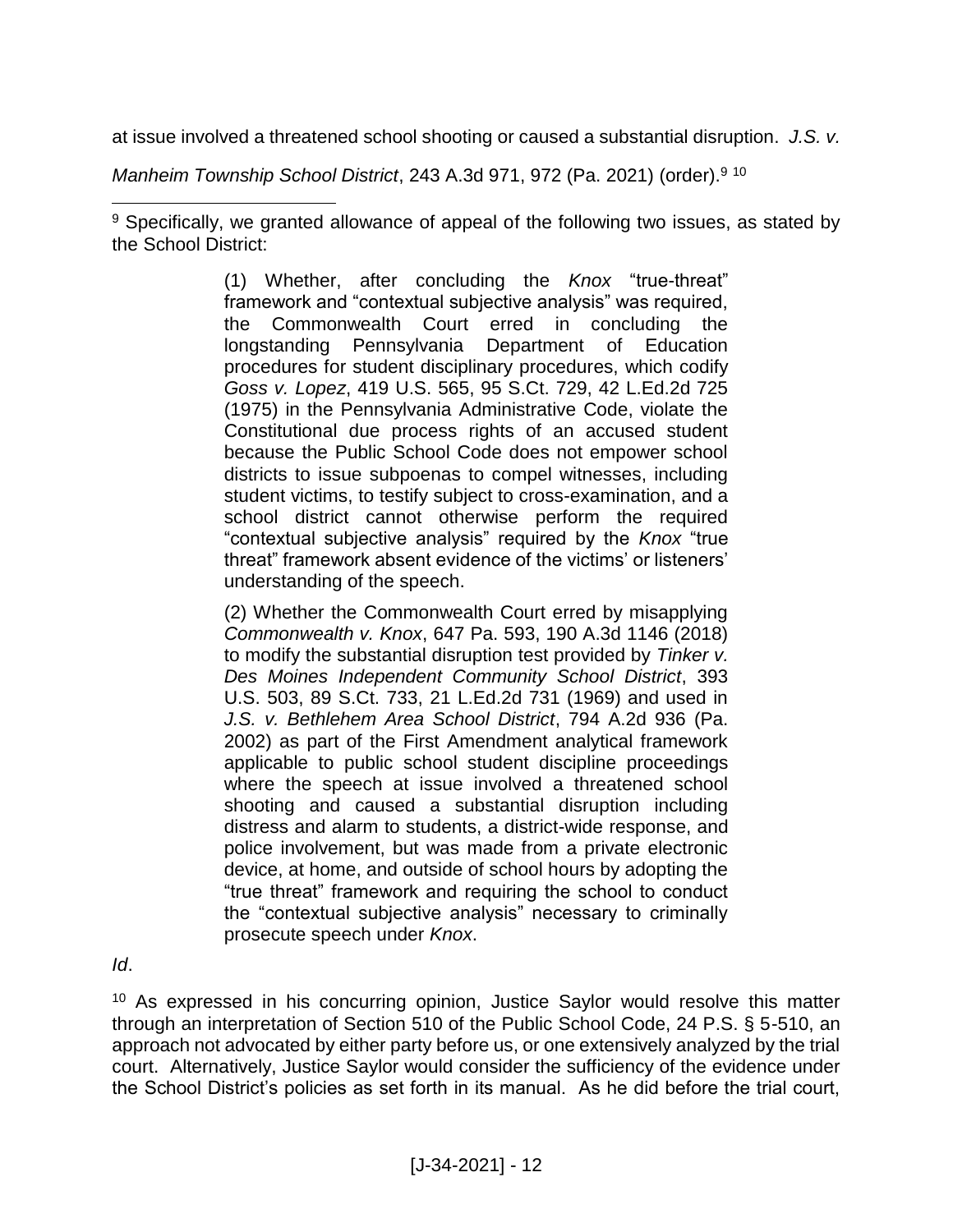While we granted allocatur on two issues, we believe it prudent to resolve this appeal only on the First Amendment question, and thus we do not address the due process question (or the statutory question regarding the authority to issue subpoenas nested therein) regarding a school district's ability to compel a student's attendance at an expulsion hearing. Specifically, if we were to find that J.S.'s due process rights were not violated, we would still have to determine whether the memes were protected under the First Amendment. Likewise, if we were to find the School District did violate J.S.'s due process rights, there would be the theoretical possibility of a remand, and so we would still have to address the First Amendment question, as it would potentially moot such remand. Second, the School District and *amicus* Pennsylvania School Boards Association ("SBA") disagree about whether a school district has the ability, under the Pennsylvania School Code, to compel the testimony of a student at an expulsion hearing ― an integral part of the due process analysis. The School District claims that it does not have statutory or inherent authority to compel student testimony, *see, e.g.,* Appellant's Brief at 32, while the SBA maintains school boards do have that power. Pennsylvania School Boards Association's Brief at 7-16 (citing to 24 P.S. § 11-1128). Thus, the two entities ostensibly representing our Commonwealth's schools are not in alignment on the implicated subpoena issue. Therefore, for the above reasons, we will address only the question of whether our decision in *Knox* modified the First Amendment analytical framework applicable to public school student discipline proceedings and whether J.S.'s

J.S., as appellee before our Court, likewise attempts to limit the focus of the appeal to evidentiary sufficiency. However, the trial court considered, and we granted allocatur on, the broader and more consequential constitutional question of, *inter alia*, the applicability of *Knox* to the true threat and substantial disruption construct as employed by *Tinker* and *Bethlehem Area School District*. Thus, while we do not necessarily disagree with Justice Saylor's sufficiency analysis, we respectfully conclude that we should resolve the First Amendment question on which we granted allocatur, one which is of far greater statewide import than the sufficiency of the evidence under one school district's policy manual.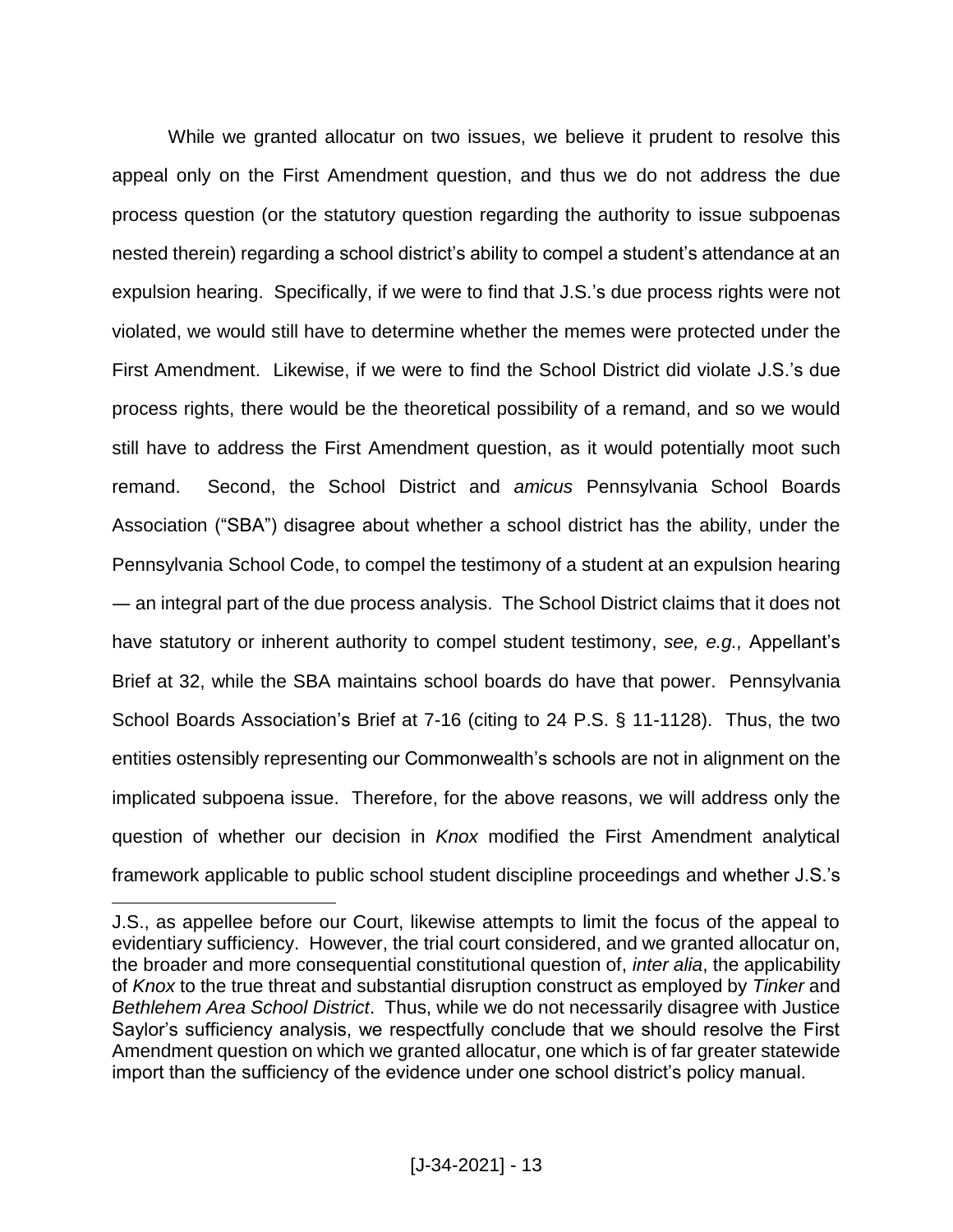speech constituted a true threat or caused a substantial disruption of the school environment.<sup>11</sup>

The School District takes the position that the true threat analysis is different in the school context, eschewing the First Amendment framework for criminally prosecuting threatening speech as an appropriate standard for regulating threatening student speech. Specifically, the School District contends that a two-prong inquiry should determine whether a school's punishment violates a student's First Amendment rights: (1) whether the student speech constitutes categorically unprotected speech (i.e., a true threat), and if not, (2) whether the restriction or punishment is nonetheless justified because the student speech caused, or would foreseeably cause, a substantial disruption with school activities. The School District asserts that "[i]t is unnecessary, however, for school districts to prove a true threat at all, much less by the subjective contextual analysis set forth in *Knox*, to punish student speech." Appellant's Brief at 31. Related thereto, and as to the first prong, the School District argues that the lower tribunals improperly used the subjective criminal intent analysis of *Knox*, displacing the objective standard set forth in *Bethlehem Area School District*. This, according to the School District, disregards the unique educational environment, and "strips schools of the ability to balance the First Amendment rights of students against the rights of other students to an enriching and safe learning environment," *id.* at 40, through the prohibition of the use of vulgar, offensive, or threatening speech in the school environment, *id*. at 43.

<sup>&</sup>lt;sup>11</sup> The question of the proper analysis to be employed in discerning whether speech constitutes a true threat is a pure question of law, for which our standard of review is *de novo*, and our scope of review is plenary. The question of whether a statement constitutes a true threat is a mixed question of law and fact, to which we defer to the properly supported factual determinations of the fact finder, but resolve any legal questions *de novo*. *Knox*, 190 A.3d at 1152.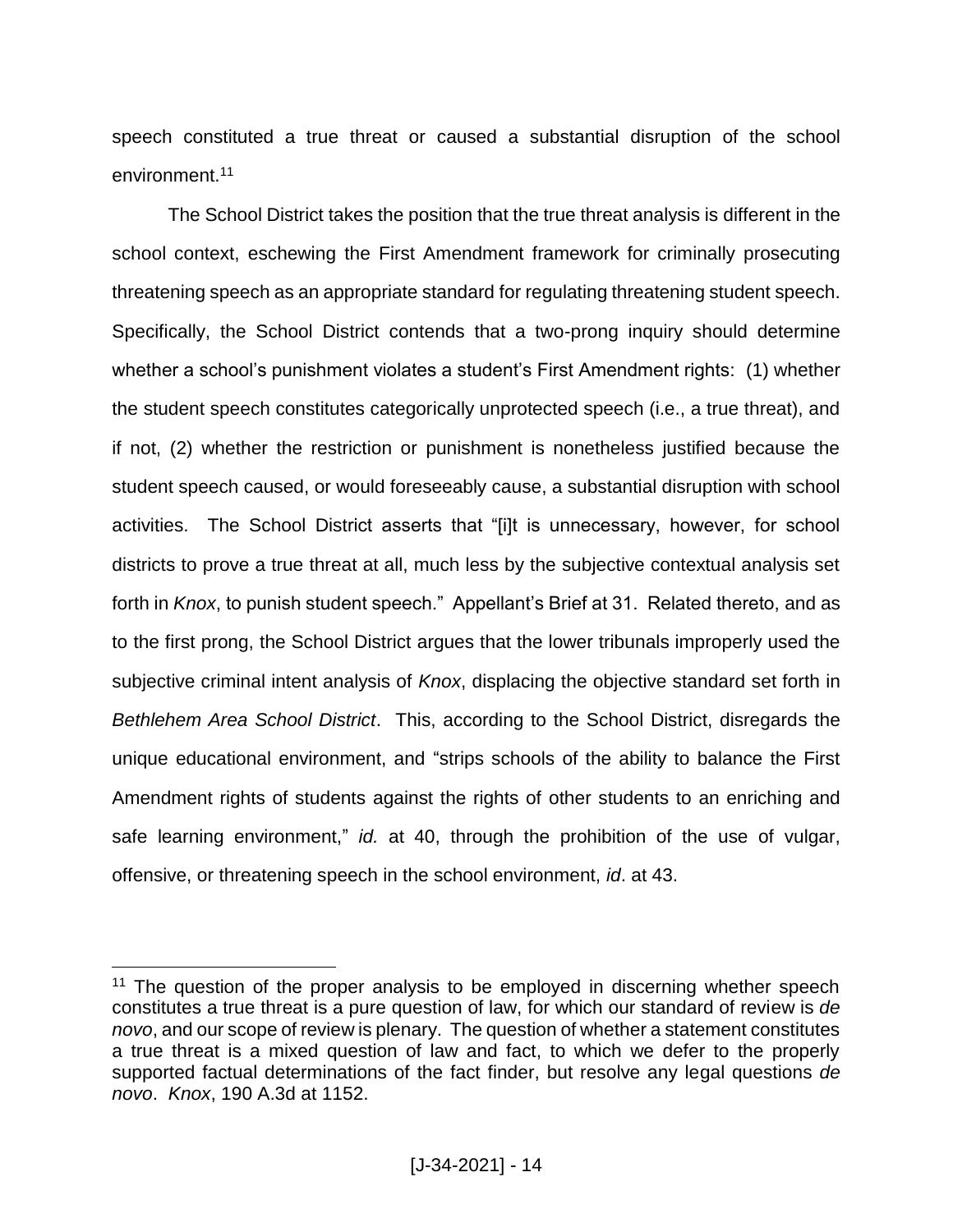The School District posits that, under an objective standard, various factors must be considered, including the context of the statement, the reaction of the listeners and others, and the nature of the comments. It claims this standard best accommodates the special character of public schools, as well as the less formal nature of student disciplinary proceedings which lack the full panoply of protections afforded criminal defendants. According to the School District, the subjective intent of the speaker is not relevant in determining whether a statement is a true threat, and insists that *Knox* did not preclude application of an objective standard in student speech cases, as set forth in *Bethlehem Area School District*. The School District maintains that an objective true threat analysis does not require the testimony of the alleged victim, and claims that, under a subjective intent standard, a threat which does not identify any victim would make it impossible to satisfy *Knox*. Thus, according to the School District, the proper test assesses whether a reasonable person in the student's position would foresee that his statement would be interpreted as a serious expression of intent to harm, citing *Bethlehem Area School District*. Moreover, the School District further warns that reviewing courts should not act as a "super school board." *Id*. at 49.

Applying this test, the School District submits that J.S.'s statements constituted a true threat, as they came on the heels of the recent Parkland, Florida shooting. The School District offers that "any reasonable person making J.S.'s unequivocal, unconditional, and specific threat to shoot up the school that week would foresee that the statement would be interpreted as a serious expression of intent to harm or assault." *Id*. at 50.

The School District continues that, even if J.S.'s statements were not true threats, it was justified in punishing him under *Tinker*, because his speech caused a substantial disruption in the school. Initially, the School District rejects any territorial limitation on its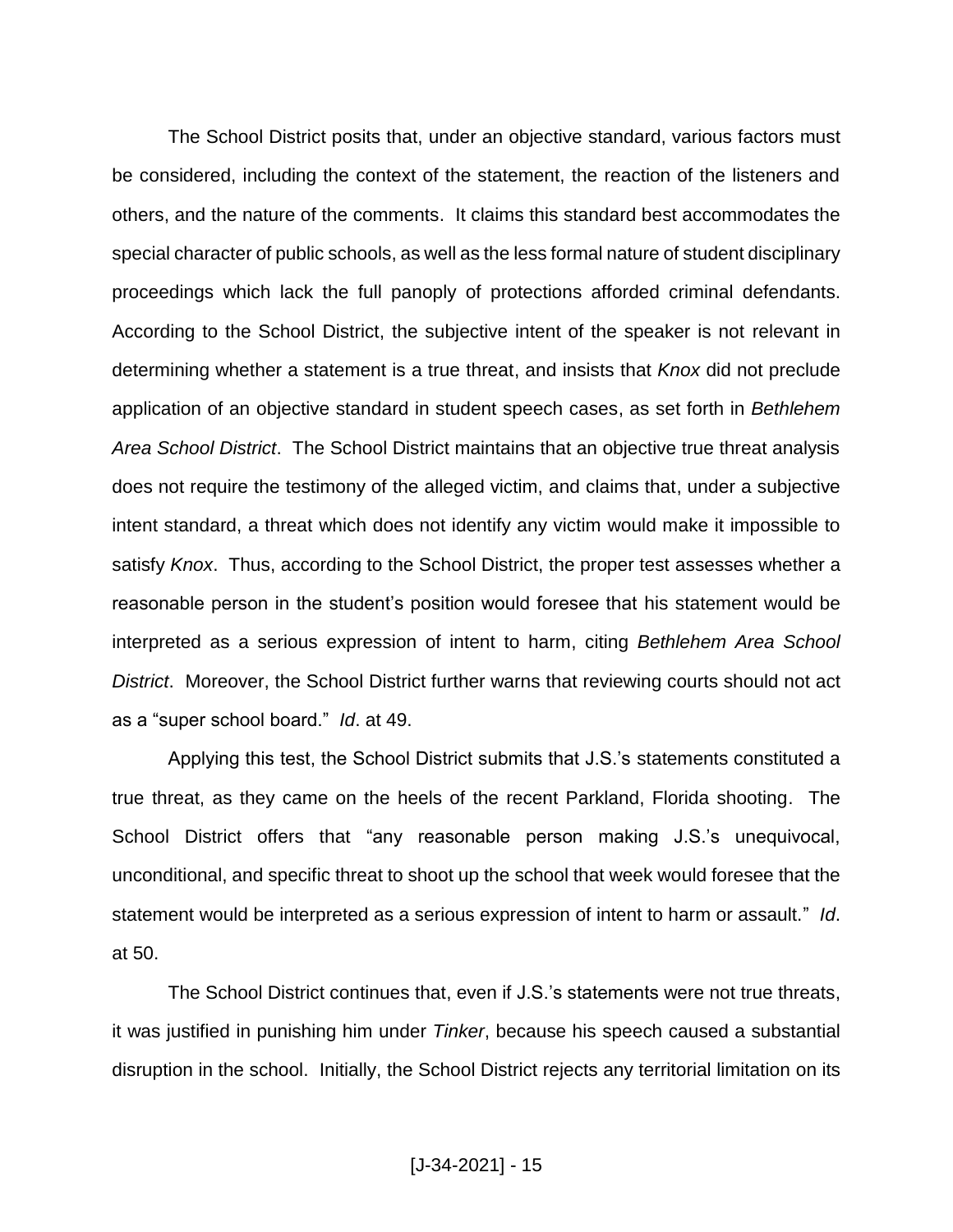ability to act as untenable, and offers that, although the speech was not made during school hours or on school grounds, there was a sufficient nexus to the school and disruption to justify discipline, citing cases upholding disciplinary action for threats of violence on Facebook, YouTube, and MySpace, and via Instant Messaging. Related thereto, the School District contends that, even if *Knox* is pertinent in evaluating student speech, its application is limited to whether the speech constitutes a true threat. The School District argues that, even if not a truth threat, J.S.'s messages caused material and significant disruption, including "wide concern for student safety and a heightened police presence at the school." *Id*. at 58. According to the School District, Student One and Student Two lost educational time, and the campus "was abuzz" regarding the Snapchat posts, unsurprising given that the memes were sent less than two months after the Parkland, Florida school shooting. *Id*. Finally, the School District offers that it had to spend time investigating the messages, diverting time and resources, and interrupting the education of other students.<sup>12</sup>

In response, J.S. asserts that the subjective intent standard articulated in *Knox* is equally applicable in both the criminal and civil contexts. As offered by J.S., if there is no true threat, then there is no justification to expel J.S., *i.e.*, no justification to deprive him of a liberty or property interest in public education. J.S. explains that *Knox* and *Bethlehem Area School District* both use a contextual analysis that does not rigidly distinguish between civil and criminal law, and points to Justice Wecht's concurring and dissenting view in *Knox* that its analysis applies in the civil context, as the central element in a true threat determination is the speaker's state of mind. J.S. asserts that this makes sense

<sup>12</sup> *Amicus* SBA, in support of the School District, asserts that the lower tribunals erred in rejecting the off-campus misconduct test set forth in *Bethlehem Area School District* for the reasons stated by the School District, but points to the then-pending appeal before the United States Supreme Court involving off-campus speech in *Mahanoy Area School District v. B.L.*, 141 S.Ct. 2038 (June 23, 2021), which we discuss below.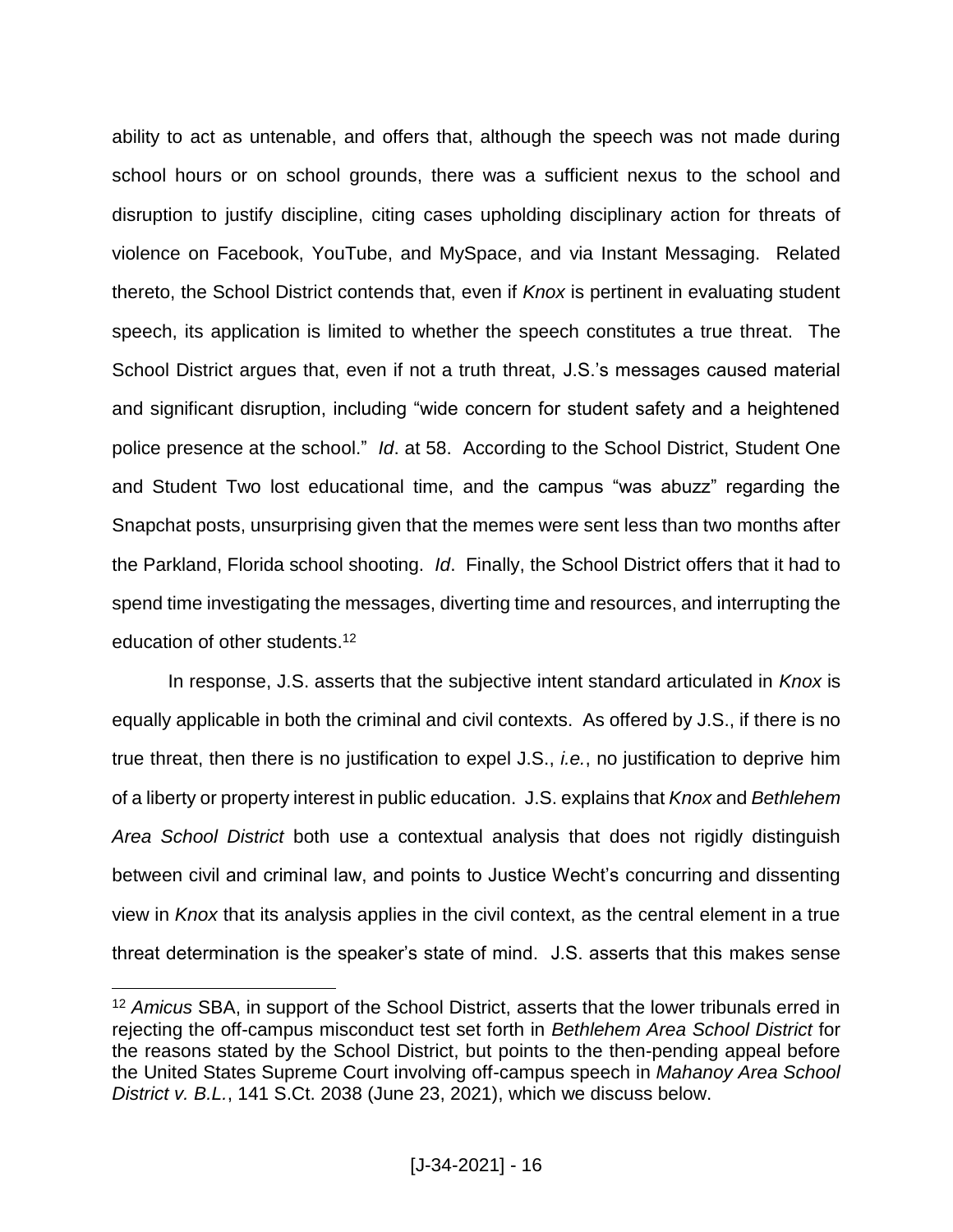because many factors such as age, background, occupation, facility with grammar, and other variables come into play in determining intent. J.S. continues that other considerations such as whether the speech is on the internet (where the speaker cannot control the extent of the speech), or whether the speech is verbal (with intonation, tone of voice, and eye contact all conveying meaning), could impact what is intended and what a recipient understands. J.S. adds that it is particularly difficult to infer meaning from words by themselves when used as part of an artistic creation, or to communicate jest, satire, humor, or hyperbole. Thus, according to J.S., a true threat is a serious expression of a subjective intent to commit an act of unlawful violence to a particular individual or group.

Finally, J.S. takes issue with the School District's contention that *Tinker* allows speech to be punished even if it is off-campus, if it created a substantial disruption. In any event, J.S. submits that the School District never asserted a *Tinker*-type violation. Additionally, J.S. argues that because the School District failed to establish that J.S. intended to threaten Student One, and failed to establish that anyone was terrorized by J.S.'s memes, and because the memes had no nexus to the school, there could be no substantial disruption as defined by *Tinker*. Furthermore, J.S. rejects the School District's assertion that the lower tribunals created a new *Tinker* standard based upon *Knox*, contending that the lower tribunals' *Tinker* analysis was independent of any *Knox* true threat analysis.

Applying *Tinker*, J.S. maintains that the lower tribunals properly found there was no direct nexus to the school. Related thereto, even if the School District could establish a school nexus, J.S. points out that the disruption was not substantial, and that any disruption was due to the School District's announcement to the school community and the media about the threat. While J.S. agrees that the School District was required to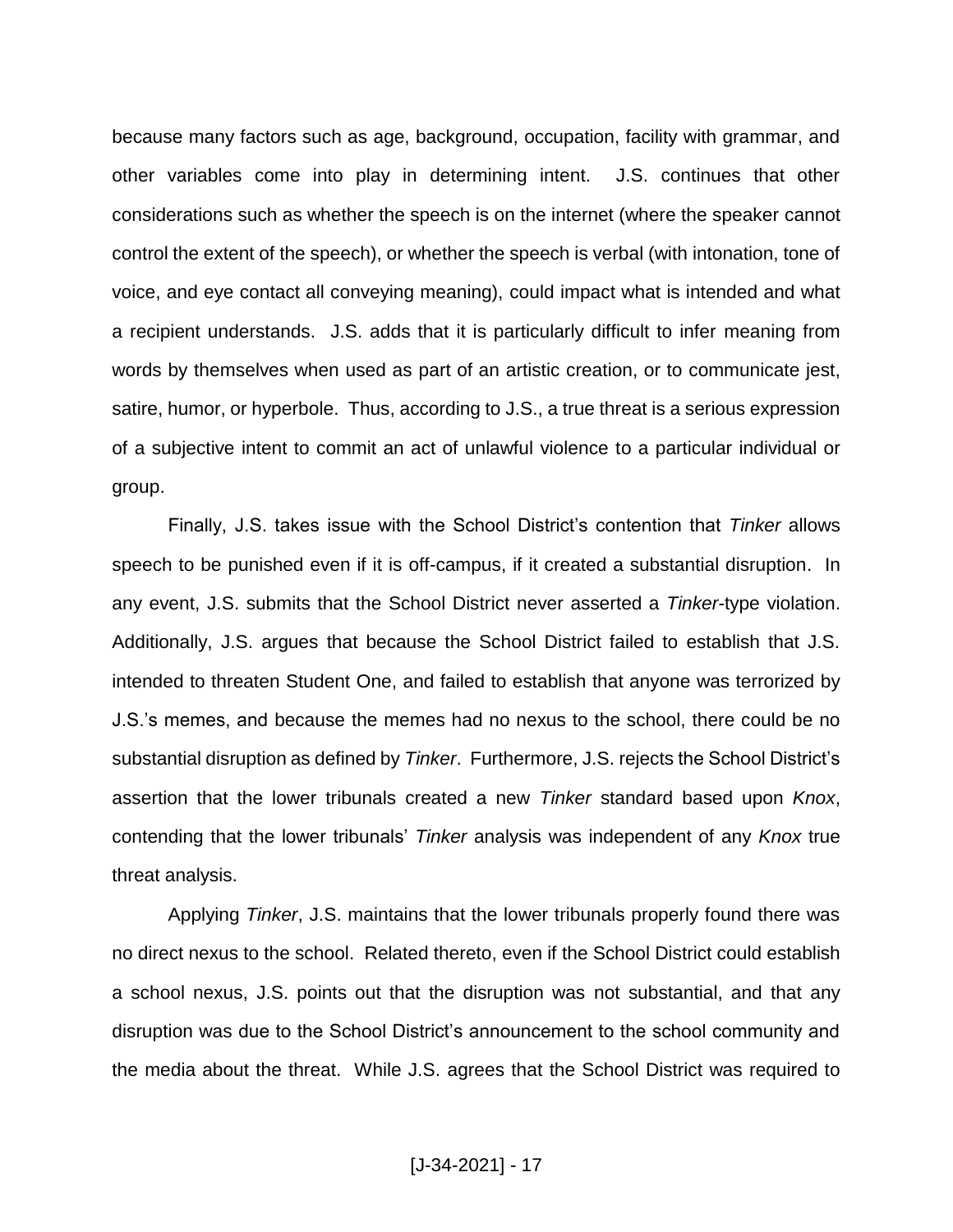investigate the allegations of a threat, the investigation by itself was insufficient to satisfy *Tinker*'s substantial disruption test. Ultimately, J.S. argues that, as a matter of law, there was no substantial disruption, let alone one severe enough to authorize the school to punish J.S.'s off-campus speech.<sup>13</sup>

A brief overview of the First Amendment and its jurisprudence is helpful to our analysis of this matter. The First Amendment to the United States Constitution provides that "Congress shall make no law . . . abridging the freedom of speech." U.S. Const. amend. I. The First Amendment and its protections apply to Pennsylvania state action through the Fourteenth Amendment. U.S. Const. amend. XIV; *NAACP v. Claiborne Hardware Co.*, 458 U.S. 886, 907 (1982). The First Amendment promises that the "government has no power to restrict expression because of its message, its ideas, its subject matter, or its content." *Ashcroft v. ACLU*, 535 U.S. 564, 573 (2002) (quoting *Bolger v. Youngs Drug Products Corporation*, 463 U.S. 60, 65 (1983)).

However, despite the clear command of the First Amendment's protections against governmental interference, the United States Supreme Court has long recognized that federal and state officials may regulate, or even prohibit, certain types of speech. As

<sup>13</sup> *Amicus* American Civil Liberties Union of Pennsylvania ("ACLU"), in support of J.S., urges our Court to adopt a subjective speaker-based standard for determining whether a statement constitutes a true threat. It maintains that allowing punishment of speech without regard to the speaker's intent could punish protected speech. Related thereto, the ACLU warns that speech may be crudely or zealously expressed or taken out of context. The ACLU offers that this is especially true with respect to online speech, which may be decontextualized by third parties with whom the speaker has no connection. The ACLU adds that an objective standard may also prohibit speech that serves as a safety valve or a vehicle for cathartic release. Indeed, the ACLU suggests that the adolescent students here were processing their fears about school shootings by poking fun at those fears. Under *Tinker*, authorities may punish student speech that leads to, or might lead to, a substantial disruption; but, according to the ACLU, such speech must be limited to that expressed in the school environment. Finally, the ACLU warns that expanding *Tinker* to off-campus speech will exacerbate racial and other disparities, as, according to the ACLU, black, disabled, and LGBTQ+ students are disproportionately disciplined and removed from the classroom.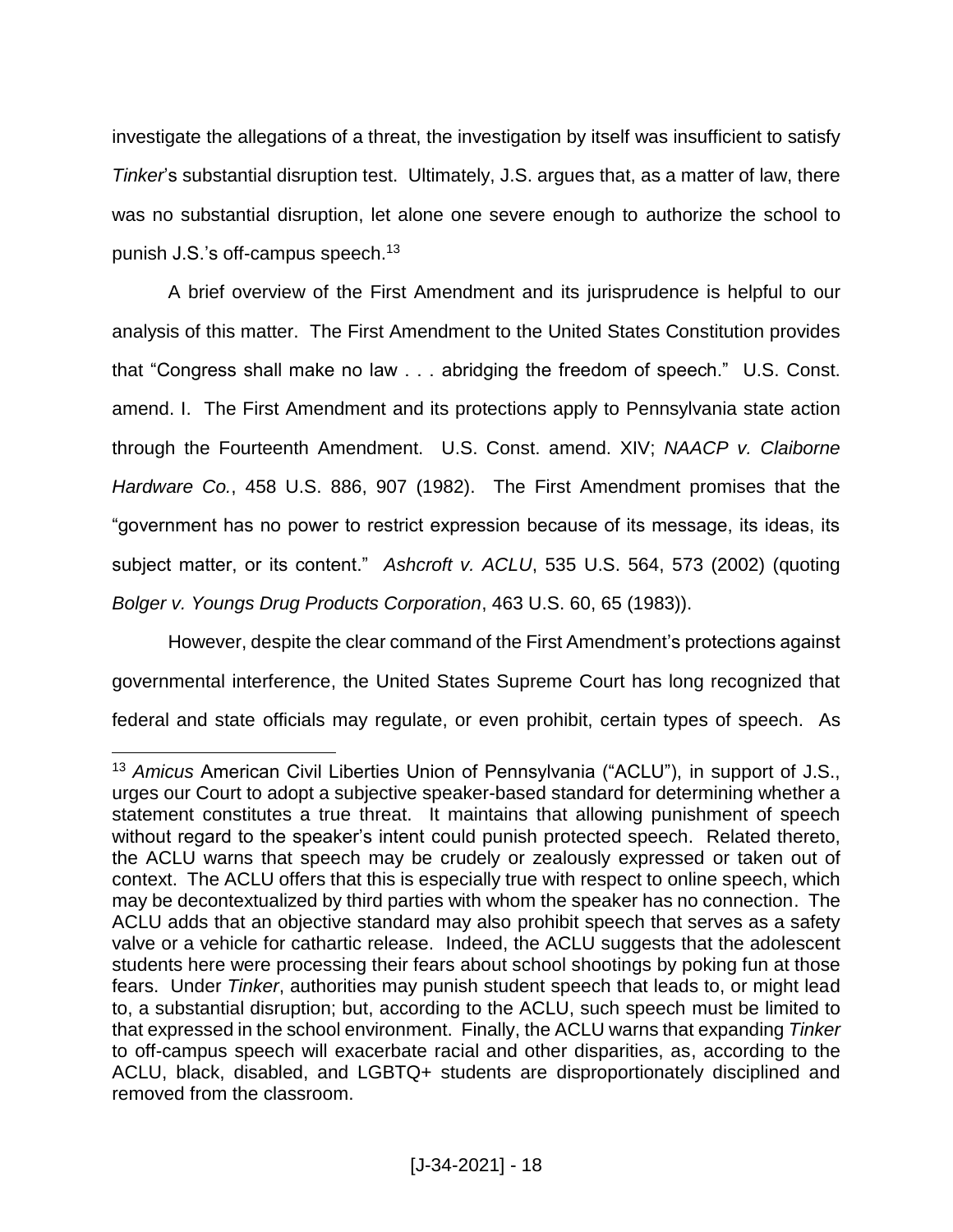noted in *Chaplinsky v. New Hampshire*, 315 U.S. 568, 572 (1942), restrictions on speech are permissible where the speech is "of such slight social value as a step to truth that any benefit that may be derived from [it] is clearly outweighed by the social interest in order and morality." Since *Chaplinsky*, the Supreme Court has both narrowed and expanded the classes of speech left unprotected by the First Amendment. Indeed, through the years, the United States Supreme Court has identified certain types of speech that are beyond the First Amendment's protections. These include speech intended to incite imminent lawlessness, obscenity, defamation, speech integral to criminal conduct, fighting words, child pornography, fraud, and true threats. *See, e.g., United States v. Alvarez*, 567 U.S. 709, 717 (2012); *see generally*, Emily Gold Waldman, *Regulating Student Speech: Suppression Versus Punishment*, 85 Ind. L.J. 1113, 1119 n.46 (2010) (citation omitted). That said, although great changes have occurred in the format and type of speech and communication, and will no doubt continue to occur, the First Amendment's core principles remain steadfast, even for cyber speech and other speech aided by computer technology. *Brown v. Entertainment Merchants Association*, 564 U.S. 786, 790 (2011) ("[W]hatever the challenges of applying the Constitution to everadvancing technology, 'the basic principles of freedom of speech and the press, like the First Amendment's command, do not vary' when a new and different medium for communication appears." (quoting *Joseph Burstyn, Inc. v. Wilson*, 343 U.S. 495, 503 (1952))); *see generally* Trae Havens, *The First Amendment Has Entered the Chat: Oklahoma's Cyberharassment Law*, 73 Okla. L. Rev. 401, 403–04 (2021).

In this appeal, we consider the "true threat" exception to free speech protections. Threats of violence are deemed to fall outside of the First Amendment's shield so as to "protect[ ] individuals from the fear of violence, from the disruption that fear engenders,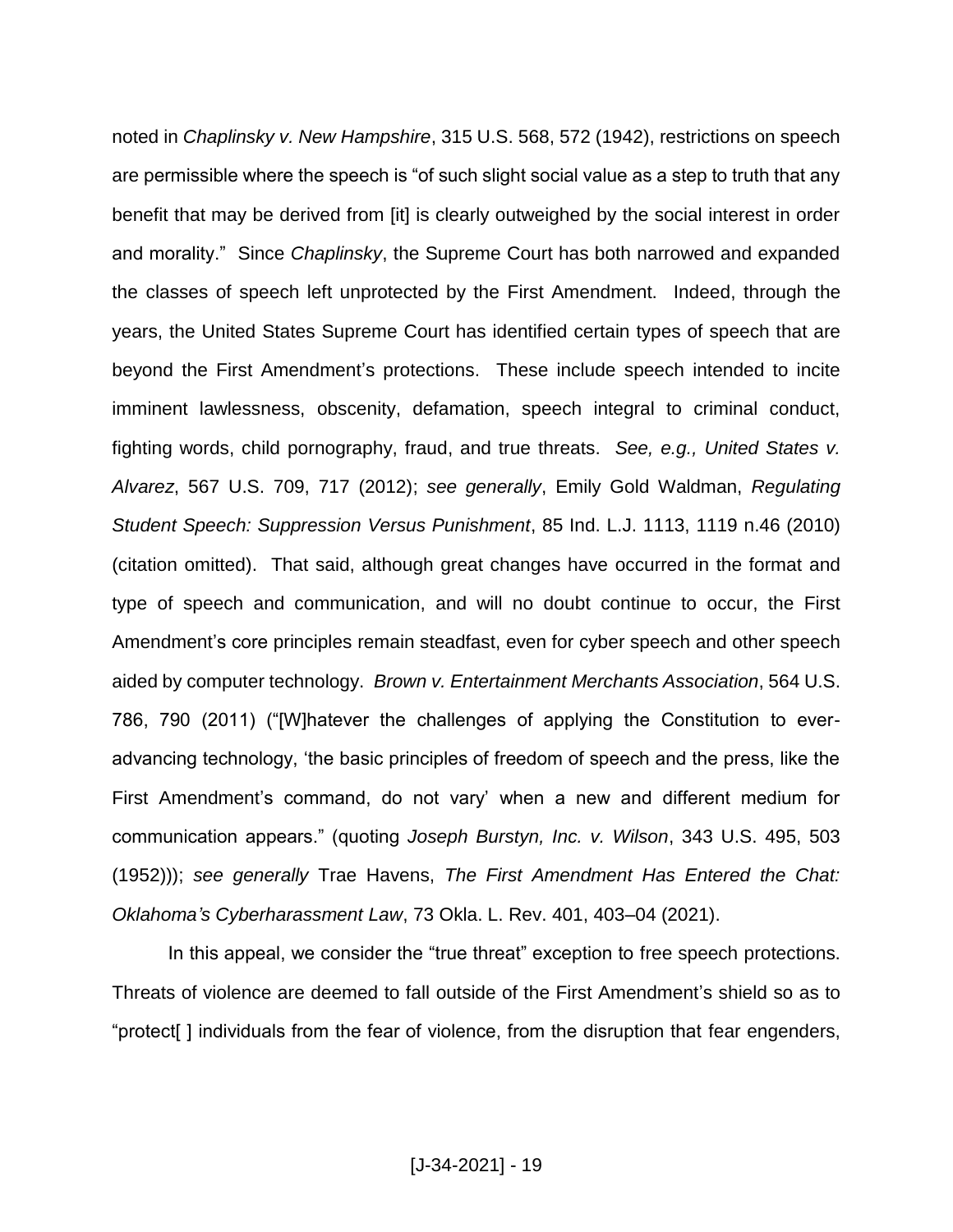and from the possibility that the threatened violence will occur." *R.A.V. v. City of St. Paul*, 505 U.S. 377, 388 (1992).

We begin our decisional analysis with the United States Supreme Court's seminal 1969 decision in *Watts v. United States*, 394 U.S. 705 (1969), which first recognized the true threat doctrine. The case arose in the context of statements made by 18-year-old Robert Watts during a discussion group in Washington D.C. regarding the military draft at the time of the Vietnam War. Watts declared, in relevant part, that "[i]f they ever make me carry a rifle the first man I want to get in my sights is L.B.J." *Id*. at 706. After Watts was convicted under a federal statute criminalizing threats to the President, ultimately, the United States Supreme Court reviewed the conviction, and in doing so explained that, before the statute could be applied to punish a speaker, the government had to prove that such speech was a "true threat." That is, Watts' conviction could only be upheld if his words conveyed an actual threat, and not merely political hyperbole. In analyzing this question, the Court did not set forth a bright-line test for evaluating when speech constitutes a true threat, and thus outside the scope of the First Amendment's protections. The Court suggested that certain factors, however, were important to evaluating the protection accorded to threatening expression, including the context of the expression, the reaction of the listeners, and the conditionality of any threat, as well as the context and background circumstances of the expression. After considering the full context of Watts' statement – including that the words were uttered during a political debate, that the alleged threat was conditional, and the audience's reaction – the high Court concluded that Watts' statement could only be reasonably interpreted as an expression of political dissent, and not a true threat.

Our Court addressed the true threat paradigm in the school context in our 2002 decision in *Bethlehem Area School District*. In that case, an eighth-grade student in the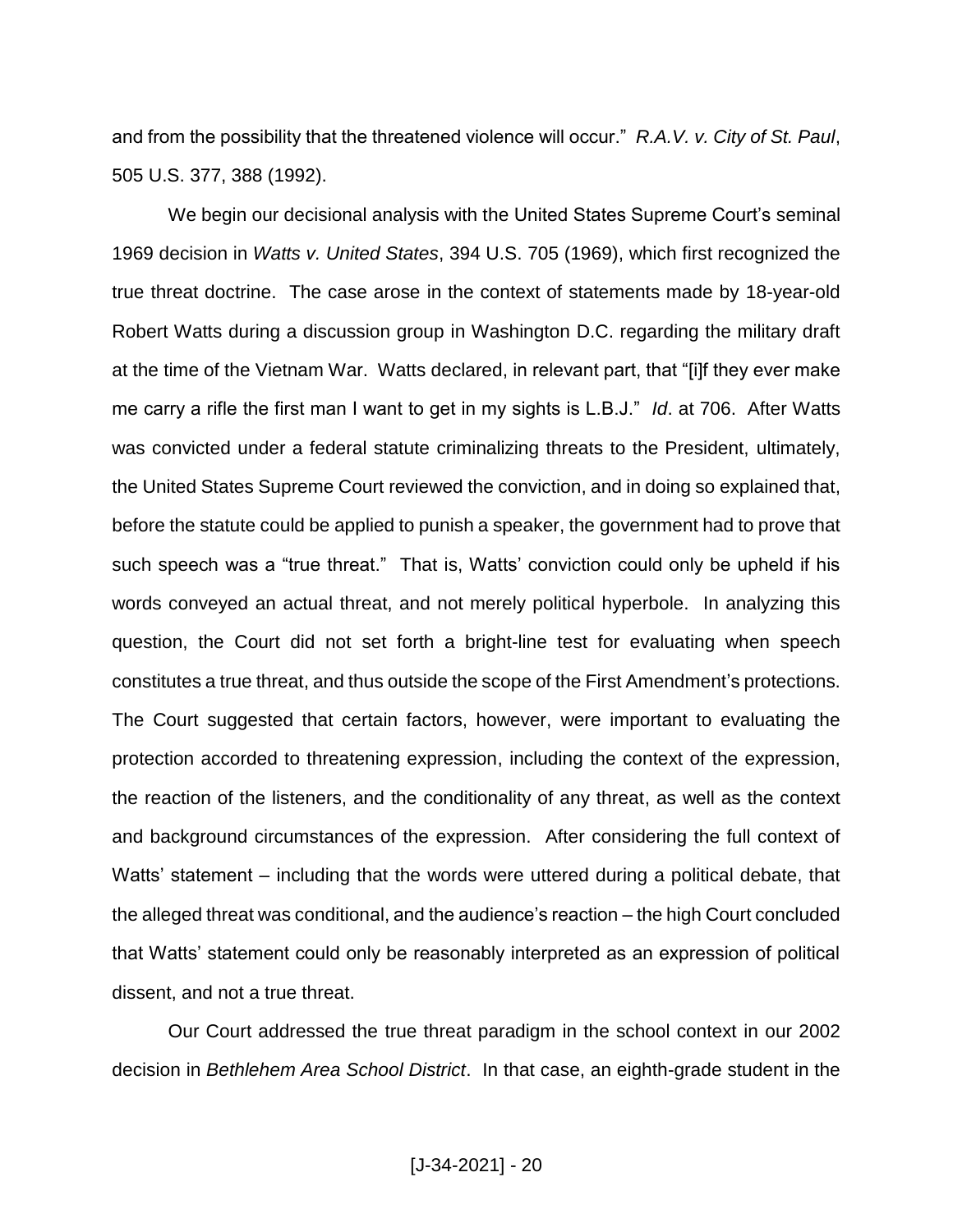Bethlehem Area School District created a website on his home computer and uploaded it to the internet. The website, "Teacher Sux," was not related to any school program, assignment, or project. *Bethlehem Area School District*, 807 A.2d at 850-51. When a person accessed the website, the front page consisted of a "disclaimer," which informed the viewer that, by clicking through and entering the website, the viewer agreed: (1) not to report to anyone affiliated with the school district what the viewer was about to see; (2) that the viewer was not an employee of the district; and (3) that the viewer would not disclose to anyone the identity of the creator of the website and would not "cause trouble" for the creator. While styled as a disclaimer, the front page did not actually bar access to anyone and was not password-protected. *Id.* at 851. The primary pages of the website contained derogatory, profane, and threatening statements directed primarily at the principal of the middle school, and at the student's algebra teacher, Kathleen Fulmer. One page, *inter alia*, was entitled "Why Fulmer Should be Fired," which set forth in degrading terms that, because of her physique and her disposition, Mrs. Fulmer should be terminated from her employment. Another animated web page contained a picture of Mrs. Fulmer with images of characters from the cartoon "South Park" and the statement, "That's right Kyle [a South Park character]. She's a bigger b\_\_\_\_ than your mom." Yet another web page morphed a picture of Mrs. Fulmer's face into that of Adolph Hitler and stated "The new Fulmer Hitler movie. The similarities astound me." Perhaps most noteworthy, however, one page was captioned, "Why Should She Die?", and included a request for money for a hitman. Below the statement questioning why Mrs. Fulmer should die, the page offered "Some Words from the writer" and listed 136 times "F\_\_\_ You Mrs. Fulmer. You Are A B\_\_\_. You Are A Stupid B\_\_\_." *Id.* at 851.<sup>14</sup> Another page set forth

<sup>&</sup>lt;sup>14</sup> The opinion used blanks, "rather than the actual profane words that were spelled out in the web site." *Id*. at n.3.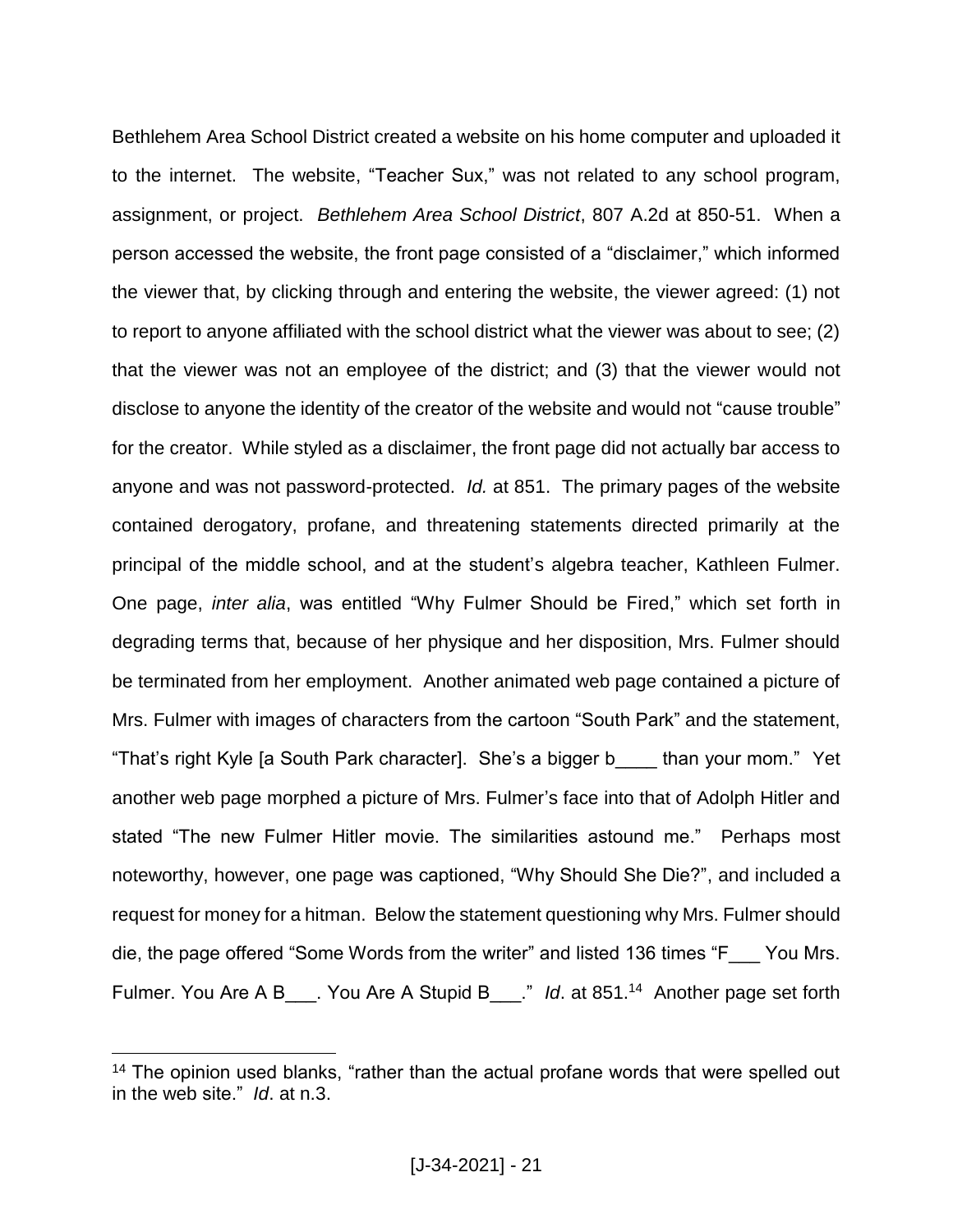a diminutive drawing of Mrs. Fulmer with her head cut off and blood dripping from her neck. *Id.* at 851. Unfortunately, Mrs. Fulmer became concerned for her safety and experienced physical maladies due to which she was unable to finish the school year, and was afforded medical leave for the following school year. *Id.* at 852.

In analyzing whether the student's website constituted a true threat, we employed an objective reasonable person approach, inquiring whether the speaker would reasonably foresee that the statement would be interpreted as a serious expression of purpose or intent to inflict harm. After reviewing relevant case law, we held that, to determine whether a statement is "a serious expression of intent to inflict harm," Pennsylvania courts must "consider the statements, the context in which they were made, the reaction of listeners and others as well as the nature of the comments." *Id*. at 858.

Our Court initially determined that, because the student accessed the website at school and aimed it at a specific audience of students as well as others connected with the school, it was on-campus speech for purposes of punishment. We then considered the "statements, the context in which they were made, the reaction of listeners and others as well as the nature of the comments." *Id*. Applying these factors, our Court found that the student's statements were not true threats. We acknowledged, *inter alia*, that the statements and images on the website were not conditional, and that they significantly impaired Mrs. Fulmer's well-being and career. Nevertheless, we found it important that the threatening statements were not communicated directly to Mrs. Fulmer. To the contrary, the "disclaimer" indicated that the student did not want school faculty to view the material on the site. Moreover, there were no indications that the student had made other threatening statements to Mrs. Fulmer, and it was "unclear if Mrs. Fulmer had any reason to believe that [the student] had the propensity to engage in violence, more than any other student of his age." *Id.* at 859.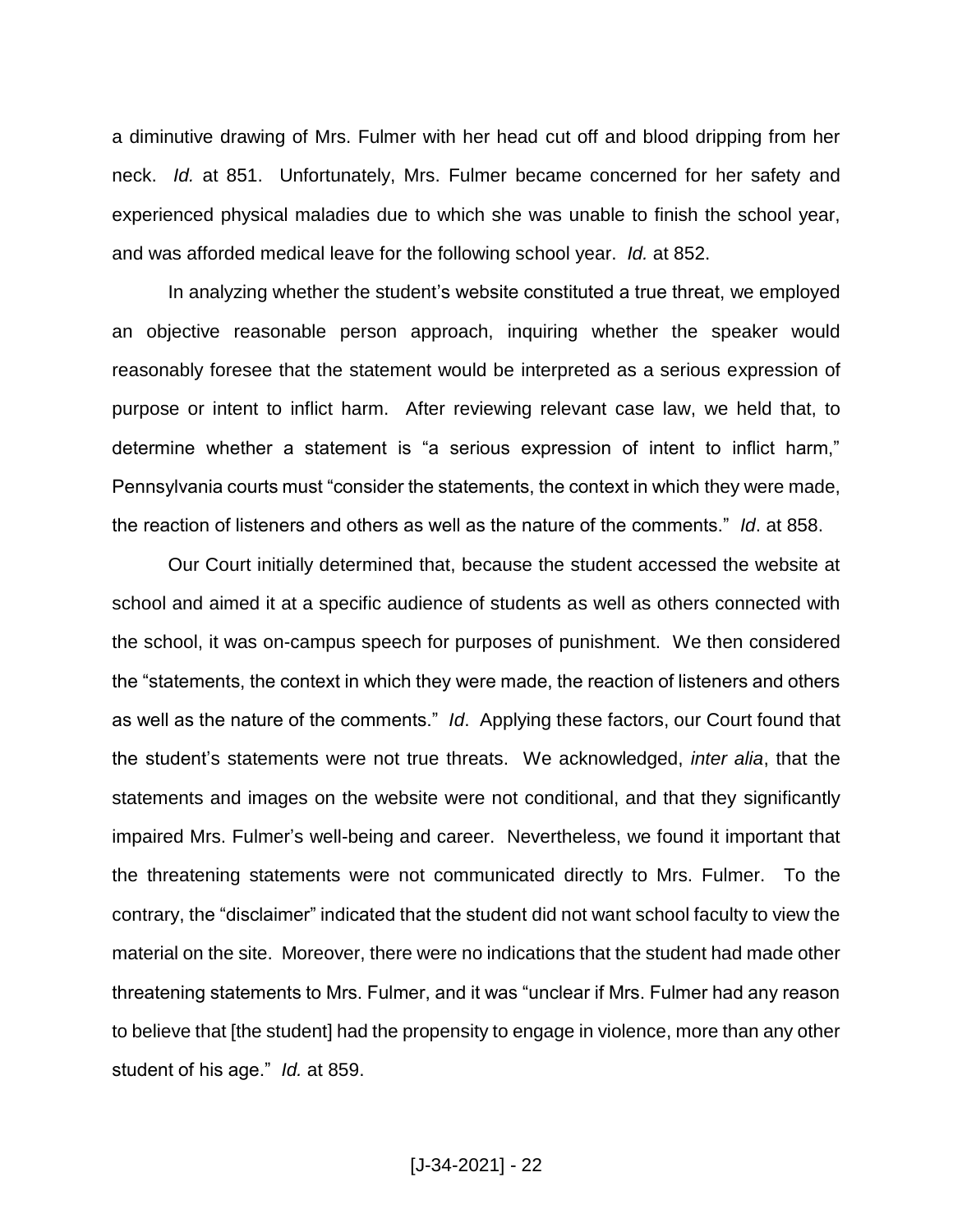Cognizant of the limited nature of the exceptions to free speech protections and the criminal nature of a true threat analysis, our Court found that, under the totality of the circumstances, the website, "taken as a whole, was a sophomoric, crude, highly offensive and perhaps misguided attempt at humor or parody. However, it did not reflect a serious expression of intent to inflict harm." *Id*.

Nonetheless, our Court turned to the independent question of whether the website created a substantial disruption to the school environment, citing *Tinker*. Ultimately, we concluded that it did, because it adversely and directly affected the entire school community, resulting in emotional and physical injuries to Mrs. Fulmer, her absence from the remainder of the school year, and her taking medical leave for the following year. Students not only expressed anxiety, but visited school counselors. Finally, among teachers and students there was a feeling of "helplessness and low morale" akin to an atmosphere that a student had died. *Id*. at 869. Thus, our Court concluded that the website significantly and adversely impacted the delivery of instruction, creating a substantial interference with the work of the school sufficient to satisfy *Tinker*.

Sixteen years after our decision in *Bethlehem Area School District*, our Court again revisited the area of First Amendment protections for true threats in *Knox*. In the years between our decision in *Bethlehem Area School District* and *Knox*, however, a split United States Supreme Court in *Virginia v. Black*, 538 U.S. 343 (2003), analyzed a Virginia statute that criminalized the burning of a cross in public or on another's property with the intent to intimidate, and included a presumption of an intent to intimidate a person or group of persons. The *Black* Court, in addressing the concept of true threats, rejected the statutory presumption that cross burning implied an intent to intimidate. In doing so, however, the Court did not definitively answer whether the speaker's subjective intent was relevant for determining whether a statement or action constituted a true threat.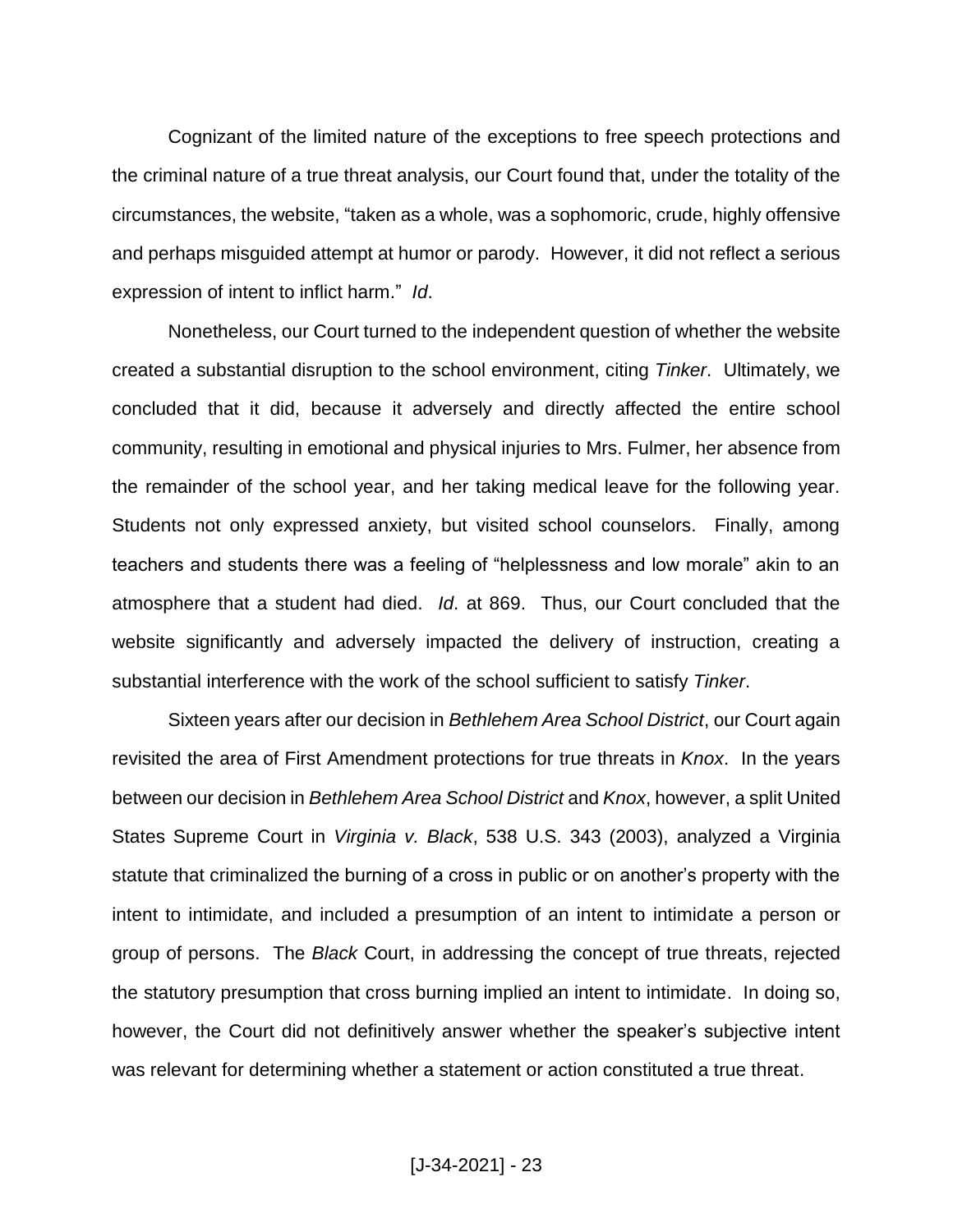In *Knox*, our Court answered this open question. In that decision, Jamal Knox was charged with multiple offenses after a routine traffic stop, and, while the charges were pending, he "wrote and recorded a rap song entitled, 'F\_\_k the Police.'" *Knox*, 190 A.3d at 1149.<sup>15</sup> Ultimately, the song was uploaded to YouTube, and the link was posted on a public Facebook page, including lyrics describing killing Pittsburgh police officers and informants and specifically referred to "Officer Zeltner" and "Mr. Kosko," two members of the Pittsburgh police force who had participated in Knox's arrest and were scheduled to testify against him. Knox was arrested and charged with two counts of terroristic threats<sup>16</sup> and witness intimidation.

In determining whether the lyrics constituted protected free speech or a true threat, our Court, based upon its reading of *Black*, determined that "an objective, reasonablelistener standard, such as that used in [*Bethlehem Area School District*] is no longer viable for purposes of a criminal prosecution pursuant to a general anti-threat enactment" and that the First Amendment required an inquiry into the speaker's mental state. *Id*. at 1156-

<sup>16</sup> 18 Pa.C.S. § 2706. Section 2706 provides, in relevant part:

 $\overline{a}$ 

(2) cause evacuation of a building, place of assembly or facility of public transportation; or

<sup>15</sup> As in *Bethlehem Area School District*, the Court used blanks rather than the express words of the title.

<sup>(</sup>a) Offense defined.--A person commits the crime of terroristic threats if the person communicates, either directly or indirectly, a threat to:

<sup>(1)</sup> commit any crime of violence with intent to terrorize another;

<sup>(3)</sup> otherwise cause serious public inconvenience, or cause terror or serious public inconvenience with reckless disregard of the risk of causing such terror or inconvenience.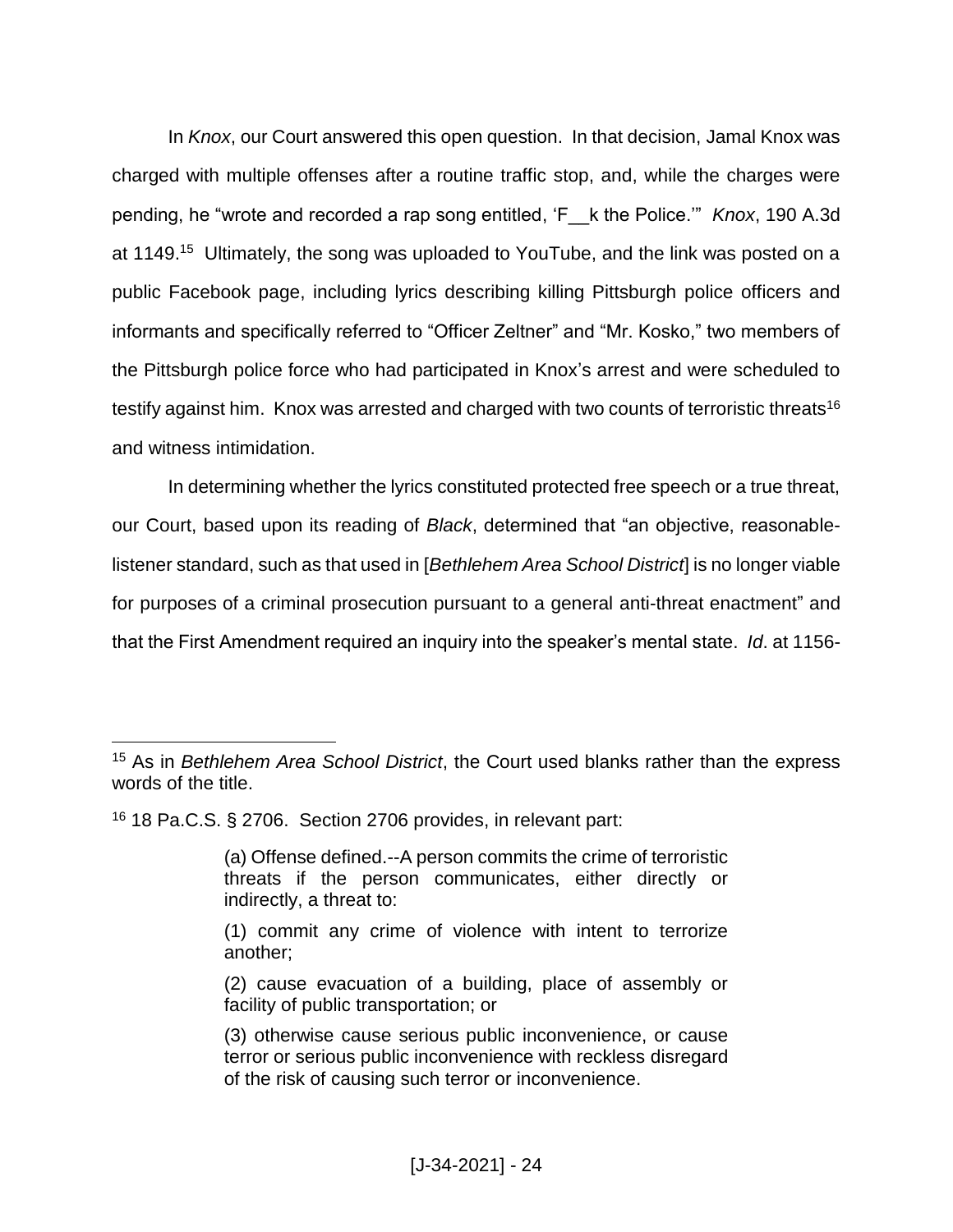57.<sup>17</sup> The *Knox* Court concluded that the United States Constitution permitted states to criminalize threatening speech which was intended to terrorize and intimidate, and that, in considering whether the speaker acted with the requisite intent, weight was to be given to the contextual circumstances such as those offered in *Watts* and *Bethlehem Area School District*. *Id*. at 1158-59.

Having found that true threat doctrine requires the speaker to have acted with an intent to terrorize or intimidate, we then examined the contextual circumstances of Knox's song. Our Court reviewed the lyrics, finding that the song did not merely speak to grievances about the police community or include merely political or social opinion, but threatened violence *toward* the police, including personalized, specific threats. We highlighted that Knox not only mentioned Detective Zeltner and Officer Kosko by name, but also referenced when the officers' shifts ended, thus, personalizing the threat. Additionally, our Court determined that Knox was motivated by his recent arrest and Officer Kosko's confiscation of Knox's cash. Finally, the court noted that the soundtrack included bull horns, police sirens, and sounds of firearms, giving the aura of a threat.

Further, our Court found that the threats were largely unconditional and that, due to the song, the officers were concerned for their safety. We also held that the officers reasonably believed that Knox might engage in violence, as a loaded weapon was found in Knox's car. Although Knox did not send the video to the officers, our Court determined that there was no intention suggesting that the song should not be conveyed to the police

<sup>&</sup>lt;sup>17</sup> The question of whether the First Amendment allows for the criminalization of threats made in reckless disregard of causing fear was left open in *Knox*. *Id*. at 1157 n.10. That question is currently pending before our Court in *In the Interest of J.J.M.*, 23 MAP 2020. The answer does not affect our resolution of this matter, however, as the trial court found the School District made no findings or conclusions concerning J.S. in this regard, and, in any event, as noted below, we find that J.S. did not act in reckless disregard of the risk of causing terror.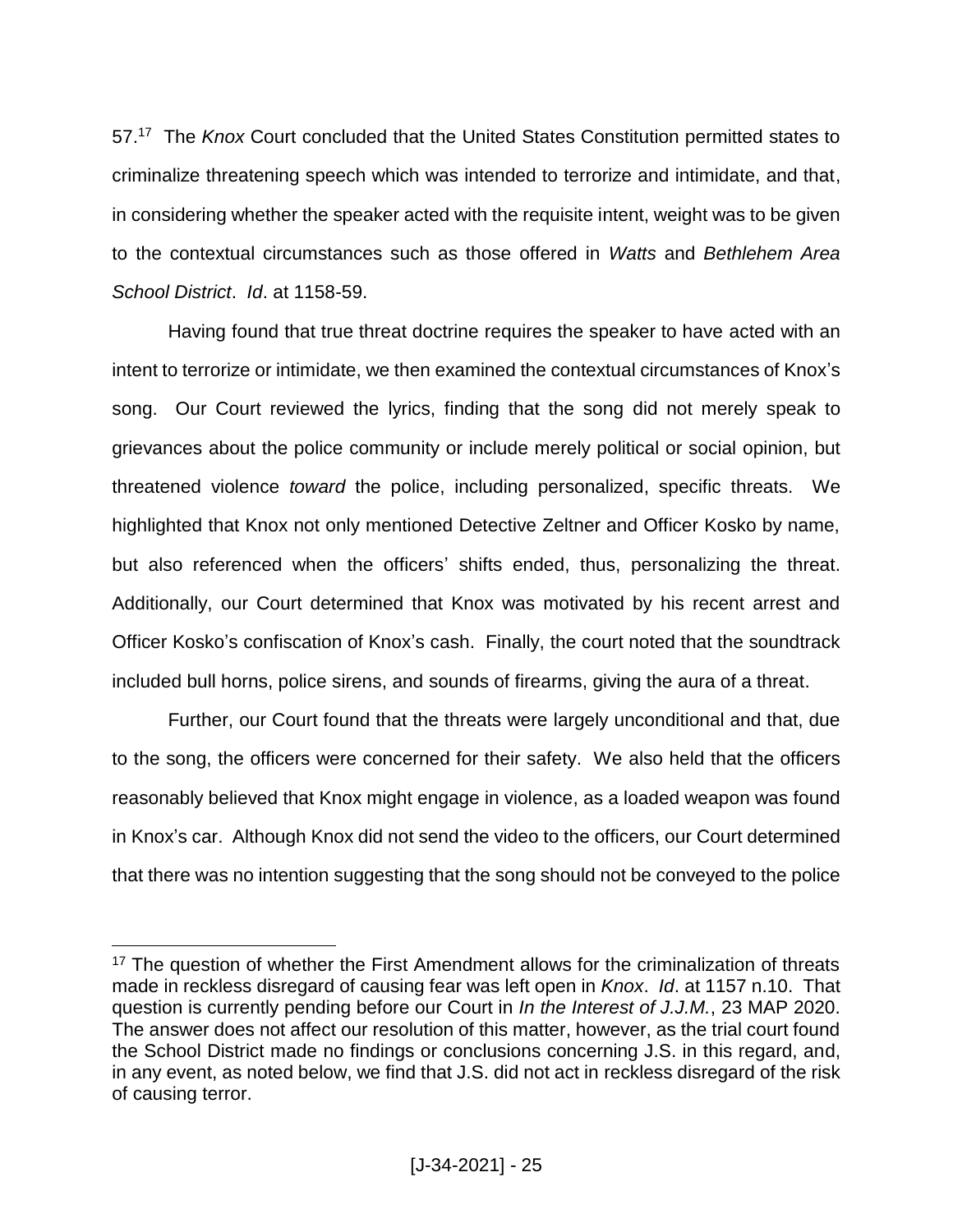once it had been uploaded. Thus, our Court concluded that, based upon these factors, Knox intended to convey a true threat.

Critically, however, our true threat analysis was in the context of a criminal statute, and did not address speech that arose in the school setting. Indeed, Justice Wecht, in his concurring and dissenting opinion in *Knox*, offered that, as the test articulated in *Bethlehem Area School District* predated *Black*, a "complete and final" modification of the true threat test was necessary. *Knox*, 190 A.3d at 1162 (Wecht, J., concurring and dissenting). Justice Wecht, in percipient fashion, offered that the true threat framework transcended criminal matters, and would extend to "a school district faced with the possibility of punishing (and possibly expelling) a student who has created a tasteless website or made derogatory and potentially threatening comments on social media." *Id*. For his part, Justice Wecht offered a two-part test for assessing true threats. Justice Wecht would initially employ an objective analysis to determine whether reasonable listeners would view the statement to be "a serious expression of intent to inflict harm,' and not merely jest, hyperbole, or a steam valve." *Id*. at 1165 (*quoting Bethlehem Area School District*, 807 A.2d at 858). Justice Wecht found the factors considered in *Bethlehem Area School District* to be apt and beneficial, including "the statements, the context in which they were made, the reaction of the listeners and others as well as the nature of the comments." *Id*. (quoting *Bethlehem Area School District*, 807 A.2d at 858). Justice Wecht offered that "[n]o one factor should be considered conclusive, and each should be considered and analyzed, alone and against the others, under the totality of the circumstances." *Id*. If the first prong was satisfied, Justice Wecht suggested a court should then engage in a subjective analysis to ascertain whether the speaker specifically intended to intimidate the victim, or intended his expression to be received as a threat to the victim. *Id*. Justice Wecht opined that a failure to "satisfy either prong would mean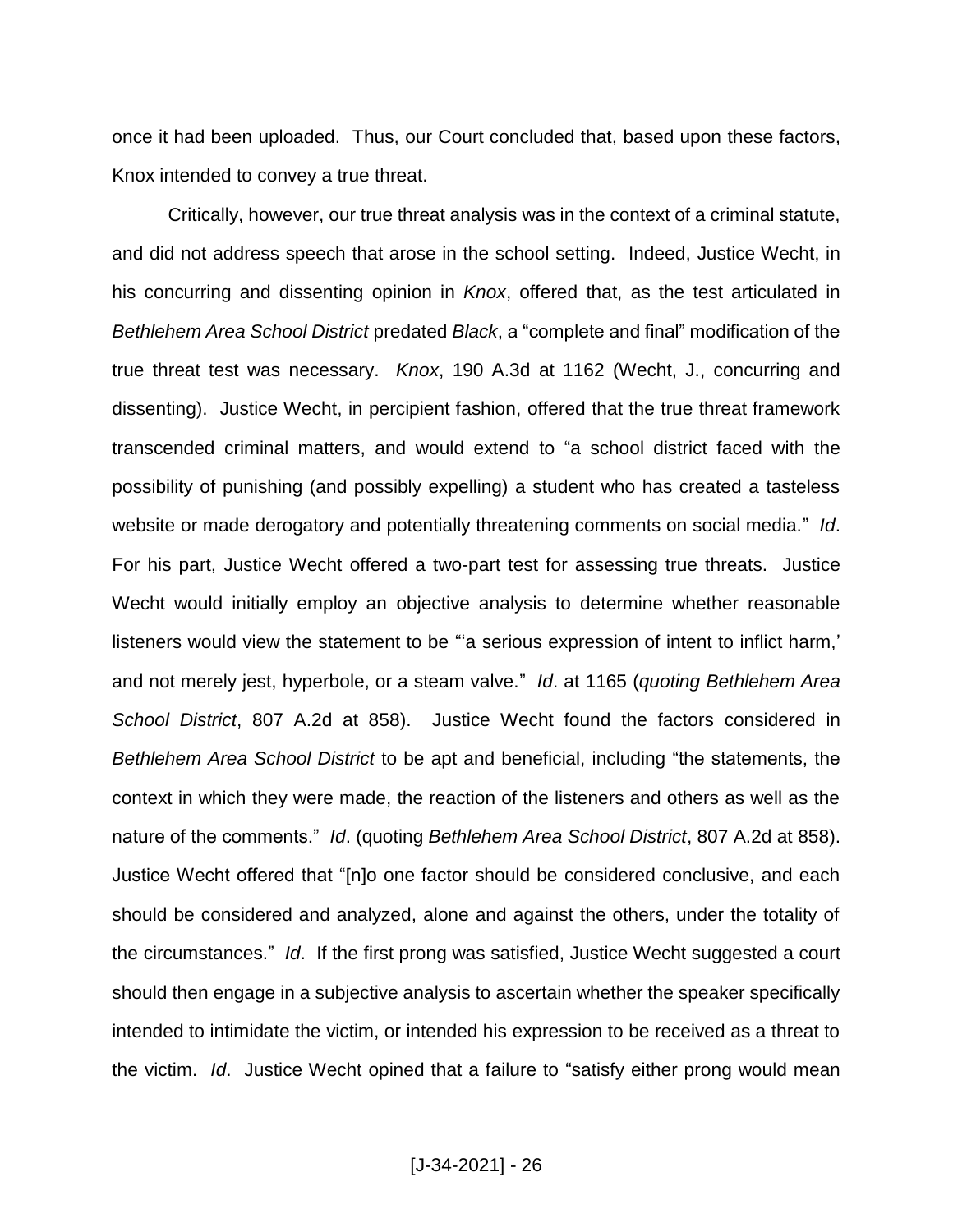that, under the First Amendment, the statement cannot be penalized or proscribed." *Id*. Applying this two-pronged approach, Justice Wecht determined that the First Amendment did not immunize Knox's rap song from prosecution, and his lyrics constituted a true threat.

As our decision in *Knox* considered a true threat only in the criminal realm, and not in the distinct context of public schools, we next turn to case law involving student speech. Generally speaking, "minors are entitled to a significant measure of First Amendment protection." *Brown v. Entertainment Merchants Association*, 564 U.S. 786, 794 (2011). However, "the First Amendment rights of students in the public schools 'are not automatically coextensive with the rights of adults in other settings.'" *Hazelwood School District v. Kuhlmeier*, 484 U.S. 260, 266 (1988) (citation and internal quotation marks omitted).

The foundational decision concerning student speech can be found in *Tinker*, *supra*. In *Tinker*, students were punished for wearing black armbands to school as a protest against the Vietnam War. In its oft-quoted passage, the *Tinker* Court determined that "First Amendment rights, applied in light of the special characteristics of the school environment, are available to teachers and students. It can hardly be argued that either students or teachers shed their constitutional rights to freedom of speech or expression at the schoolhouse gate. This has been the unmistakable holding of this Court for almost 50 years." *Tinker*, 393 U.S. at 506. The high Court acknowledged that it had stressed the authority of schools, consistent with fundamental constitutional safeguards, to dictate and control conduct in the schools. But it found itself addressing the intersection of student First Amendment rights – akin to "pure speech" – and the rules of the school authorities. *Id*. at 507-08. Ultimately, the Court reasoned that, for a school to prohibit a particular expression, it was required to demonstrate that its action was driven by more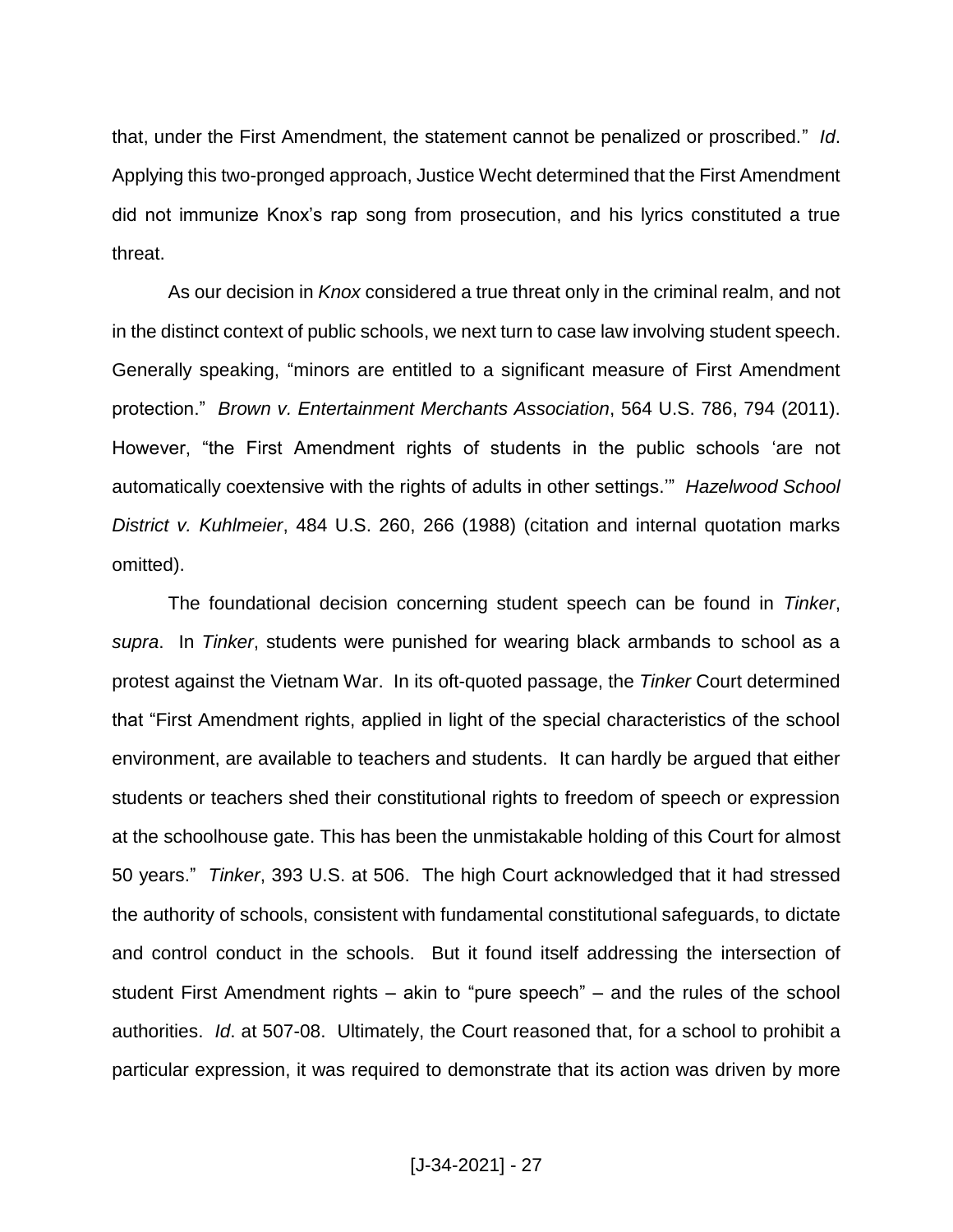than a mere desire to avoid the discomfort and unpleasantness that always accompany an unpopular viewpoint, but that the forbidden conduct would "materially and substantially interfere with the requirements of appropriate discipline in the operation of the school." *Id*. at 509. In the intervening 50 years, the high Court has only on a few occasions spoken to the contours of student speech protections.

The United States Supreme Court's most recent decision in *Mahanoy Area School District, v. B.L.*, 141 S.Ct. 2038 (2021), while not involving true threats, highlights the limited precedent in the area of student speech, and provides a useful, if not definitive, framework, at least on a broad scale, regarding the outer boundaries of its prior student speech precedents and, specifically, the on-campus versus off-campus speech distinction. In *Mahanoy*, while at a local convenience store, high school student B.L. sent a message via social media platform Snapchat from her cellphone to select friends, knowing it would disappear in 24 hours. The message, which was made outside of school hours and away from the school's campus, expressed her frustration that she would not advance to Mahanoy Area High School's varsity cheer squad as a rising sophomore. Specifically, "[t]he first image B.L. posted showed B.L. and a friend with middle fingers raised; it bore the caption: 'Fuck school fuck softball fuck cheer fuck everything.' The second image was blank but for a caption." *Id*. at 2043. Other students took screenshots of the two Snapchat photos and shared them with other members of the cheerleading squad. *Id*. The photos eventually reached the school principal and cheerleading coaches, who "decided that because the posts used profanity in connection with a school extracurricular activity, they violated team and school rules. As a result, the coaches suspended B.L. from the junior varsity cheerleading squad." *Id.*

After unsuccessfully seeking to reverse that punishment, B.L. and her parents sought relief in federal court, arguing, *inter alia*, that punishing the student violated the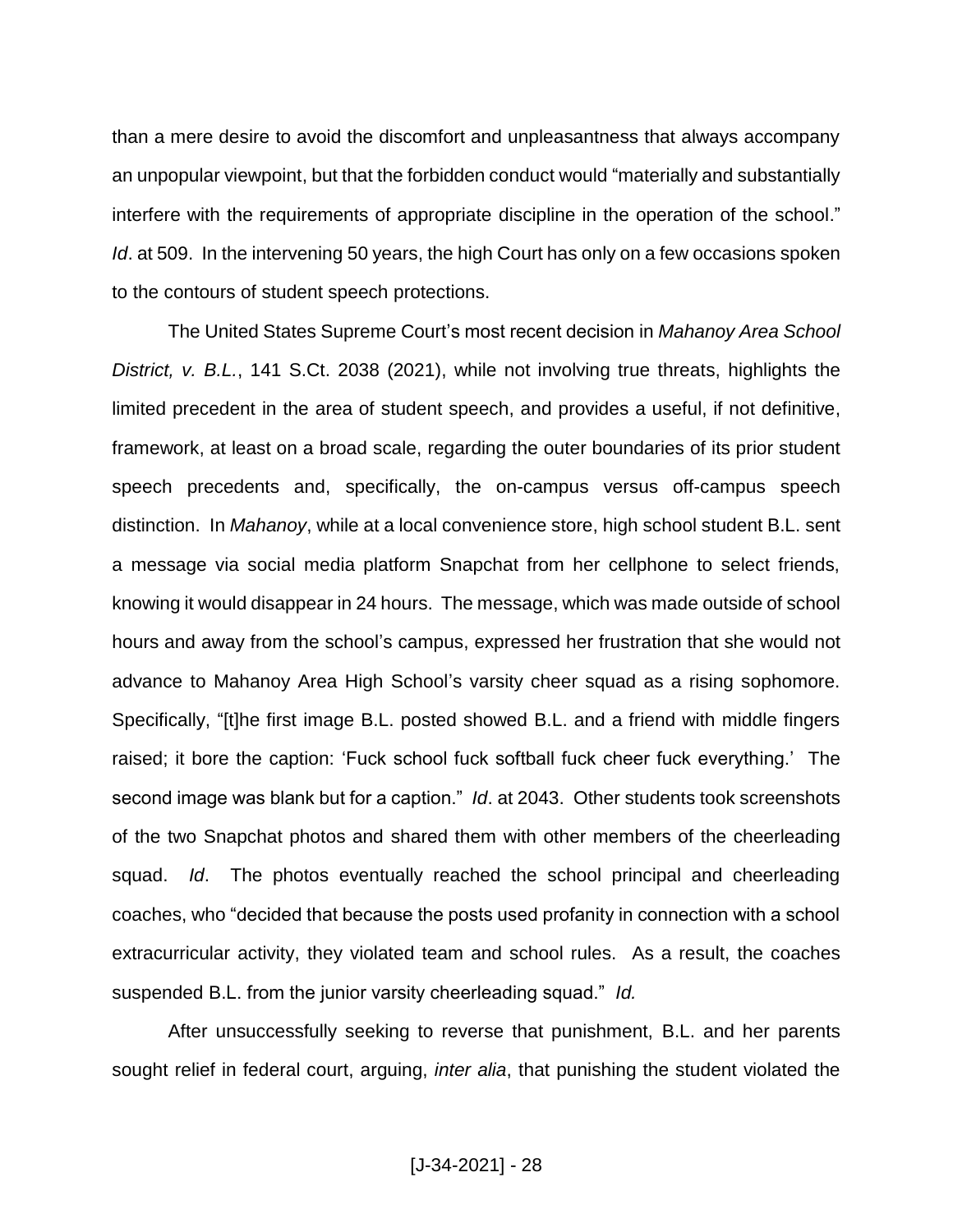First Amendment. The United States District Court granted summary judgment to B.L., explaining that her suspension was not justified under *Tinker* because the school did not show that B.L.'s speech caused or increased the likelihood of a substantial disruption. On appeal, the Third Circuit Court of Appeals affirmed, but it did so on that basis that *Tinker* did not apply to student speech that does not take place on school premises.

In an 8-1 opinion, the United States Supreme Court, albeit by varied rationales, affirmed. Specifically, Justice Stephen Breyer, writing for the majority, initially reaffirmed the Court's holding in *Tinker* that students do not "shed their constitutional rights to freedom of speech or expression," even "at the schoolhouse gate," *Tinker*, 393 U.S. at 506, but that courts must apply the First Amendment "in light of the special characteristics of the school environment," including that schools at times stand "*in loco parentis*, *i.e.*, in the place of parents." *Mahanoy*, 141 S.Ct. at 2044-45 (citations omitted).

The Court continued, offering that, in addition to the special interest schools have in regulating speech that "materially disrupts classwork or involves substantial disorder or invasion of the rights of others" — characteristics identified by the Court in *Tinker*, 393 U.S. at 513 — schools may sometimes regulate: (1) "indecent," "lewd" or "vulgar" speech spoken at a school assembly on school premises, citing *Bethel School District No. 403 v. Fraser*, 478 U.S. 675 (1986); (2) speech that can be interpreted as school-sanctioned, such as material in a school newspaper, citing *Hazelwood School District v. Kuhlmeier*, 484 U.S. 260 (1988); and (3) speech that encourages "illegal drug use," citing *Morse v. Frederick*, 551 U.S. 393 (2007). *Mahanoy*, 141 S.Ct. at 2045.

In answering the lingering issue regarding the regulation of off-campus speech, the high Court determined that a school's regulatory interests "remain significant" in some behavior that occurs off campus. *Id*. Importantly for the appeal *sub judice*, the Court mentioned "serious or severe bullying" and threats against teachers or students as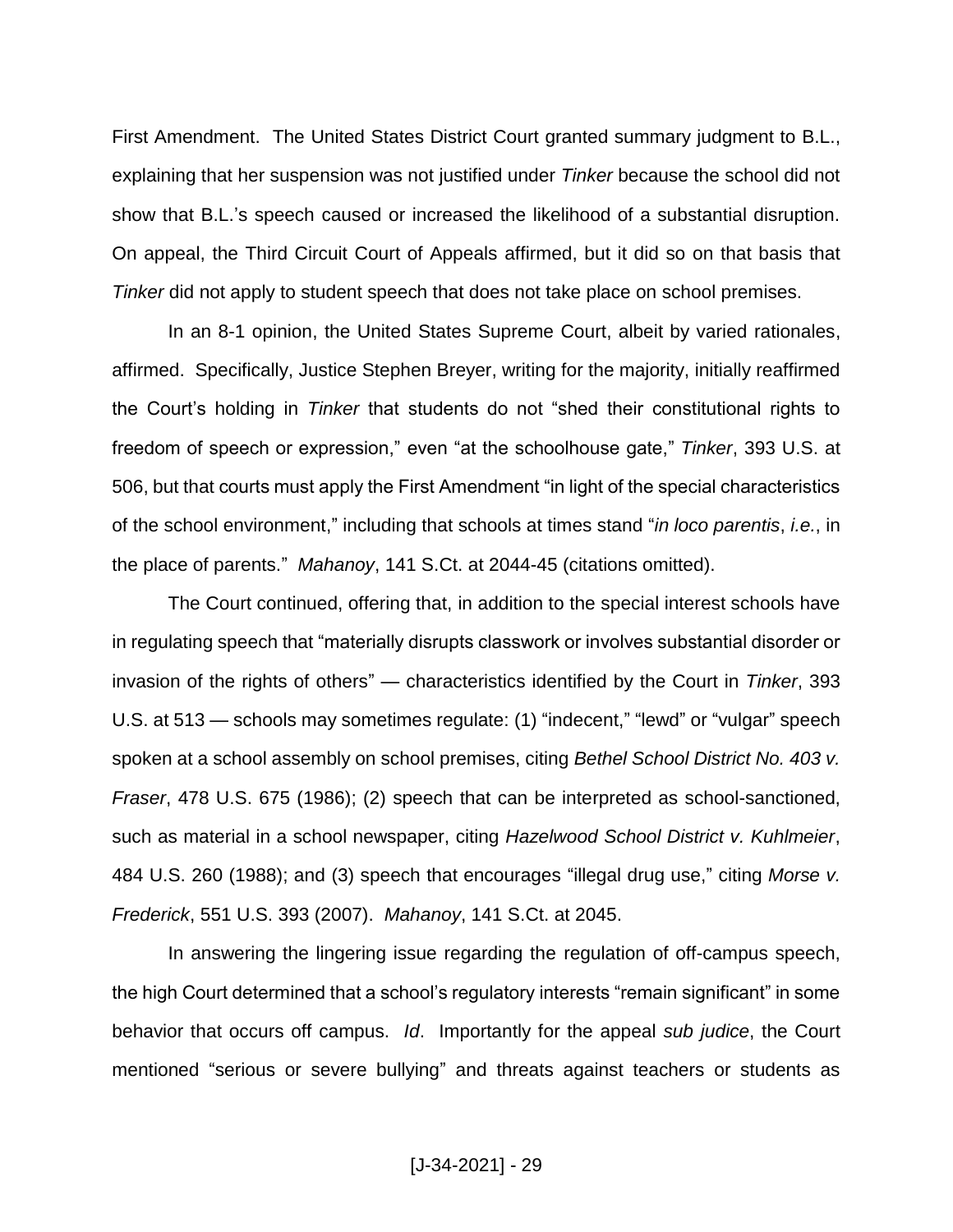examples of when a school has an interest in regulating off-campus speech, as well as "the failure to follow rules concerning lessons, the writing of papers, the use of computers, or participation in other online school activities; and breaches of school security devices, including material maintained within school computers." *Id*. Thus, the Court found that the lower court drew too rigid a line by concluding that *Tinker*, which lets schools regulate student speech that substantially disrupts school operations or invades others' rights, did not apply to off-campus speech.

However, the majority declined to establish a uniform rule for monitoring offcampus speech, or a list of activities that a school may regulate, given variables such as "a student's age, the nature of the school's off-campus activity, or the impact upon the school itself." *Id*. The Court instead emphasized three features of off-campus speech that would work against a school's special interests in regulating a student's speech: (1) off-campus speech generally occurs when the school is not responsible for the student, but parents are; (2) from the student speaker's point of view, regulating a student's offcampus speech could cover the student's speech for the entire day, so skepticism of regulation is warranted; and (3) public schools are the "nurseries of democracy," so schools have an interest in protecting the "marketplace of ideas," including "unpopular ideas." *Id*. at 2046. According to the high Court, these three features suggest the diminished, but not eliminated, ability of schools to regulate off campus speech. The Court left for "future cases to decide where, when, and how these features mean the speaker's off-campus location will make a critical difference." *Id*.

Applying these concepts, the majority in *Mahanoy* noted that, while B.L.'s speech was vulgar, it was not outside First Amendment protections, and equated it to the type of criticism the First Amendment would protect if B.L. were an adult. Further, the majority emphasized that the speech was outside of school hours, did not identify the school or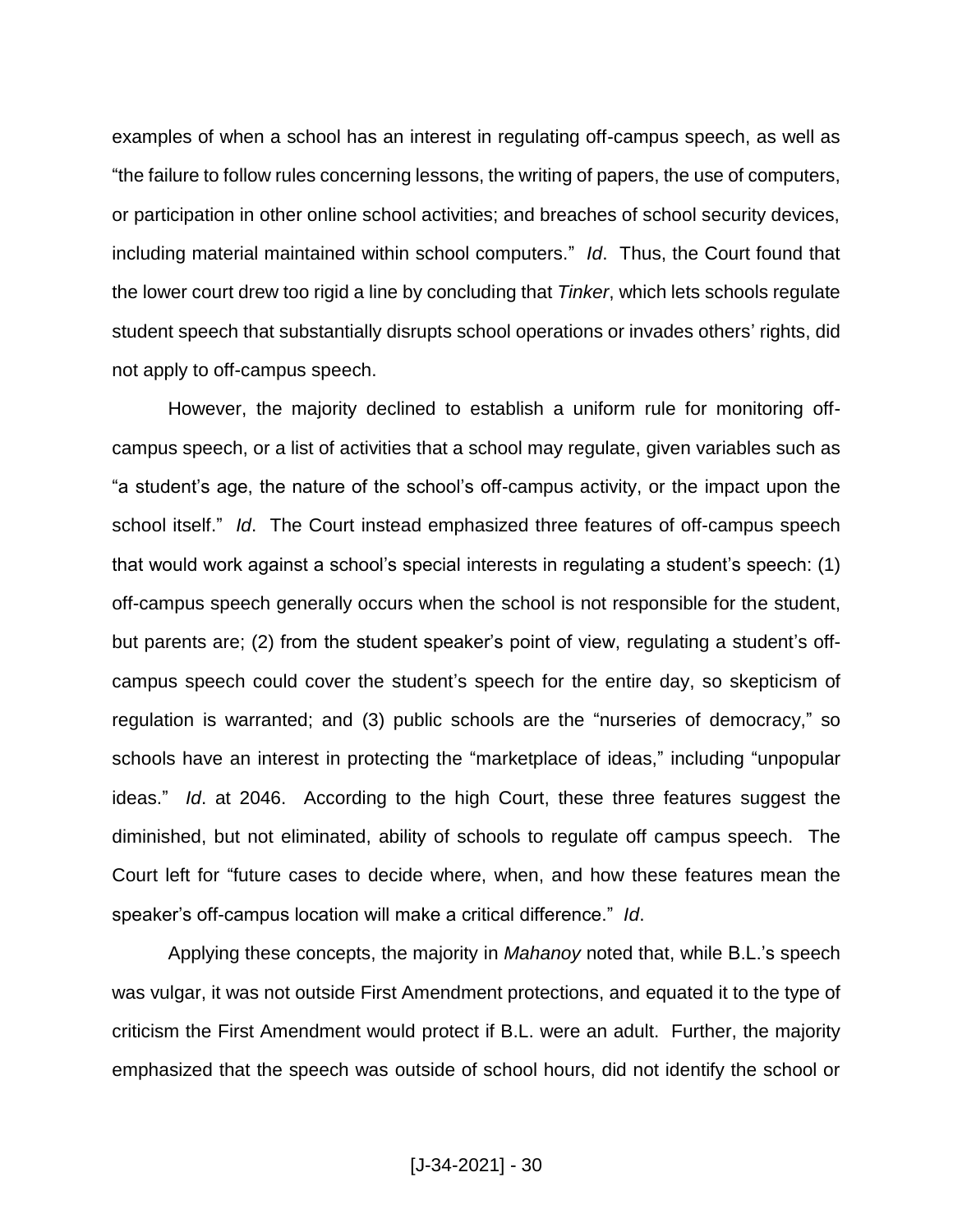target an individual in the school community, and that B.L. conveyed her speech through a personal cell phone to a private group of Snapchat friends. *Id*. at 2047.

The majority then weighed B.L.'s free speech interest against the "school's interest in teaching good manners and consequently in punishing the use of vulgar language aimed at part of the school community." *Id*. It explained that the school's interest in teaching manners or disciplining her for using vulgar language – where B.L. spoke offcampus on her own time, and where the school did not stand *in loco parentis* – did not "overcome B.L.'s interest in free expression." *Id*. Turning to *Tinker*'s substantial disruption analysis, the majority offered that certain "upset" cheerleaders, or discussions of an issue for "5 to 10 minutes of an Algebra class 'for just a couple of days'," did not amount to a "substantial disruption" that might warrant discipline under the standard in *Tinker*. *Id*. at 2047-48. Thus, the Court concluded that the disturbance generated by B.L.'s speech did "not meet *Tinker*'s demanding standard." *Id.* at 2048. Finally, in rejecting the school district's concern for "team morale," the Court found no serious decline in such morale to the point that it would substantially interfere with or disrupt team cohesion. *Id*. Finally, the Court cautioned, "[i]t might be tempting to dismiss B.L.'s words as unworthy of the robust First Amendment protections discussed herein. But sometimes it is necessary to protect the superfluous in order to preserve the necessary." *Id*. 18

<sup>&</sup>lt;sup>18</sup> Interestingly, Justice Samuel Alito in concurrence, joined by Justice Neil Gorsuch, posited the question, "[w]hy does the First Amendment ever allow the free-speech rights of public school students to be restricted to a greater extent than the rights of other juveniles who do not attend a public school?" *Id*. at 2049-50 (Alito, J., concurring). The answer, as offered by Justice Alito, is partly found in *Tinker*, which recognized that a public school is acting as an arm of the state in which it is located, and the fact that no school could properly function if teachers and administrators lacked the ability to regulate on-campus speech. *Tinker*, 393 U.S. at 509; *see also Hazelwood School District v. Kuhlmeier*, 484 U.S. 260, 279 (1988) (Brennan, J., dissenting) ("The young polemic who stands on a soapbox during calculus class to deliver an eloquent political diatribe interferes with the legitimate teaching of calculus."). Yet, attempting to justify a school in regulating not only in-school speech, but speech that is not communicated on school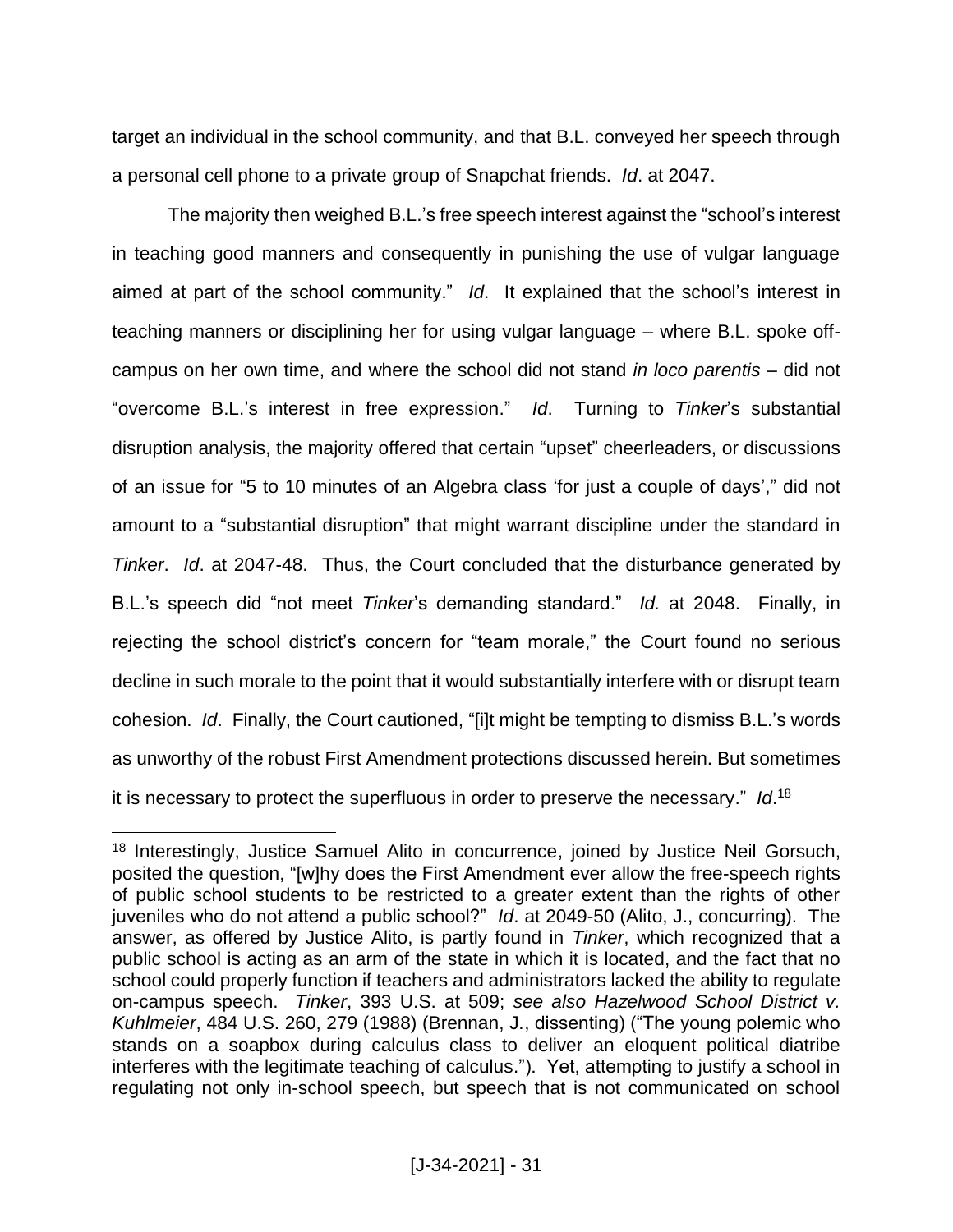Thus, in *Mahanoy*, the Court plainly rejected the notion that schools may not regulate off-campus speech. While the Court offered certain features that may diminish the ability of a school to punish off-campus speech, it declined to set forth any list of circumstances in which a school could regulate such speech, or even what constituted off-campus speech, but strongly suggested any such analysis was circumstance specific.

As is apparent from the above, the high Court has yet to develop a comprehensive test detailing what constitutes a true threat, and what speech may be regulated by a school when it occurs off-campus. While such a test is elusive, lower federal courts and state courts, including our Court, have attempted to formulate more definite factors to fill the jurisprudential void in this area, and we continue to do so today. Based upon the First Amendment and decisional authority interpreting that constitutional provision, we adopt the following approach to be used in determining whether a student's speech constitutes a true threat, thus removing it from the protection of the First Amendment.

First, we recognize that the First Amendment provides protections for our citizenry, including minors and students, and generally prohibits content-based restraints, subject to limited exceptions. True threats are one such exception. True threats encompass statements where the speaker means to communicate a serious expression of an intent

grounds or as part of a school program, Justice Alito offered that the only "plausible answer" is either express or implied consent, through the common law doctrine of *in loco parentis*. *Mahanoy*, 141 S.Ct. at 2050-51 (Alito, J., concurring); *see also id*. at 2059 (Thomas, J., dissenting) (explaining, for the same reason, the historical authority of schools – albeit with less authority after a student returned home – to discipline students for off-campus speech or conduct that had a tendency to harm the school environment). Our Court, albeit without analysis and in the on-campus setting, has acknowledged a school's authority to regulate speech based upon this doctrine. *Bethlehem Area School District*, 807 A.2d at 860 ("There is a tension between the constitutional rights of schoolchildren and the school's need for order and an educational environment that is safe, structured and conducive to learning. There exists an 'obvious concern on the part of parents, and school authorities acting *in loco parentis,* to protect children'." (quoting *Bethel School District,* 478 U.S. at 684)).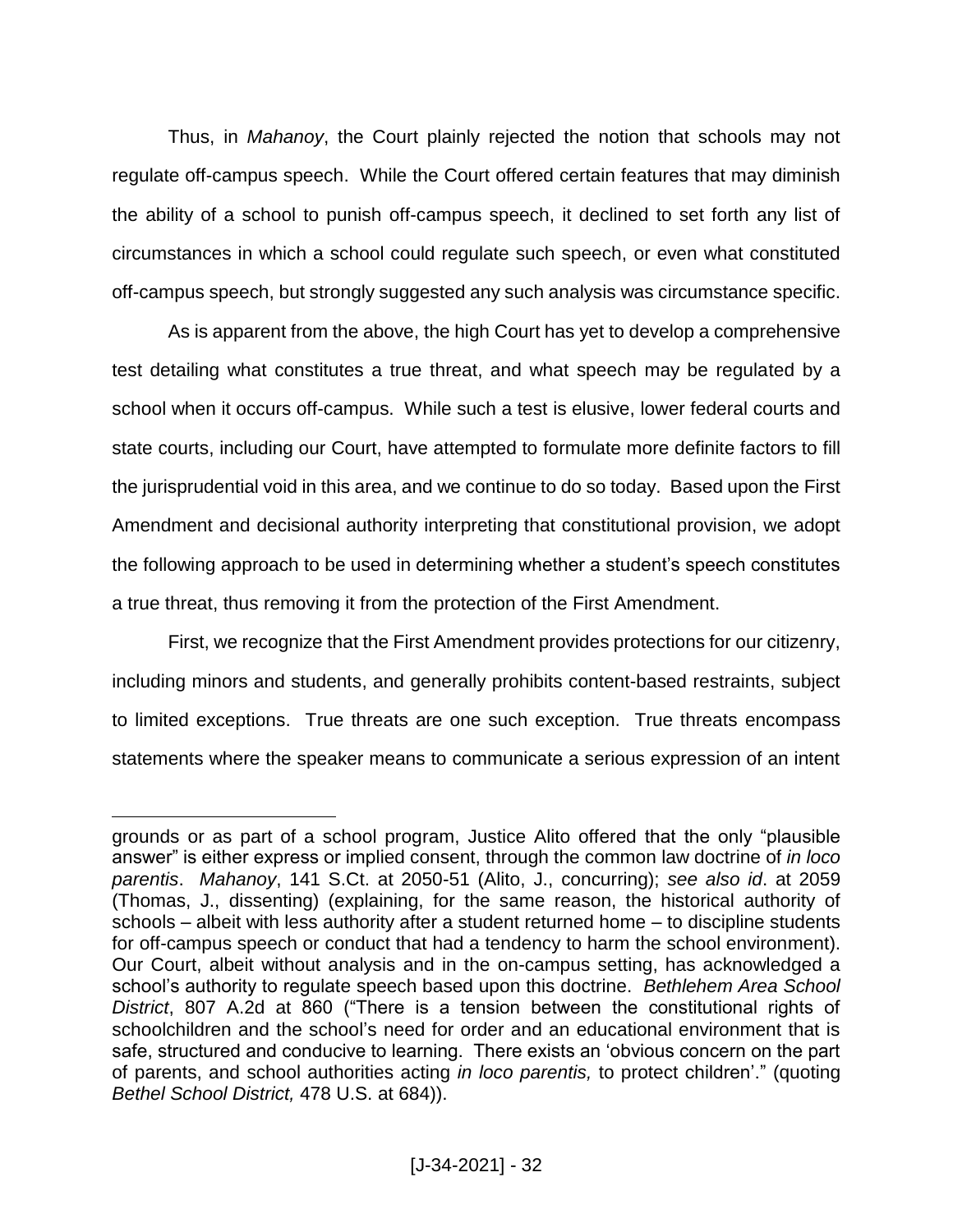to commit an act of unlawful violence to a particular individual or group of individuals. True threats may be prohibited because regulating such speech protects "individuals from the fear of violence, from the disruption that fear engenders, and from the possibility that the threatened violence will occur." *R.A.V.*, 505 U.S. at 388. While the true threat doctrine is criminal in nature and was crafted in the criminal context, it has been applied in the school setting. *See*, *e.g.*, *Bethlehem Area School District*.

Noting, as exemplified by this appeal, that there is disagreement over whether an alleged threat should be viewed from the subjective perspective of the speaker, or from the objective perspective of the reasonable listener, we ultimately conclude that a reviewing court, as a matter of overarching principle in the school setting, should assess whether an expression is a true threat analysis by considering the totality of the circumstances. This approach is consistent with the approaches taken in *Watts*, *Bethlehem Area School District*, and *Knox* regarding true threats, and in *Mahanoy*, concerning student speech generally.

Yet, more specifically, and consistent with *Knox*, we find that in considering the totality of the circumstances, the primary focus must be on the subjective intent of the speaker. That is, the inquiry is ultimately driven by whether the speaker intended the communication to be a serious expression of an intent to inflict harm, *i.e.*, intended to intimidate or threaten the recipient of the message. 19 Consideration of additional circumstances surrounding the speech at issue accounts for the special role that schools play in educating our youth in a productive school environment and the need to protect students from harm as well, recognizing students' more limited free speech rights. However, an inquiry driven by the intent of the speaker is necessary so that student

<sup>&</sup>lt;sup>19</sup> We note that the School District's policy at issue in this matter is essentially identical to the criminal statute at issue in *Knox*.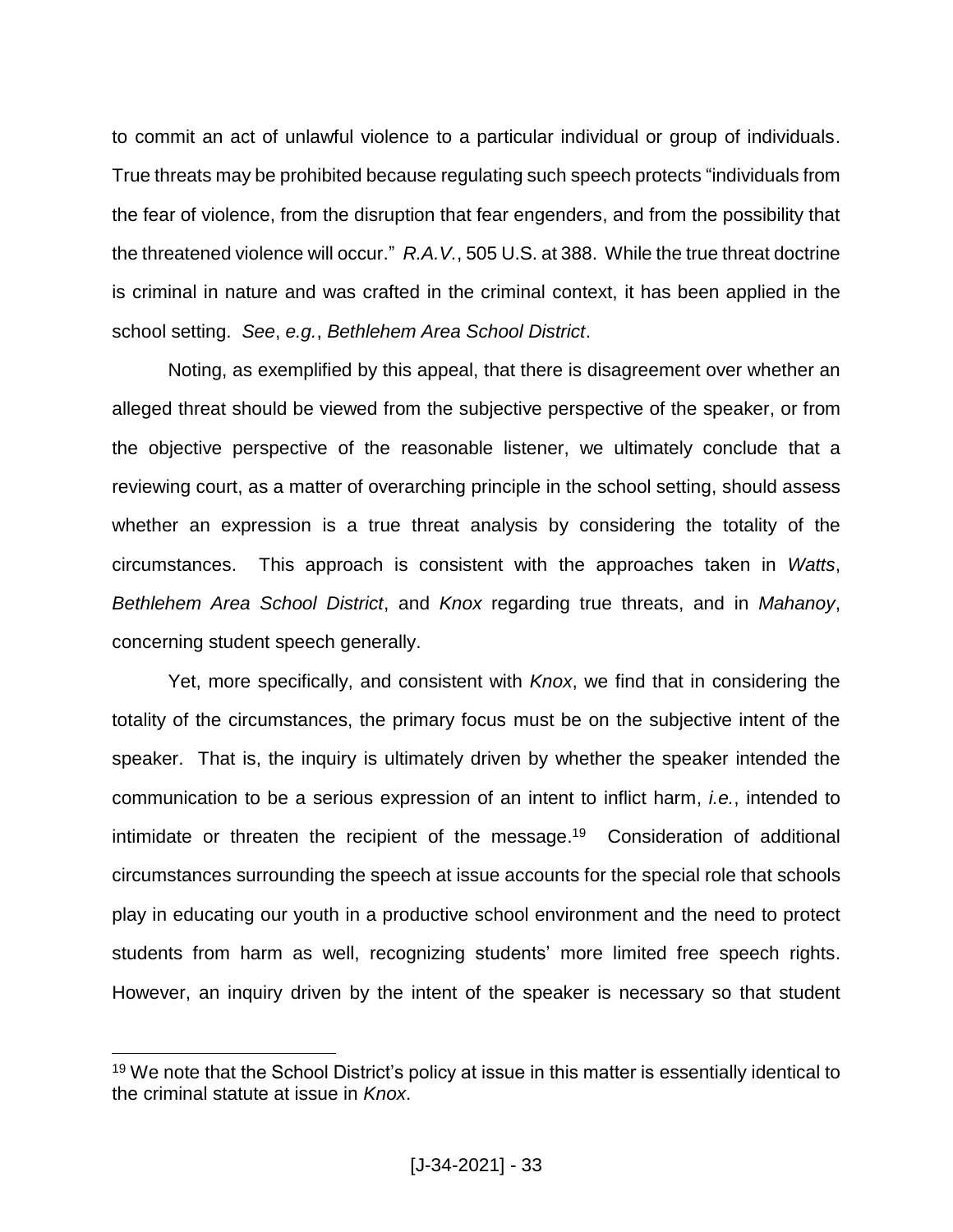speech is not unduly prohibited. As well, a subjective approach takes into account the unique vagaries presented by a student speaker, including the student's age, maturity, and lack of judgment. This is especially important for off-campus speech, including in the home, where the authority of the school is diminished and parental control is increased. For these reasons, we find unpersuasive the School District's assertion that, due to the unique school environment, a strictly objective standard should govern. In sum, we believe that a totality of the circumstances approach, with primary focus on the intent of the speaker, properly accounts for a school's duty to provide a safe and productive environment; a student's right to the First Amendment's robust speech protections; and parents' rights to raise their children as they deem proper.

Therefore, consistent with the authority cited above, we hold that a reviewing court must engage in a two-part inquiry: first examining the content of the speech, and then assessing relevant contextual factors surrounding the speech. These factors include, but are not limited to: (1) the language employed by the speaker; (2) whether the statement constituted political hyperbole, jest, or satire; (3) whether the speech was of the type that often involves inexact and abusive language; (4) whether the threat was conditional; (5) whether it was communicated directly to the victim; (6) whether the victim had reason to believe the speaker had a propensity to engage in violence; and (7) how the listeners reacted to the speech.<sup>20</sup>

In applying this standard to the case *sub judice*, we first consider the speech itself. Initially, we note that our analysis is complicated by the fact that, rather than a threat by J.S. to harm another, or others, the memes were constructed as a fictional message of a

<sup>20</sup> While we embrace *Knox*'s subjective speaker standard as the core of the student true threat analysis, we note that the standard set forth in *Knox* includes certain objectivestandard-related criteria as expressed in *Watts* and *Bethlehem Area School District*, which can be accommodated by an overarching totality of the circumstances approach.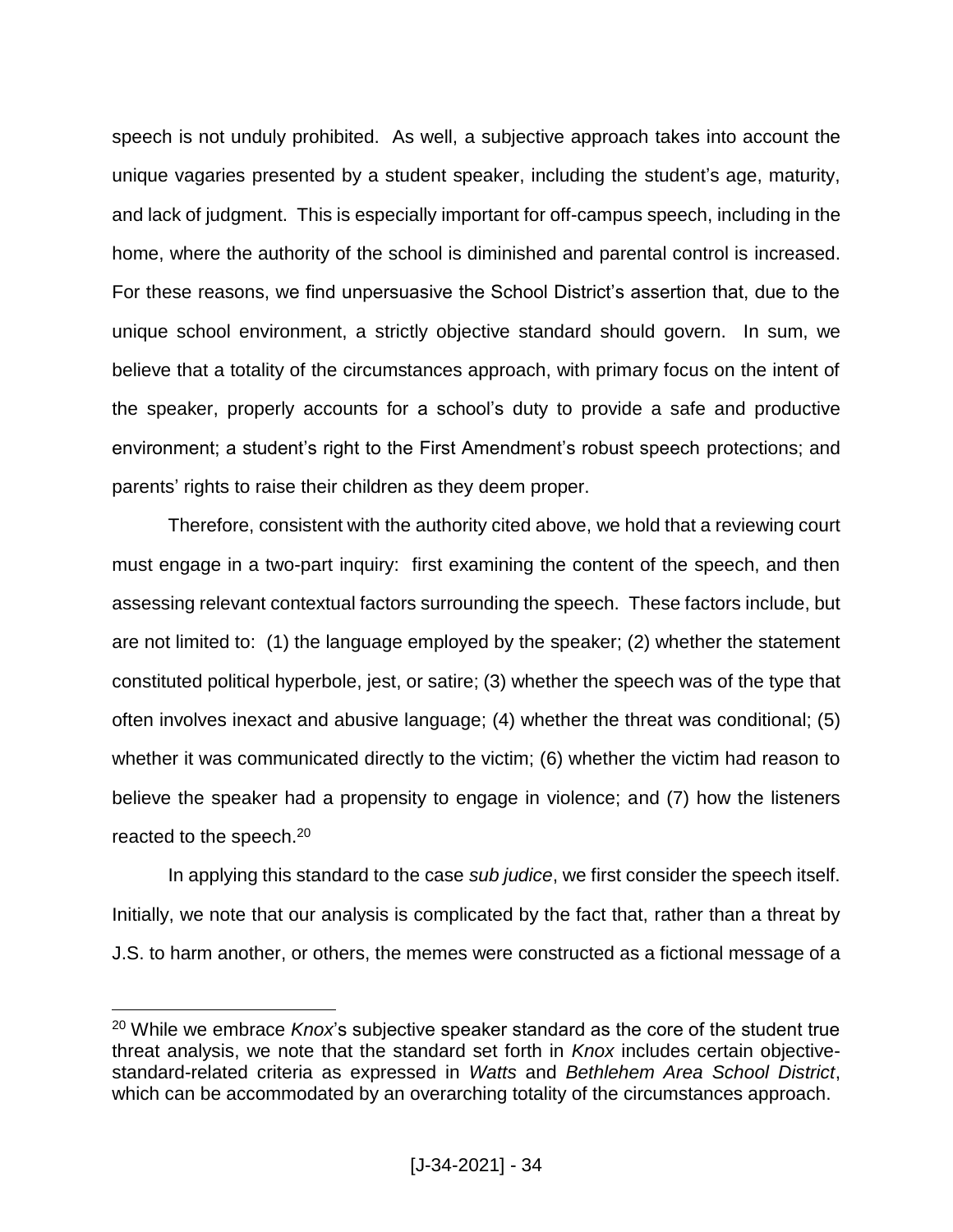third party threatening violence. Specifically, as discussed above, the first meme was a still photograph of Student Two singing into a microphone and is captioned, "I'm shooting up the school this week. I can't take it anymore I'm DONE!" At the bottom of the meme was a photo-shopped image of J.S. wearing large glasses, akin to those worn by the musician Elton John, obviously watching Student Two's "performance." A second meme, a video, depicted Student Two playing guitar before a microphone and was captioned, "IM READY [Student One] AND MANY MORE WILL PERISH IN THIS STORM. I WILL TRY TO TAKE [Student One] ALIVE AND TIE HIM UP AND EAT HIM." This statement was attributed to Student Two, who was singing Cannibal Corpse-like lyrics, and was consistent with the band's use of gory imagery and references to cannibalism.

Thus, while the actual words employed in the memes read in isolation plainly suggested a school shooting and violence, the memes viewed *in toto* did not threaten Student One, or anyone else, but offered only J.S.'s opinion that Student 2 was a potential school shooter due to his penchant for the music of the band Cannibal Corpse, with J.S. pictured as looking on, and, in that way, portraying Student Two as a death metal rock singer.

Additionally, assessing the context, we note that the memes were part of an ongoing dialog between J.S. and Student One. They occurred approximately two months after the horrific killings in Parkland, Florida. However, they were communicated through Snapchat, a private messaging social media application which, as noted above, conveys messages which cannot be accessed from the web, and can only be viewed for a short time. Furthermore, the memes were sent by J.S. using his personal phone, from his home. Consistent with the limited nature of the communication, we discern that J.S.'s intended audience was only Student One, and that the memes were not intended to be shared, as demonstrated by J.S. instructing Student One to take down the meme once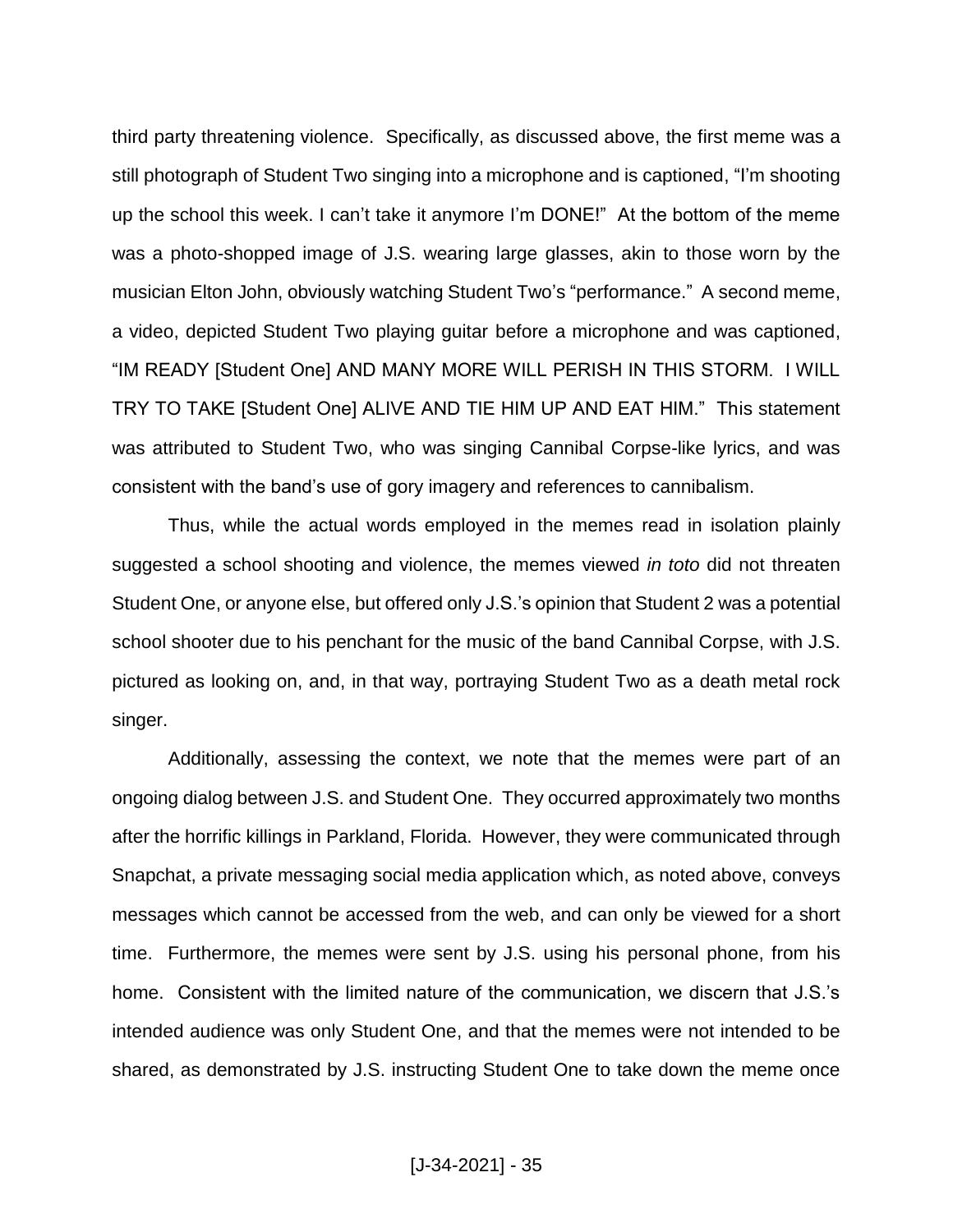he realized that Student One had communicated it to others. Student One did so, stating it was a "[p]robable false alarm, just something [J.S.] sent me."

Turning to the other factors, we note that the memes did not constitute political hyperbole, but rather ridiculed a fellow student by portraying him as a singer, performing a song about committing violence at the school ― an inartful attempt at humor. This kind of sophomoric and misguided humor certainly can involve inexact and abusive language. Additionally, to the extent the memes referenced a threat by Student Two to the school, we concede it was not conditional, but was a generic statement about *Student Two* "shooting up" the school. Turning to whether the threat was directly communicated to the victim, in our view, the memes were plainly mocking a fellow student, to whom the speech was not directed. Thus, the alleged threats were not communicated to any victim. Indeed, the full circumstances surrounding the memes render the contention that the "victim" was Student One pure sophistry. The lack of a direct, indirect, or even implied victim counsels against finding an intent to threaten on the part of J.S.

Finally, to the extent there was a victim, there is no indication that Student One (the only student to whom the message was directed) had reason to believe the speaker, J.S., had a propensity to engage in violence; and, of significance, Student One reacted to the speech by responding "LOL," strongly indicating Student One did not perceive J.S.'s meme to be a threat. Indeed, Student One's subsequent reaction to the memes was not to ask J.S. to stop sending him messages, or to notify his parents, a teacher, or the school administration, but to post the meme to his Snapchat friends.

Ultimately, we believe that, considering the totality of the circumstances, J.S. did not intend to communicate a serious expression of an intent to inflict harm, intimidate, or threaten the recipient of the message. While mean-spirited, sophomoric, inartful, misguided, and crude, in our view, J.S.'s memes were plainly not intended to threaten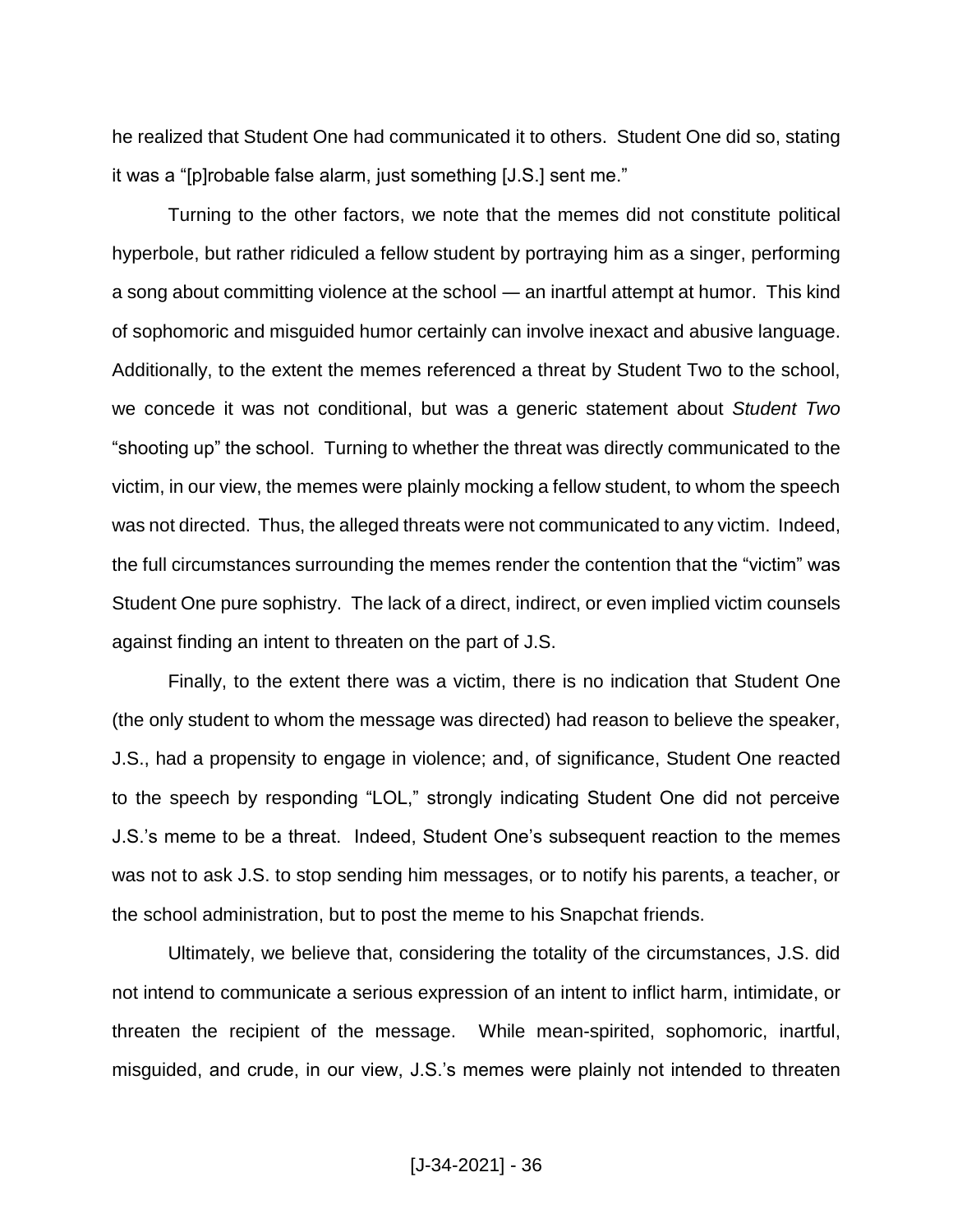Student One, Student Two, or any other person, and they certainly were not perceived as threatening by the sole recipient, Student One, whose mild reactions to the communication further support the conclusion that there was a lack of any intent on the part of J.S. to threaten. In short, our review of the record reveals that J.S.'s memes did not constitute a true threat.<sup>21</sup>

Indeed, J.S.'s memes can be compared to the communication in *Bethlehem Area School District*, wherein we concluded that there was no true threat. Significantly, in that case, we determined that the website depictions described above in greater detail, and which were not limited to private viewers, could not be taken seriously, and we characterized the threats against the student's teacher as a sophomoric, crude, highly offensive and perhaps a (misguided) attempt at humor or parody. Yet, those depictions were arguably more objectionable as they, *inter alia*, compared the teacher to Adolph Hitler, and sought funds to hire a hitman to kill her.

Further sharpening the point, recently, in *A. F. v. Ambridge Area School District,* No. 2:21-CV-1051, 2021 WL 3855900, at \*6 (W.D. Pa. filed Aug. 27, 2021), the District Court for the Western District of Pennsylvania found a student's communications to be a true threat where the language at issue was directed, primarily, at one student, and, in contrast to the generic exasperations expressed by the cheerleader in *Mahanoy*, the

 $21$  As noted above, we need not decide whether a reckless disregard of the risk of causing fear is sufficient to find a true threat under the First Amendment, as the trial court determined that the School District made no findings regarding whether J.S. acted with reckless disregard of such risks. Nevertheless, before our Court, the School District contends that its finding of a violation of its Terroristic Threat policy should be upheld because J.S. acted with a reckless disregard of the risk of causing terror. While we agree with the trial court that this basis for expulsion was not argued below, we nevertheless conclude that J.S.'s actions did not constitute such a reckless disregard under the Terroristic Threats/Acts Policy because J.S. used Snapchat, which cannot be accessed from the web and is of limited duration, and his memes were sent through this medium to a single recipient, using his personal phone, from his home.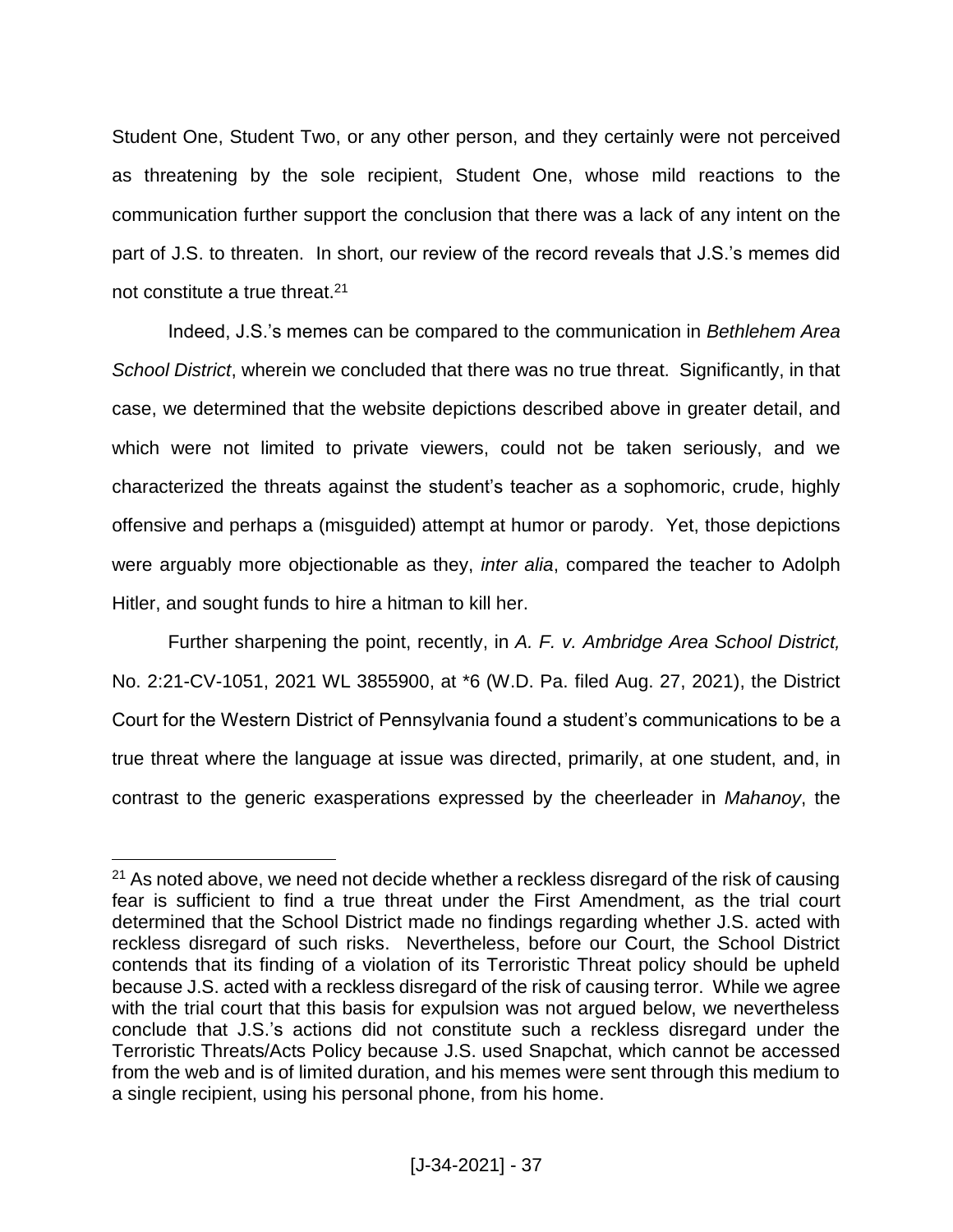student threatened to "show up at practice to beat yo ass bitch," to "grab a fucking bottle and bash that shit on your face till I see your brain bitch," to "send you bitch ass to the father," adding, "it ain't gib be stupid when yo ass dead" and "I sincerely wish death upon your soul." These threats were followed by the posting of A.F. with a gun, which was believed at the time to be a real gun. Obviously, such communications lie at the opposite end of the spectrum from those in the matter *sub judice*.

While we conclude that J.S.'s Snapchat memes did not constitute true threats, this does not end our inquiry. As cogently offered by the School District, even if not a true threat, a school may regulate speech and even punish a student, under *Tinker*, for speech that causes or foreseeably could cause a substantial disruption to the school environment. *See also Bethlehem Area School District*, 807 A.2d at 868. Thus, we turn to review this alternative basis for J.S.'s expulsion.

Although the United States Supreme Court's decision in *Tinker* has been subjected to exceptions, as noted above, it remains the seminal case affirming a student's right to free speech in the school setting. While the high Court explained that students enjoy certain First Amendment rights, and that even on-campus authority over student speech is limited, the Court nevertheless recognized that schools may regulate certain conduct. Broadly speaking, the *Tinker* Court recognized that disruption of the work of the school – i.e., the educational process – renders speech punishable. Indeed, the Court "has repeatedly emphasized the need for affirming the comprehensive authority of the States and of school officials, consistent with fundamental constitutional safeguards, to prescribe and control conduct in the schools." *Tinker,* 393 U.S. at 507.

Specifically, the *Tinker* Court offered two circumstances in which student speech could be censored: if the speech materially and substantially interfered with, or could be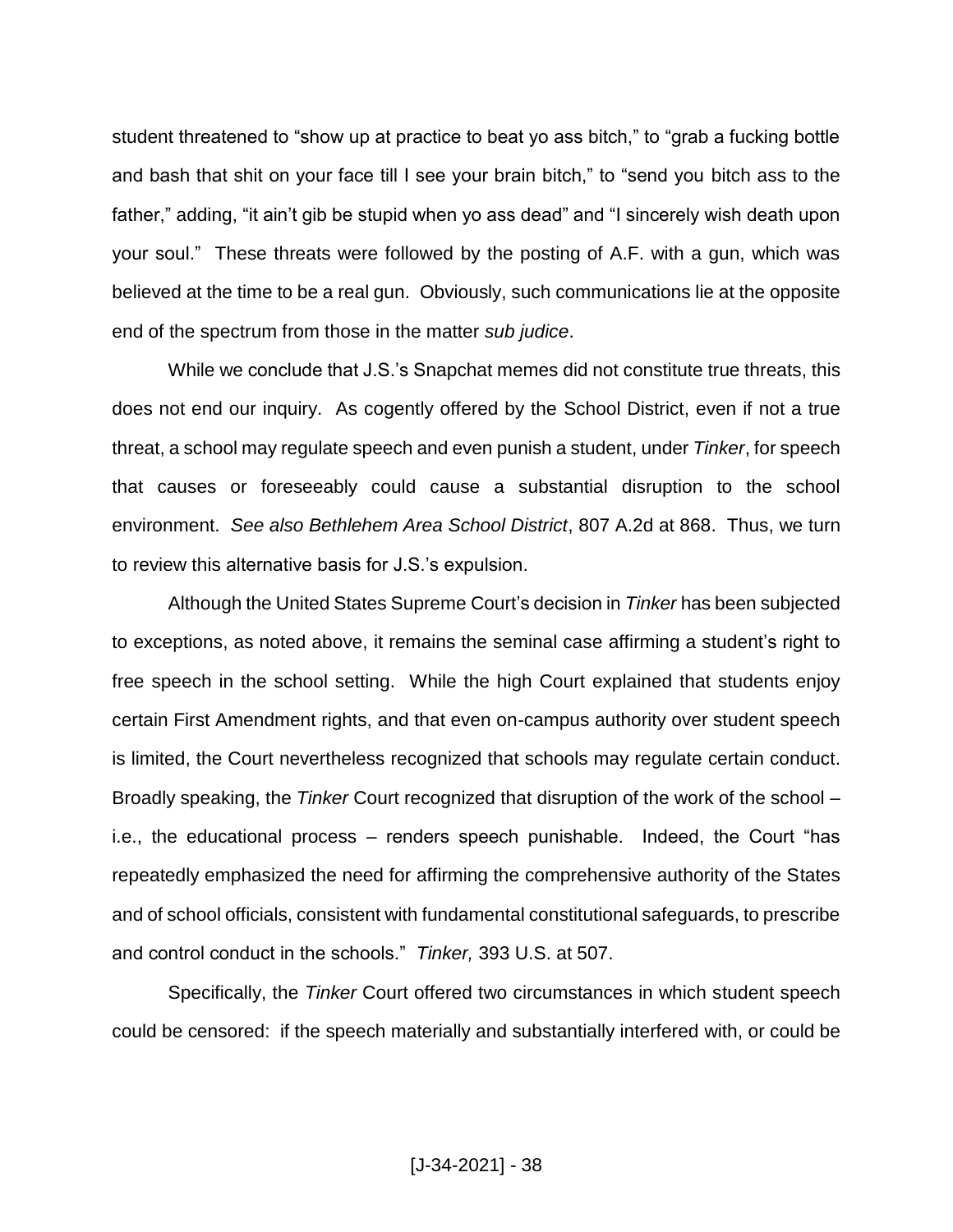reasonably forecasted to interfere with, the necessities for discipline in the school; or if it interfered with the rights of others. *Id*. at 513.

The high Court explained, however, that mere "undifferentiated fear or apprehension of disturbance is not enough to overcome the right to freedom of expression." *Id*. at 508. Consistent therewith, our Court, relying on *Tinker*, has explained that, while there must be more than mild distraction or curiosity caused by the speech, complete chaos is not required in order for a school district to punish student speech. *Bethlehem Area School District*, 807 A.2d at 868-69. Additionally, as noted above, after *Mahanoy*, *Tinker*'s substantial disruption test may apply to off-campus speech, but additional factors – such as consideration of the reduced role of *in loco parentis* authority, the 24/7 nature of off-campus speech regulation, and the school's interest in protecting unpopular expression – have seemingly become part of the substantial disruption calculus. *Mahanoy*, 141 S.Ct. at 2046.

In analyzing whether J.S.'s speech substantially interfered with the school environment or interfered with the rights of others, we consider the "when, where, and how" of J.S.'s communication. *Id*. at 2047. While J.S.'s communications were created outside of school, there is an indirect nexus to the school, as it involved mocking a fellow student, and the suggestion that this student would "shoot up" the school. This nexus counsels strongly in favor of school regulation. *See id*. Yet, diminishing the School District's interest in punishing J.S. is that he communicated his speech via a personal cell phone, through Snapchat, to an intended audience of one. *See id*. While the School District certainly has an interest in preventing bullying or targeting of a fellow student, such interest is weakened by the fact that J.S. communicated off campus and on his own time. *Id.* Moreover, when J.S. spoke, the school did not stand *in loco parentis*, and there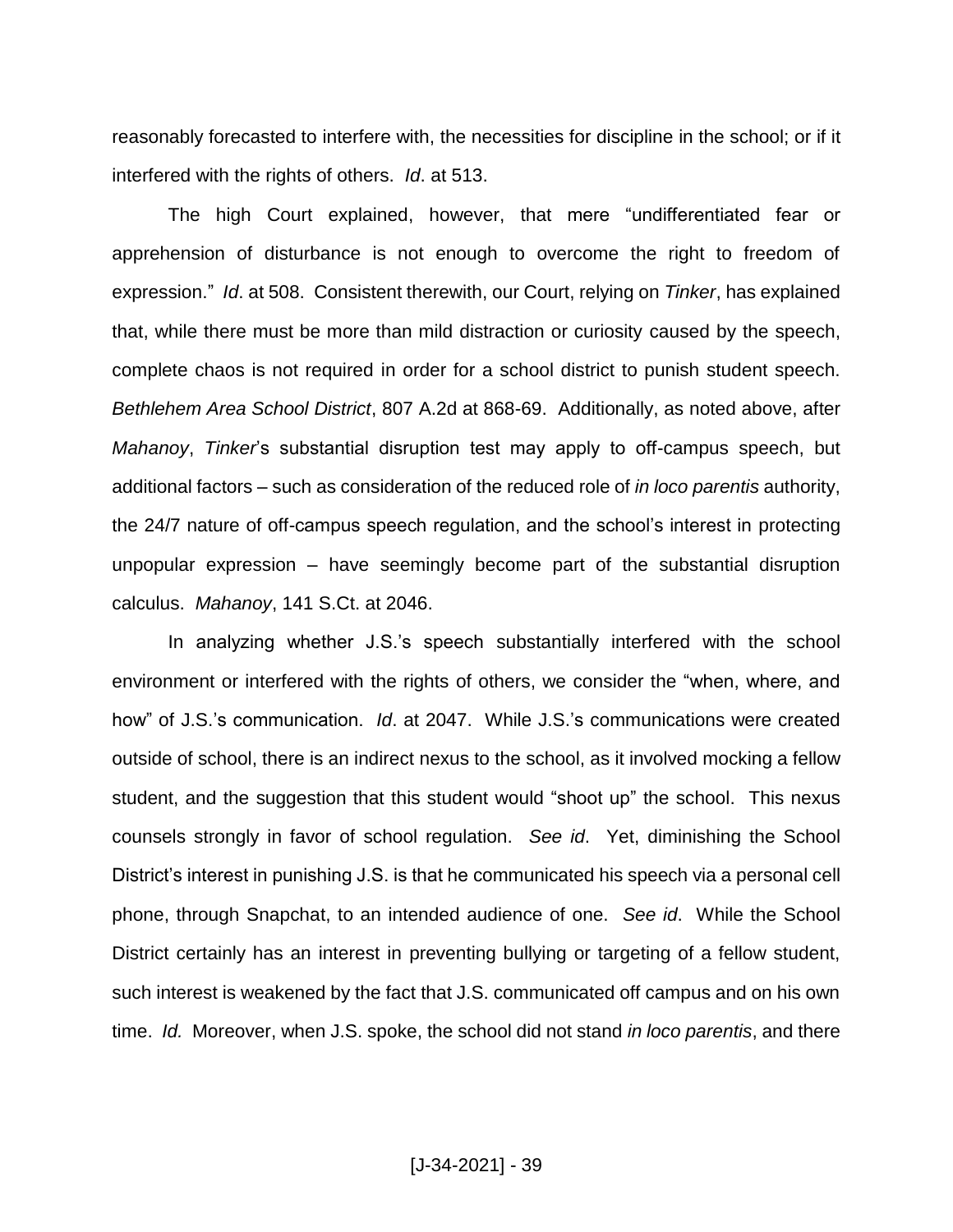is no suggestion that J.S.'s parents delegated such authority to the school to regulate J.S.'s behavior in their home.

Finally, we consider whether J.S.'s memes materially and substantially interfered with or interfered with the rights of others. *Id*. at 2047-48. In its Adjudication, the School District found that the initial school employee whose son showed him J.S.'s meme found it to be "alarming," and that the campus was "abuzz" regarding J.S.'s Snapchat posts, noting the events occurred less than two months after the Parkland, Florida school shooting. Adjudication of the Manheim Township School District Board of School Directors, 5/10/18, at 3. Additionally, it offered that the memes caused "apprehension" and resulted in an investigation by the administration and local police to determine if the threat was real. *Id*. at 5, 6. Before us, and though not in its Adjudication, the School District adds its concern for student safety and a heightened police presence at the school, that Student One and Student Two lost educational time due to their being interviewed, and that the administration was required to spend time investigating the messages, diverting its time and resources.

While J.S.'s memes no doubt impacted the school environment to some degree, we do not believe that they rose to the level of a substantial disruption required by *Tinker*. Initially, we note that the School District responsibly investigated the possibility of a threat by immediately contacting the police. Upon receipt of law enforcement's investigation and conclusions that J.S. did not present a threat and that it was safe to attend school the next day, however, it was the School District that created a disruption by sending an email to parents that a threat had been received. With respect to the students at school, the interruption was relatively minor, including conversations, concern, and the campus being "abuzz." Importantly, there is no allegation that school was missed, classes or instruction interrupted, or the operation of the school was compromised. Further, while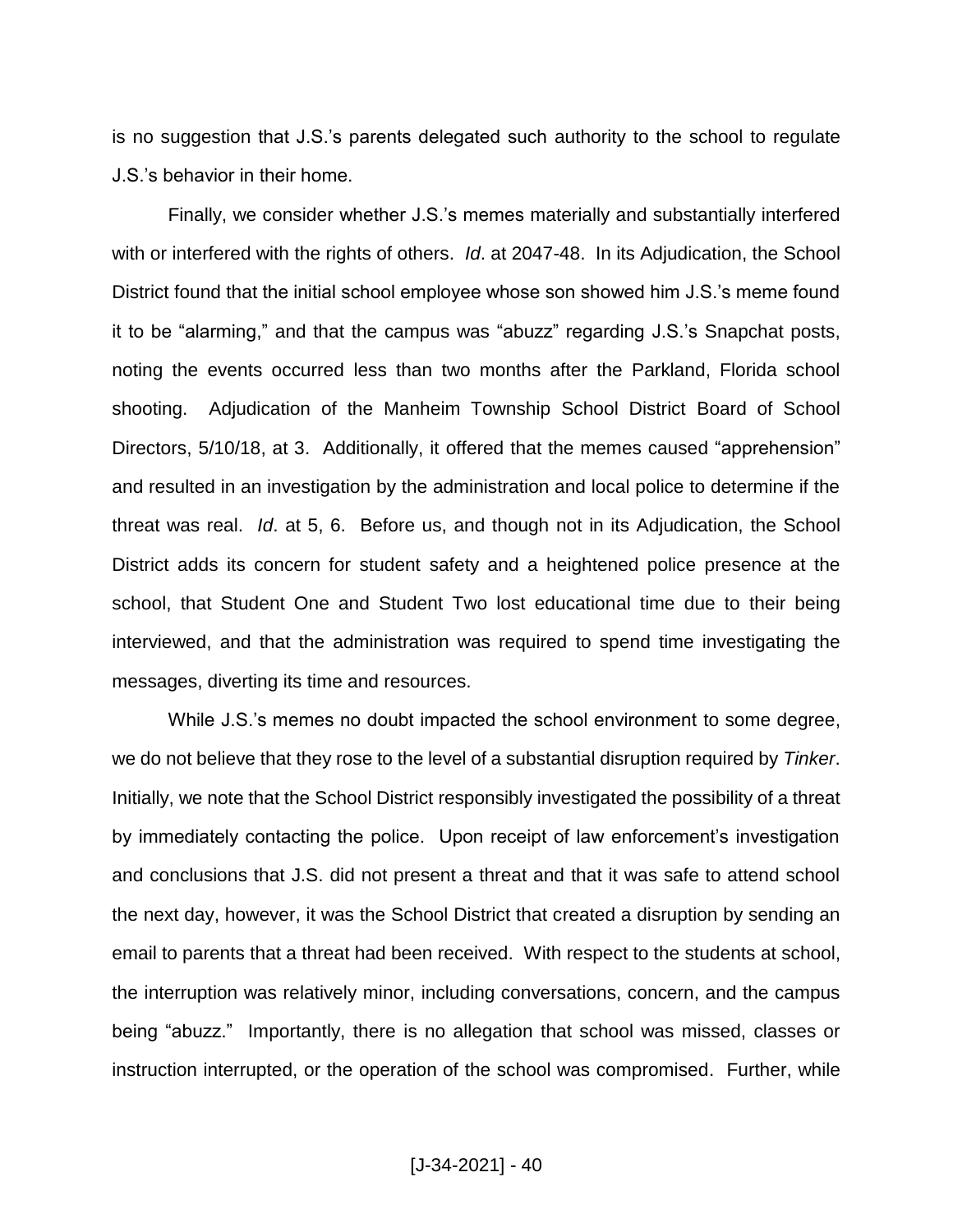not part of the Adjudication, the record supports that the School District initially suspended J.S., interviewed Student One and Student Two, and conducted its own investigation. However, we reject the School District's assertion that its investigation, and even the increased police presence at school the following day, without more, constituted a significant disruption of the school environment. Taken to its logical conclusion, under the School District's argument, any off-campus speech which was investigated by a school could be punished as a substantial disruption of the school environment regardless of whether it was protected by the First Amendment.<sup>22</sup> Finally, we note that there was no demonstrable risk to student safety, as confirmed by law enforcement.

In this regard, our decision in *Bethlehem Area School District* is instructive. In that case, as noted above, the web site posted by the student disrupted the entire school community – teachers, students, and parents. The most significant disruption was the direct and indirect emotional impact and injury to Mrs. Fulmer. Aside from the immediate effects on Mrs. Fulmer, she was also unable to complete the school year and took a medical leave of absence the next year, necessitating the use of three substitute teachers, and unquestionably disrupting the delivery of instruction to the students. Moreover, the anxiety expressed by certain students warranted counseling. In sum, the website significantly and adversely impacted the delivery of instruction, satisfying the requirements of *Tinker*. *Bethlehem Area School District*, 807 A.2d at 869. In contrast, J.S.'s memes in the instant case, while impactful to a certain degree, paled in comparison to those exhibited in *Bethlehem Area School District*, and had far less of an impact on the school environment.

<sup>22</sup> We note that *Tinker* permits punishment for speech that not only causes an actual substantial disruption of the school environment, but also when such disruption is foreseeable. However, the School District does not argue this latter aspect of *Tinker*.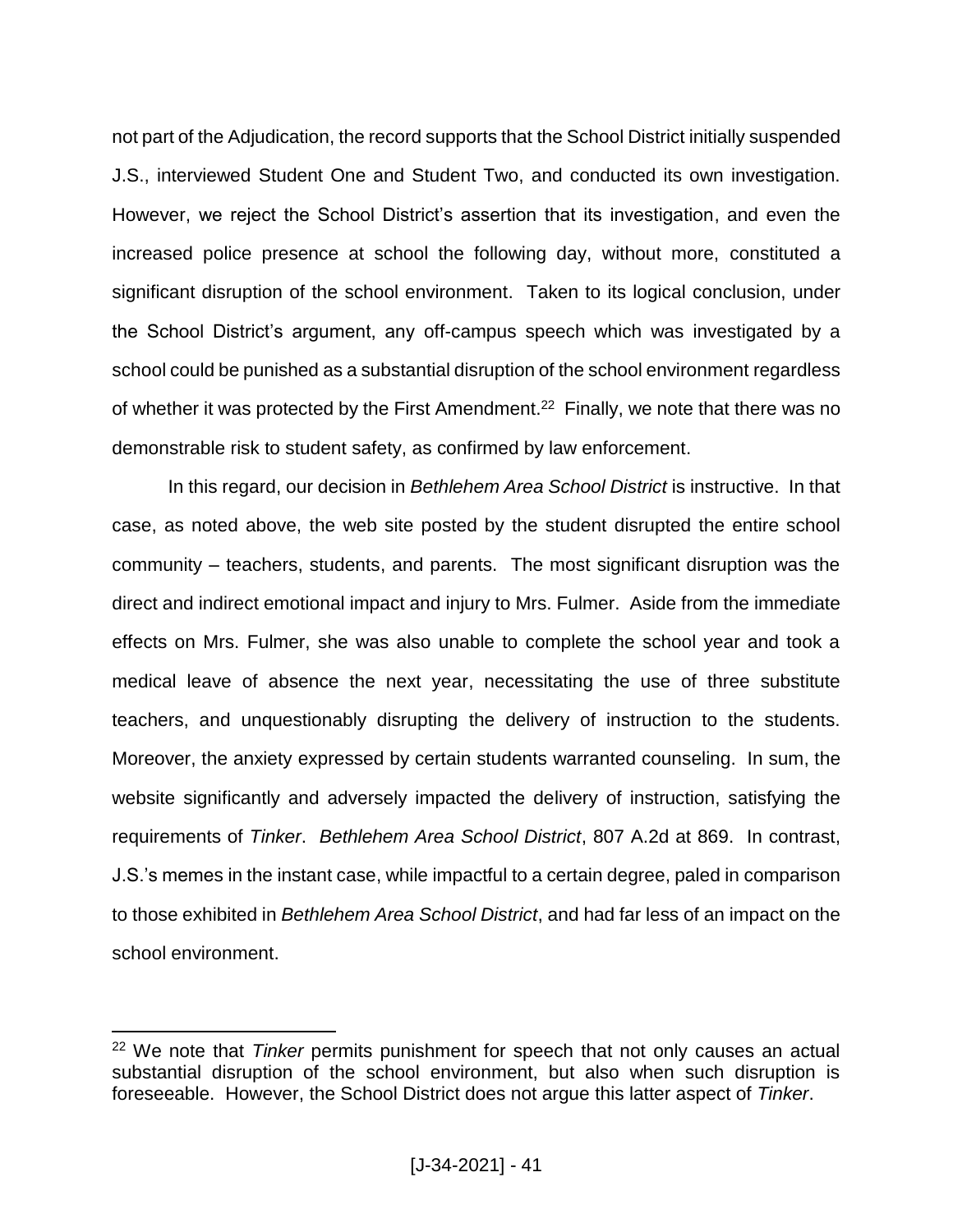Considering *Tinker*'s "demanding standard," *Mahanoy*, 141 S.Ct. at 2048, we find that the School District failed to establish that J.S.'s speech caused a substantial disruption, or impacted the rights of others, so as to permit the School District to punish J.S. for his non-threatening off-campus speech. As the speech at issue did not materially disrupt class work, significantly impact the delivery of instruction, or result in administrative burdens, other than the investigation of the matter itself, the impact of the speech, largely brought on by the School District itself, cannot serve as an independent basis to expel J.S. As set forth by Justice Breyer, "sometimes it is necessary to protect the superfluous in order to preserve the necessary." *Id*. (*citing Tyson & Brother v. Banton*, 273 U.S. 418, 447 (1927) (Holmes, J., dissenting)).

In closing, we are fully cognizant of the significant responsibility and difficulties facing school boards, faculty, administrators, and instructors in providing a safe and quality educational experience for our youth, especially in times of great anxiety. We recognize that this charge is compounded by technological developments such as social media, which transcend the geographic boundaries of the school. It is a thankless task for which we are all indebted. As aptly noted by Justice Alito in his concurring opinion in *Mahanoy*, "[t]he overwhelming majority of school administrators, teachers, and coaches are men and women who are deeply dedicated to the best interests of their students, but it is predictable that there will be occasions when some will get carried away, as did the school officials in the case at hand. If today's decision teaches any lesson, it must be that the regulation of many types of off-premises student speech raises serious First Amendment concerns, and school officials should proceed cautiously before venturing into this territory." *Id*. at 2058–59 (Alito, J., concurring).

For the above reasons, we affirm the order of the Commonwealth Court. Jurisdiction relinquished.